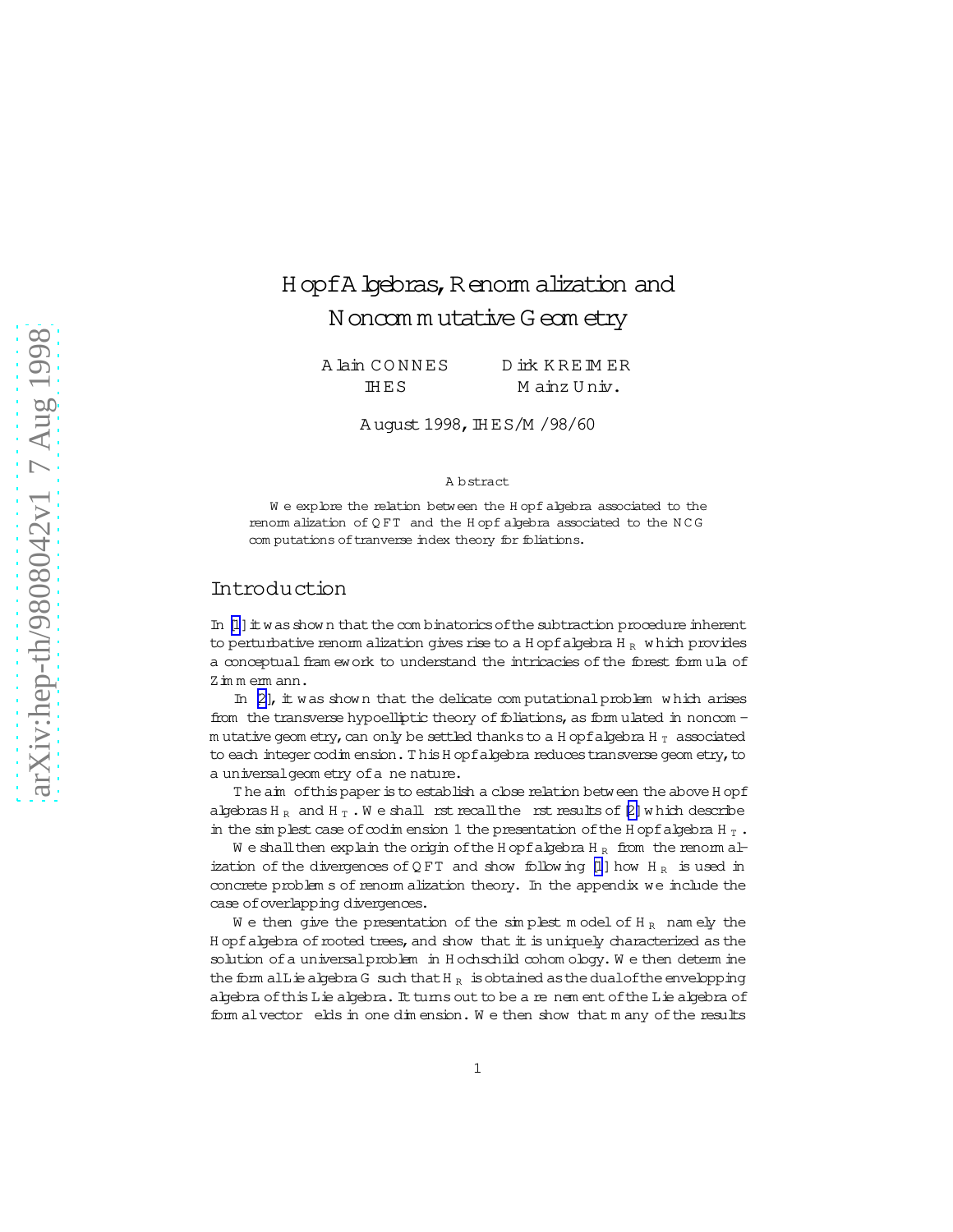of  $[2]$  actually extend to this re nem ent of form alvector elds. These results indicate that parallel to the ordinary di erential calculus which underlies the transverse structure of foliations, the recipes of renorm alization theory should be considered as a re ned form of calculus and should be understandable on a conceptualground.

C oncretely, in the rst section we show in T heorem  $(8)$  that the algebraic rules of the H opfalgebra H $_T$  are the expression of the group law of composition of dieom orphism s of R in term s of the coordinates  $n$  given by the Taylor expansion of  $log( {^0}(x))$  at  $x = 0$ . In particular this show s that the antipode in H $_T$  is, m odulo a change of variables, the same as the operation of inversion of a form alpower series for the composition law.

In the second section we begin by the sim plest and m ost explicit exam ples of divergent integrals of the kind that are m et in Q uantum Field T heory com putations.

W e describe in this toy case the explicit counterterm construction and the im m ediate problem w hich arises from divergent subintegrations and explain how the H opfalgebra H<sub>R</sub> nds the com binatorial solution of the subtraction problem from its antipode.

We next explain why the same holds in  $QFT$  (the treatm ent of overlapping divergences is postponed to the appendix).

In the third section we exhibit the precise relation and analogy between H  $_{\rm R}$ and H $_T$  to the point that the antipode in H $_R$  appears as a direct analogue of the antipode in H $_T$  w hich we understood above as the inversion of form alpower series. The key nuance between the two H opf algebras is that where H $_T$  uses integers to label the Taylor expansion, the H opf algebra H  $_R$  uses rooted trees for labels.

## 1 The H opfalgebra H $_T$

T he com putation ofthe localindex form ula for transversally hypoelliptic operators ( $[2]$  $[2]$ ) is governed by a very specic H opfalgebra H<sub>T</sub>, which only depends upon the  $\text{codim}$  ension n of the foliation. The structure of this H opfalgebra, its relation w ith the Lie algebra of form alvector elds as well as the computation of its cyclic cohom ology have been done in [\[2\]](#page-41-0).

In order to pursue the analogy between this developm ent and the discovery by D.K. ([\[1\]](#page-41-0)) of the H opf algebra underlying renorm alization, we shall recall here in all details the presentation and rst properties of the H opfalgebra H  $_T$  in the sim plest case of codim ension one. U seless to say this does not dispense one from consulting  $[2]$ , in particular in connection w ith the speci c representation of H $_T$  on crossed product algebras and the corresponding analysis.

We rst de ne a bialgebra by generators and relations. As an algebra we view H $_T$  as the envelopping algebra of the Lie algebra w hich is the linear span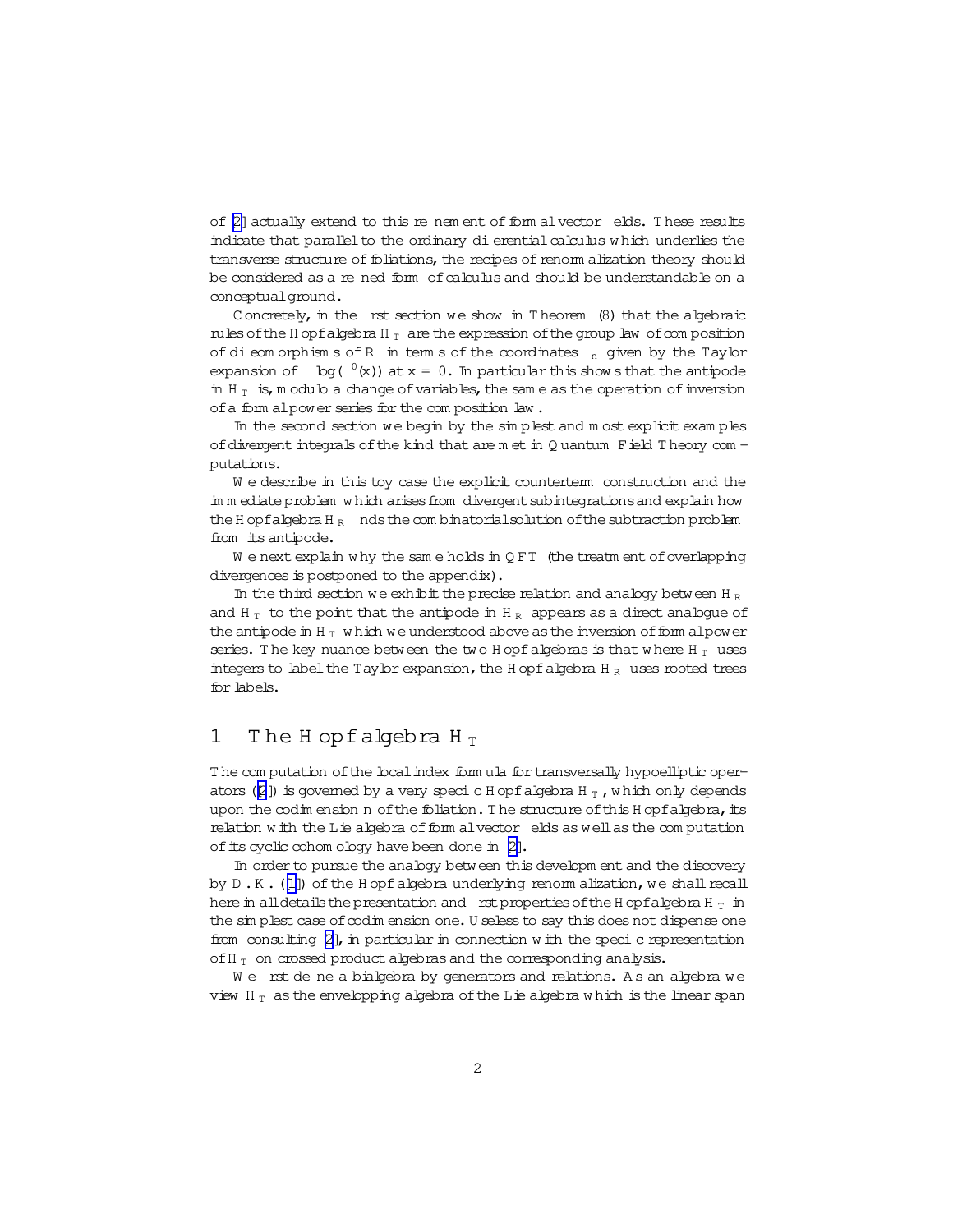<span id="page-2-0"></span>of Y, X,  $_n$ , n 1 with the relations,

 $[Y;X] = X; [Y; n] = n n; [n; m] = 08n; m 1; [X; n] = n+18n 1: (1)$ 

The coproduct in H $_T$  is dened by

$$
Y = Y
$$
 1+1 Y;  $X = X$  1+1  $X + 1$  Y;  $1 = 1$  1+1 1 (2)

with  $_n$  de ned by induction using (1) and the equality,

$$
(\mathbf{h}_1 \mathbf{h}_2) = \mathbf{h}_1 \mathbf{h}_2 \qquad \mathbf{8} \mathbf{h}_1 \mathbf{2} \mathbf{H}_T: \tag{3}
$$

Lem m a 1. The above presentation de nes a H opf abjebra H  $_T$ .

Proof. One checks that the Lie algebra relations (1) are ful lled by the elem ents  $(Y)$ ,  $(X)$ ,  $(Y)$ ,  $(Y)$ ,  $(Y)$  that, by the universal property of the envelopping algebra, extends to an algebra hom om orphism,

$$
H_T : H_T H_T \qquad (4)
$$

and using the uniqueness of the extension, one also checks the coassociativity.

One needs to show the existence of the antipode S. It is characterized abstractly as the inverse of the element  $L(a) = a$  in the algebra of linear m aps L from  $H_T$  to  $H_T$  endowed with the product

$$
(\mathbb{L}_1 \quad \mathbb{L}_2)(a) = \n\begin{array}{ccc}\nX & & & & & & & \\
\mathbb{L}_1 (a_{(1)}) \mathbb{L}_2 (a_{(2)}) & & & & \\
a = & & a_{(1)} & a_{(2)} \; ; \; a \; 2 \; H_T : (5)\n\end{array}
$$

A simple computation shows that S is the unique antiautom or phism of H  $_T$  (n) such that,

$$
S(Y) = Y
$$
  $S(1) = 1$   $S(X) = X + 1Y$  : (6)

Note that the square of S is not the identity. 2

In order to understand the H opf algebra H  $_T$ , we rst analyse the commutative subalgebra generated by the  $_n$ .

For each n we let H<sub>n</sub> be the subalgebra generated by  $_1$ ; :::; <sub>n</sub>,

$$
H_n = fP(1;::::; n); P \text{ polymomial in variablesg}:
$$
 (7)

 $W$  e let  $H_{n:0}$  be the ideal,

$$
H_{n;0} = fP \; ; P \; (0) = 0g:
$$
 (8)

By induction on n one proves the following

Lem m a 2. For each n there exists  $R_{n-1}$  2 H<sub>n 1;0</sub> H<sub>n 1;0</sub> such that  $n =$  $n + 1$   $n + R_{n1}$ .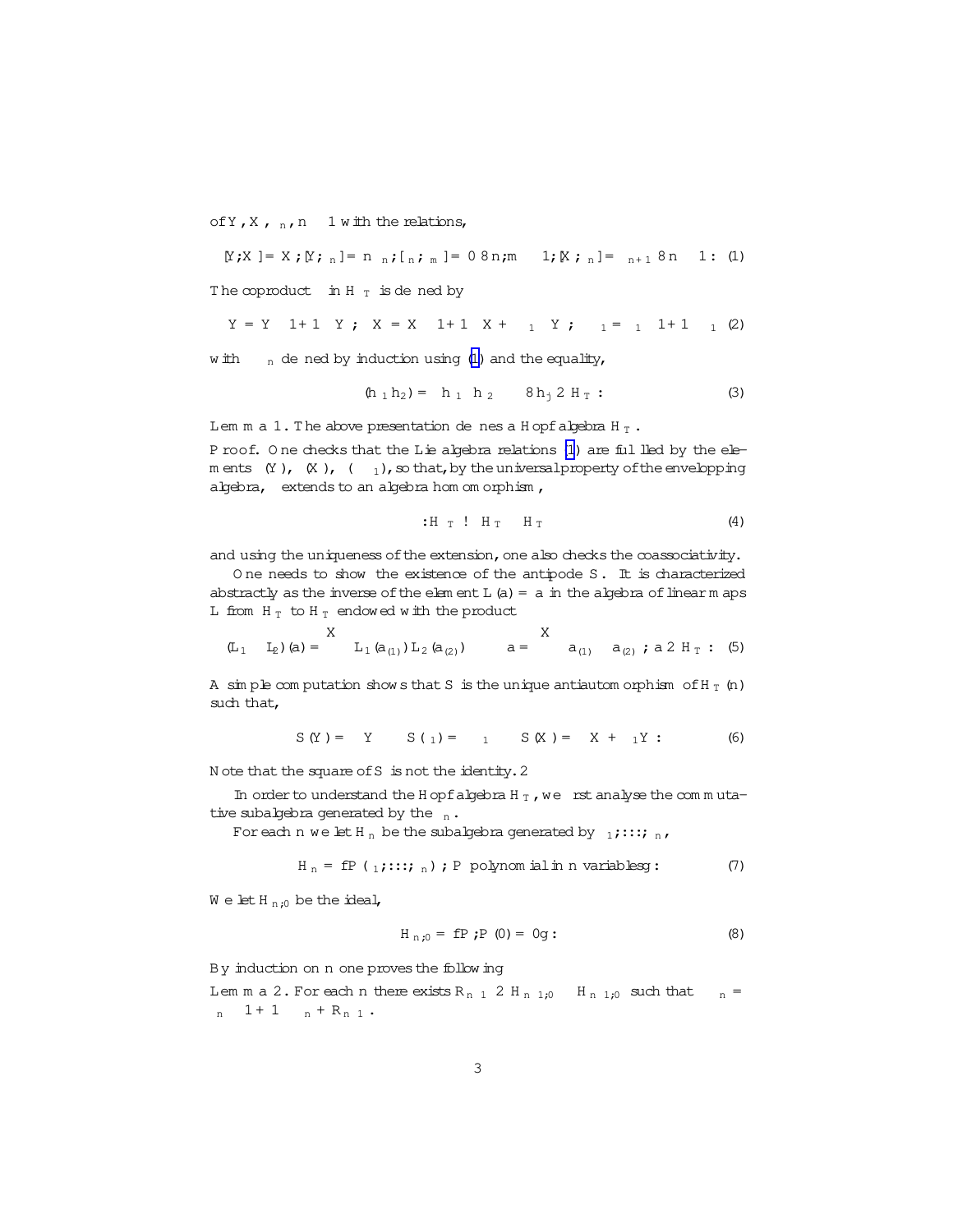<span id="page-3-0"></span>P roof. O ne has  $1 = 1 + 1$   $1$ , and a sim ple com putation show sthat,

$$
2 = 2 + 1 + 1 + 1 + 1
$$
 (9)

and,

$$
3 = 3 \quad 1 + 1 \quad 3 + \frac{2}{1} \quad 1 + 2 \quad 1 + 3 \quad 2: \tag{10}
$$

In general, one determ ines  $R_n$  by induction, using

$$
R_n = [X \quad 1+1 \quad X \; ; R_{n-1}] + n_1 \quad n+1 \quad Y \; ; R_{n-1}] : \qquad (11)
$$

Since  $[X; H_{n-1,0}]$   $H_{n,0}$  and  $[Y; H_{n-1,0}]$   $H_{n-1,0}$   $H_{n,0}$ , one gets that  $R_n$  2 H  $_{n,0}$  H  $_{n,0}$  . 2

The equality (10) show s that H<sub>n</sub> is not cocommutative for n 3. However, since it is com m utative, we shall determ ine the corresponding Lie algebra, using the M ilnor-M oore theorem.

Let  $A_n^1$  be the Lie algebra of jets of order  $(n + 1)$  of vector elds on the line,

$$
f(x) \theta = \theta x
$$
;  $f(0) = f^0(0) = 0$ 

m odulo  $x^{n+2}$  @=@x.

P roposition 3. The H opf algebra  $H_n$  is the dual of the envelopping agebra  $U(A_n^1)$ ,  $H_n = U(A_n^1)$ .

P roof. For each k n we introduce a linear form  $Z_{k:n}$  on H<sub>n</sub>

$$
hZ_{k,n} ; P \ i = \frac{\theta}{\theta_k} P \quad (0) : \qquad (12)
$$

O ne has by construction,

$$
hZ_{k,n} ; P Q i = hZ_{k,n} ; P iQ (0) + P (0) hZ_{k,n} ; Q i : \qquad (13)
$$

N ote that ", h";  $P$  i =  $P$  (0) is the counit of H  $_n$ ,

$$
hL \t "; P i = h" L; P i = hL; P i \t 8P 2 Hn : (14)
$$

(C heck both sides on a m onom ial P =  $a_1$  :::  $a_n$  .) Thus in the dualagebra  $H_n$  one can write (13) as

$$
Z_{k,n} = Z_{k,n} \t 1 + 1 \t Z_{k,n} : \t (15)
$$

M oreover the  $Z_{k,n}$  form a basis of the linear space of solutions of (15) and we just need to determ ine the Lie algebra structure determ ined by the bracket. Let,

$$
Z_{k,n}^0 = (k+1)! Z_{k,n} : \t\t(16)
$$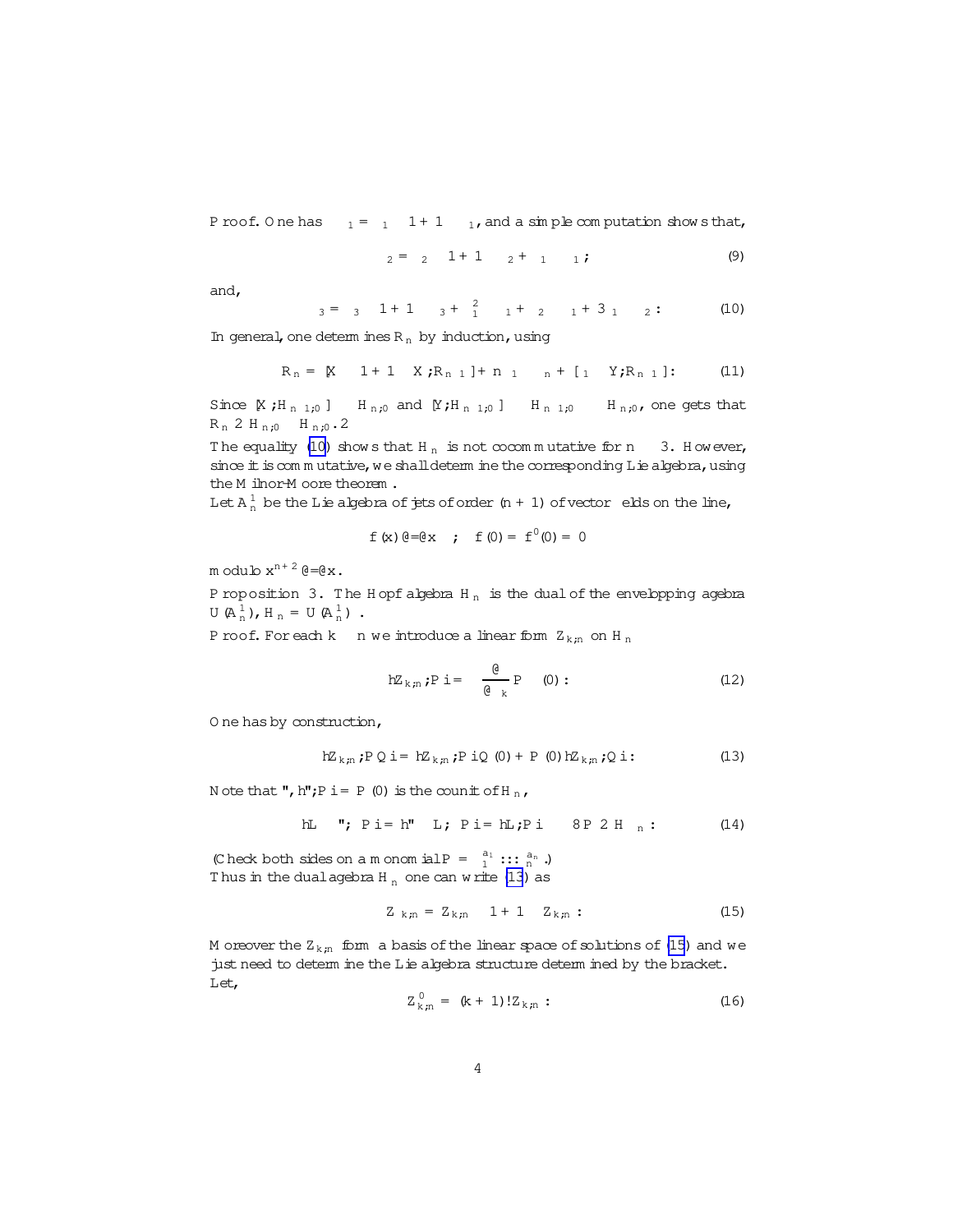Let us show that  $[\mathbb{Z}_{k,m}^0, \mathbb{Z}_{k,m}^0] = 0$  if  $k + \rightarrow n$ , and that,

$$
\mathbb{Z}_{k,n}^0; \mathbb{Z}_{k,n}^0] = (\mathbf{A} \times \mathbb{Z}_{k+\gamma_n}^0; \tag{17}
$$

if  $k + '$  n. Let  $P = \frac{a_1}{1}$ ::  $\frac{a_n}{n}$  be a monomial. We need to compute h P;Z<sub>k;n</sub> Z<sub>'in</sub> Z<sub>'in</sub> Z<sub>k;n</sub>i.Onehas

$$
P = (1 \t 1+1 \t 1)^{a_1} (2 \t 1+1 \t 2+R_1)^{a_2} \cdots (n \t 1+1 \t n+R_{n} \t 1)^{a_n}:
$$

We look for the term s in  $_k \longrightarrow$  or  $\longrightarrow$   $_k$  and take the dierence. The latter is non zero only if all  $a_j = 0$  except  $a_q = 1$ . M or ever since  $R_m$  is hom ogeneous of degree  $m + 1$  one gets  $q = k + \cdot$  and in particular  $\mathbb{Z}_{k,n}^0$  ;  $\mathbb{Z}_{k,n}^0$  ] = 0 if  $k + \cdot > n$ . One then computes by induction using (11) the bilinear part of  $R_m$ . One has  $R_1^{(1)} = 1$  1, and from (11)

$$
R_n^{(1)} = [X \quad 1+1 \quad X); R_{n-1}^{(1)}] + n_1 \quad n: \tag{18}
$$

This gives

$$
R_{n-1}^{(1)} = n 1 \t 1 + C_{n-1}^{1} 2 \t 2 + \cdots + C_{n}^{n-2} 1 \t n 1 \t (19)
$$

Thus the coe cient of  $_k$   $\cdot$  is  $C_{k+}^{\lambda}$ , and we get

$$
[\mathbb{Z}_{k,n}; \mathbb{Z}_{\gamma_n}] = (\mathbb{C}_{k+}^{\gamma-1}, \mathbb{C}_{k+}^{k-1}, \mathbb{Z}_{k+}^{\gamma_n} ; \tag{20}
$$

One has  $\frac{(k+1)!(1+1)!}{(k+1)!}$   $(C_{k+1}^{1}$ ,  $C_{k+1}^{k-1}) = \frac{(1+1)k(k+1)}{k+1} = 1$ , k thus one gets (17). The elements  $Z_{k,n} = \frac{x^{k+1}}{(k+1)!} \theta = \theta x$  of the Lie algebra  $A_n^1$  are related by (16) to  $Z_{k,n}^0 = x^{k+1}$  @=@x which satisfy the Lie algebra relations (17). The result then follows from the M ilnor-M oore theorem. 2

The  $A_n^1$  form a projective system of Lie algebras, with limit the Lie algebra  $A^1$ of form alvector elds which vanish at order 2 at 0. Thus the inductive lim it  $H^1$  of the H opf algebras H<sub>n</sub> is,

$$
H^1 = U(A^1)
$$
 : (21)

The Lie algebra  $A^1$  is a graded Lie algebra, with one param eter group of autom orphisms,

$$
E_{\text{t}}(Z_{\text{n}}) = e^{\text{n}t} Z_{\text{n}} \tag{22}
$$

which extends to U( $A<sup>1</sup>$ ) and transposes to U( $A<sup>1</sup>$ ) as

$$
h[Y;P]
$$
;ai= $P; \frac{\theta}{\theta t} t (a)_{t=0}$  8P 2 H<sup>1</sup>; a 2 U (A<sup>1</sup>): (23)

Indeed  $(+)^t$  is a one parameter group of autom or phism s of H  $^1$  such that

$$
t_{t}^{t} \tbinom{n}{n} = e^{nt} \tbinom{n}{n} \tbinom{n}{n} \tbinom{n}{n}
$$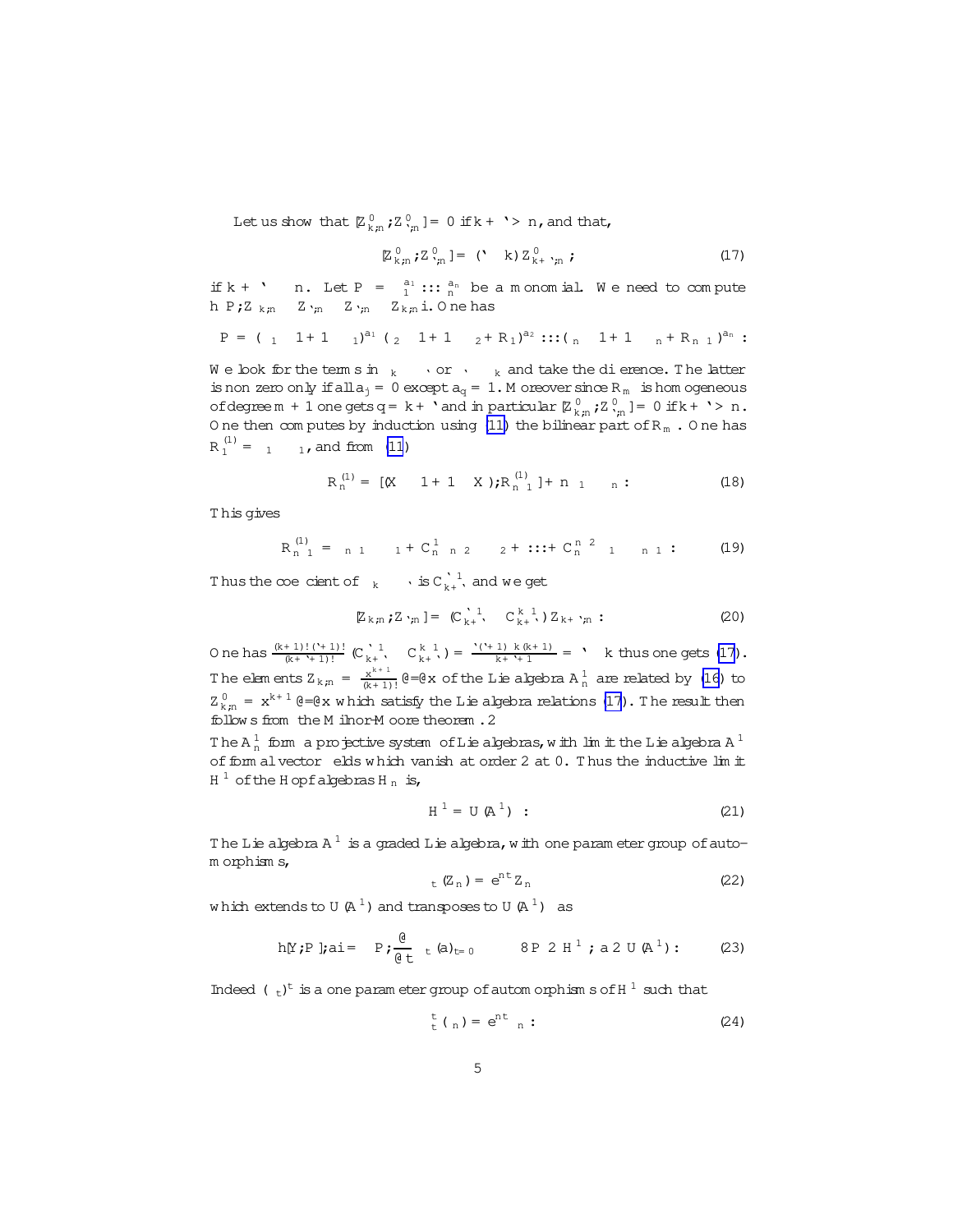<span id="page-5-0"></span>Now, using the Poincare-Birkho  $-\overline{w}$  it theorem, we take the basis of U  $(A^1)$ given by the m onom ials,

$$
Z_n^{a_n} Z_{n-1}^{a_{n-1}} :: Z_2^{a_2} Z_1^{a_1} ; a_j \t 0: \t (25)
$$

To each L 2 U  $(A^1)$  one associates the form alpower series

$$
X \quad \frac{L (Z_n^{a_n} :: Z_1^{a_1})}{a_n! :: a_1!} x_1^{a_1} :: x_n^{a_n} ; \tag{26}
$$

in the commuting variables  $x_j$ , j2 N.

It follows from [3] 2.7.5 that we obtain in this way an isomorphism of the algebra of polynomials P (1;:::; n) on the algebra of polynomials in the  $x_j$ 's. To determ ine the formula for  $_n$  in term s of the  $x_i$ 's, we just need to compute

$$
h_n; Z_n^{a_n}:::Z_1^{a_1}\dot{\mathbf{i}}:
$$
 (27)

N ote that, by hom ogeneity, (27) vanishes unless  $\begin{array}{cc} P \\ ja_1 = n. \end{array}$ For  $n = 1$ , we get

$$
\left(\begin{array}{c}1\end{array}\right) = \mathbf{x}_1 \tag{28}
$$

where is the above isom orphism. We determine  $\binom{n}{n}$  by induction, using the derivation

$$
D \text{ (P)} = \begin{cases} X & \text{if } \text{ (P)} \\ n+1 & \text{if } \text{ (P)} \end{cases}
$$
 (29)

(which corresponds to  $P$  !  $[X; P]$ ). O ne has by construction,

$$
h_n
$$
;ai=  $h_{n1}$ ;D<sup>t</sup>(a)i 8a2 U (A<sup>1</sup>) (30)

where  $D^t$  is the transpose of  $D$ . By denition of  $Z_n$  as a linear form (12) one has,

$$
D^{t}Z_{n} = Z_{n 1} \text{ ; } n \quad 2 \text{ ; } D^{t}Z_{1} = 0 \text{ : } (31)
$$

M or ever the compatibility of D<sup>t</sup> with the coproduct of H<sup>1</sup> is given by

$$
D^{t} (ab) = D^{t} (a) b + a D^{t} (b) + ( a) \theta_{t} b \qquad 8 a; b 2 U (A^{1})
$$
 (32)

where a!  $_1$  a is the natural action of the algebra H<sup>1</sup> on its dual

$$
NP
$$
;  $1 \text{ ai} = NP$   $1 \text{ j} \text{ ai} = 8P 2H^1$ ;  $a 2 U (A^1)$ : (33)

Lem m a 4. W hen restricted to U (A<sup>2</sup>), D<sup>t</sup> is the unique derivation, with values in U  $(A<sup>1</sup>)$  satisfying (32), m or even

$$
D^{t}(Z_{n}^{a_{n}}:::Z_{2}^{a_{2}}Z_{1}^{a_{1}}) = D^{t}(Z_{n}^{a_{n}}:::Z_{2}^{a_{2}})Z_{1}^{a_{1}} + Z_{n}^{a_{n}}:::Z_{2}^{a_{2}}\frac{a_{1}(a_{1}1)}{2}Z_{1}^{a_{1}}:
$$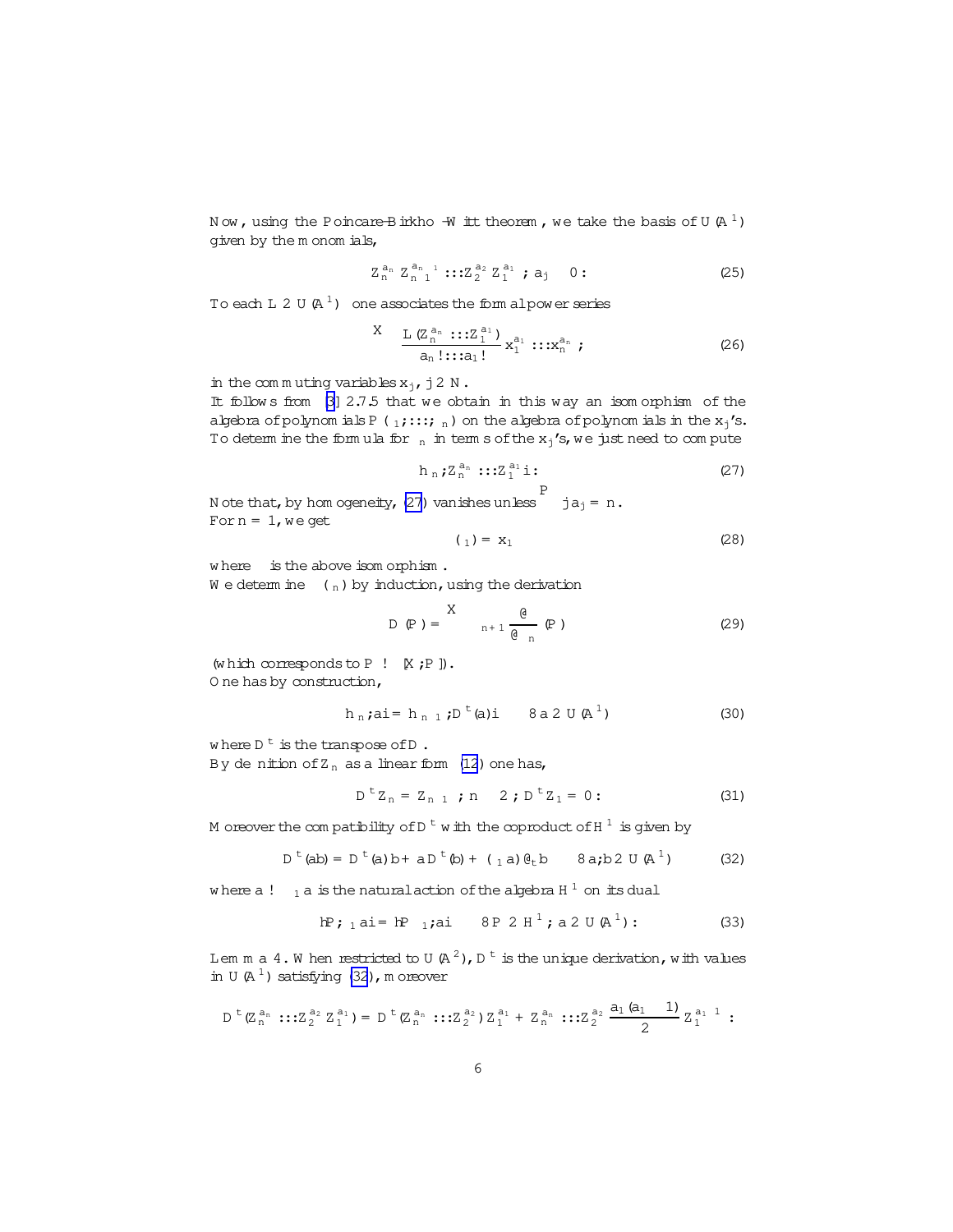P roof. The equality  $1 = 1 + 1$   $1$  show sthat a !  $1$  a is a derivation of U(A<sup>1</sup>). O ne has  $1 Z_n = 0$  for  $n \in \mathbb{Z}$  so that  $1 = 0$  on U(A<sup>2</sup>) and the rst statem ent follow s from  $(31)$  and  $(32)$ . The second statem ent follow s from ,

$$
D^{t}(Z_1^{m}) = \frac{m(m+1)}{2} Z_1^{m+1}
$$
 (34)

which one proves by induction on m using [\(32](#page-5-0)). 2

M otivated by the rst part of the lemma, we enlarge the Lie algebra A  $^{\rm 1}$  by adjoining an elem ent  $Z_1$  such that,

$$
[\mathbb{Z}_{1}; \mathbb{Z}_{n}] = \mathbb{Z}_{n 1} \qquad \text{8 n} \qquad 2; \qquad (35)
$$

we then de ne  $Z_0$  by

$$
[Z_1;Z_1] = Z_0; [Z_0;Z_k] = k Z_k;
$$
\n(36)

The obtained Lie algebra  $A$ , is the Lie algebra of form al vector elds with  $Z_0 = x \frac{0}{0 \times x}$ ,  $Z_1 = \frac{0}{0 \times x}$  and as above  $Z_n = \frac{x^{n+1}}{(n+1)!}$  $\frac{x^{n+1}}{(n+1)!}$   $\frac{0}{0 x}$ .

Let L be the left ideal in U(A) generated by Z<sub>1</sub>, Z<sub>0</sub>,

Proposition 5. The linearm ap D  $^{\rm t}$  : U (A  $^{\rm l}$  ) ! U (A  $^{\rm l}$  ) is uniquely determ ined by the equality D  $^{\text{t}}$  (a) = [Z  $_1$  ;a] m od L .

P roof. Let us com pare D  $^{\rm t}$  w ith the bracket w ith Z  $_{\rm 1}$  . By Lem m a 4, they agree on U(A<sup>2</sup>). Let us com pute  $Z_1$  ;  $Z_1^m$  ]. O ne has

$$
\mathbb{Z}_{1}; \mathbb{Z}_{1}^{\mathfrak{m}} \mathfrak{f} = \frac{\mathfrak{m} \ (\mathfrak{m} \ 1)}{2} \mathbb{Z}_{1}^{\mathfrak{m} \ 1} + \mathfrak{m} \ \mathbb{Z}_{1}^{\mathfrak{m} \ 1} \ \mathbb{Z}_{0} : \qquad (37)
$$

For each monomobil $Z_n^{a_n}$  ::: $Z_1^{a_1}$  one has D  $^t$  (a)  $\quad$   $\mathbb Z_{-1}$  ;a]  $2$  L. Thus this holds for any a 2 U  $(A^1)$ . M oreover, using the basis of U  $(A)$  given by the

 $Z_n^{a_n}$  :: $Z_1^{a_1} Z_0^{a_0} Z_{1}^{a_{1}}$ 

we see that U(A) is the direct sum L U(A<sup>1</sup>).2 We now de ne a linear form  $L_0$  on U(A) by

$$
L_0(Z_n^{a_n}:::Z_1^{a_1}Z_0^{a_0}Z_{1}^{a_{1}}) = 0 \text{ unless } a_0 = 1; a_j = 0 \quad 8 \text{ j}; \tag{38}
$$

and  $L_0(Z_0) = 1$ .

Lem m a 6. For any n 1 one has

$$
h_n \mathbf{;} \text{ai} = L_0 \left( \begin{bmatrix} \mathbf{;} \mathbf{;} \mathbf{;} \mathbf{;} \mathbf{;} \mathbf{;} \mathbf{;} \mathbf{;} \mathbf{;} \mathbf{;} \mathbf{;} \mathbf{;} \mathbf{;} \mathbf{;} \mathbf{;} \mathbf{;} \mathbf{;} \mathbf{;} \mathbf{;} \mathbf{;} \mathbf{;} \mathbf{;} \mathbf{;} \mathbf{;} \mathbf{;} \mathbf{;} \mathbf{;} \mathbf{;} \mathbf{;} \mathbf{;} \mathbf{;} \mathbf{;} \mathbf{;} \mathbf{;} \mathbf{;} \mathbf{;} \mathbf{;} \mathbf{;} \mathbf{;} \mathbf{;} \mathbf{;} \mathbf{;} \mathbf{;} \mathbf{;} \mathbf{;} \mathbf{;} \mathbf{;} \mathbf{;} \mathbf{;} \mathbf{;} \mathbf{;} \mathbf{;} \mathbf{;} \mathbf{;} \mathbf{;} \mathbf{;} \mathbf{;} \mathbf{;} \mathbf{;} \mathbf{;} \mathbf{;} \mathbf{;} \mathbf{;} \mathbf{;} \mathbf{;} \mathbf{;} \mathbf{;} \mathbf{;} \mathbf{;} \mathbf{;} \mathbf{;} \mathbf{;} \mathbf{;} \mathbf{;} \mathbf{;} \mathbf{;} \mathbf{;} \mathbf{;} \mathbf{;} \mathbf{;} \mathbf{;} \mathbf{;} \mathbf{;} \mathbf{;} \mathbf{;} \mathbf{;} \mathbf{;} \mathbf{;} \mathbf{;} \mathbf{;} \mathbf{;} \mathbf{;} \mathbf{;} \mathbf{;} \mathbf{;} \mathbf{;} \mathbf{;} \mathbf{;} \mathbf{;} \mathbf{;} \mathbf{;} \mathbf{;} \mathbf{;} \mathbf{;} \mathbf{;} \mathbf{;} \mathbf{;} \mathbf{;} \mathbf{;} \mathbf{;} \mathbf{;} \mathbf{;} \mathbf{;} \mathbf{;} \mathbf{;} \mathbf{;} \mathbf{;} \mathbf{;} \mathbf{;} \mathbf{;} \mathbf{;} \mathbf{;} \
$$

P roof. Let us rst check it for  $n = 1$ . We let  $a = p^{\sum_{n=1}^{a_n} \cdots \sum_{n=1}^{a_1} p^n}$ . Then the degree of a is  $j$  ja<sub>j</sub> and  $L_0$  ( $Z_{1}$  ;a])  $\epsilon$  0 requires  $j$  ja<sub>j</sub> = 1 so that the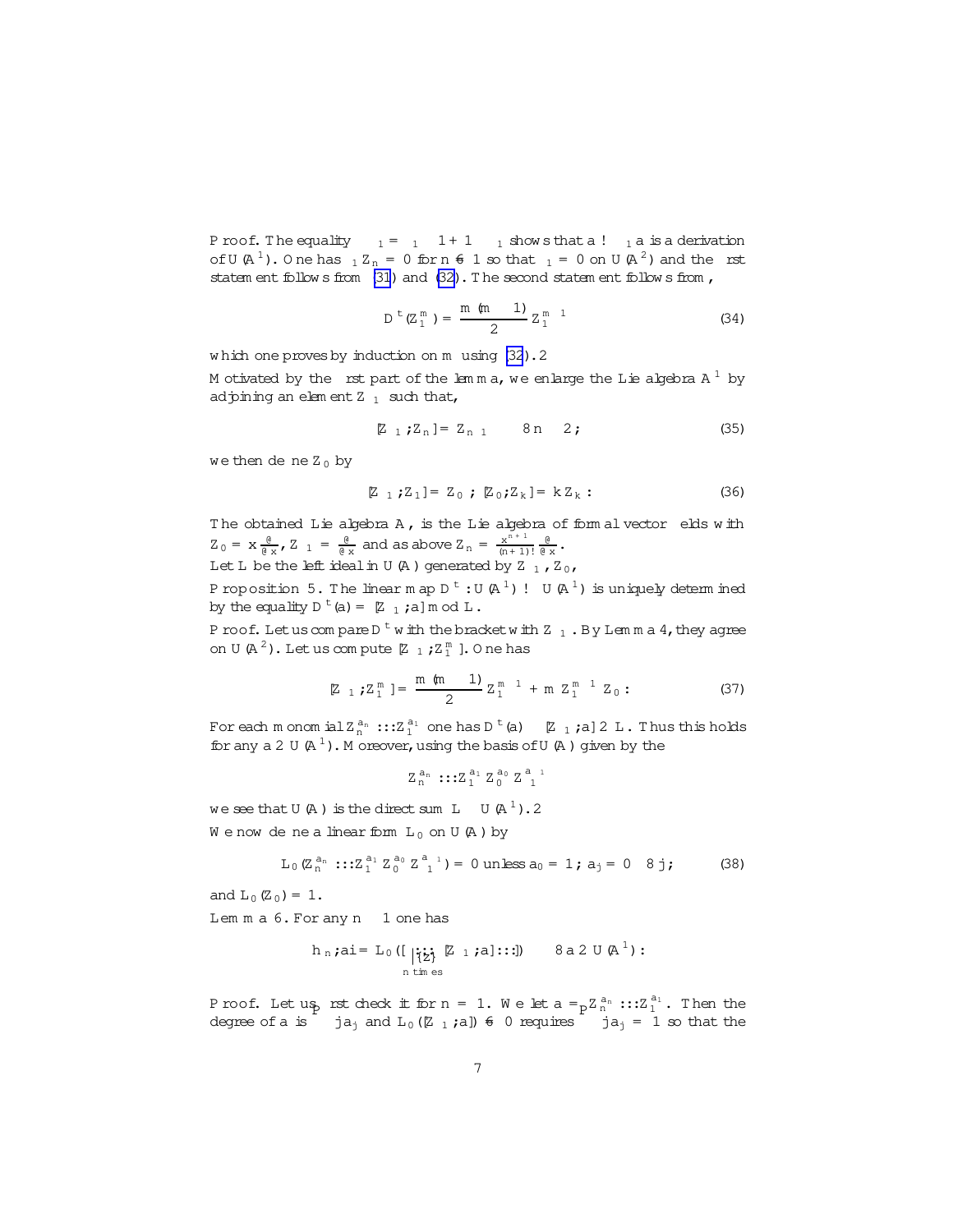only possibility is  $a_1 = 1$ ,  $a_1 = 0$  8 j. In this case one gets  $L_0$  ( $Z_1$ ;  $Z_1$ ]) =  $L_0(Z_0) = 1$ . Thus by (28) we get the equality of Lemma 6 for  $n = 1$ .

For the general case note rst that L is stable under right multiplication by Z  $_1$ and hence by the derivation  $\begin{bmatrix} 2 & 1 \\ 1 & 1 \end{bmatrix}$ . Thus one has

$$
(\mathbb{D}^{t})^{n} \text{ (a)} = [\mathbb{Z}_{1}; \dots; \mathbb{Z}_{1}; a] \dots ] \text{ mod } L \quad \text{8a } 2 \text{ U } (\mathbb{A}^{1}) : \quad (39)
$$

Now for a 2 L one has  $L_0$  ( $Z_1$ ;a]) = 0. Indeed writing

$$
a = (Z_n^{a_n} :: Z_1^{a_1}) (Z_0^{a_0} Z_1^{a_1}) = bc
$$

with b 2 U (A<sup>1</sup>), c =  $Z_0^{a_0} Z_1^{a_1}$ , one has  $[2 \t1; a] = [2 \t1; b]c + b [2 \t1; c].$ 

Since b 2 U (A<sup>1</sup>) and [Z<sub>1</sub>; c] has strictly negative degree one has L<sub>0</sub> (b [Z<sub>1</sub>; c]) = 0. Let  $Z_n^{b_n}$  ::: $Z_1^{b_1} Z_0^{b_0}$  be a non zero component of  $[z_1,b]$ , then unless all  $b_1$ are 0  $\pm$  contributes by 0 to L<sub>0</sub> ( $\mathbb{Z}$  <sub>1</sub>; b]c). But  $\mathbb{Z}$  <sub>1</sub>; b] 2 U (A<sup>0</sup>)<sub>0</sub> has no constant tem. Thus one has

$$
L_0 ([Z_1; a]) = 0 \t 8a = Z_n^{a_n} :: Z_1^{a_1} Z_0^{a_0} Z_1^{a_1}
$$
\t(40)

except if all  $a_i = 0$ , j  $\neq 1$  and  $a_1 = 1$ .  $L_0 ([Z_1; Z_1]) = 1$ . U sing (31) one has h<sub>n</sub>; ai = h<sub>1</sub>;  $(D<sup>t</sup>)<sup>n-1</sup>$  (a) i and the lem m a follows. 2

One can now easily compute the rst values of  $\binom{n}{n}$ ,  $\binom{n}{1}$  =  $x_1$ ,  $\binom{n}{2}$  =  $x_2 + \frac{x_1^2}{2}$ ,  $(y_3) = x_3 + x_2 x_1 + \frac{x_1^3}{2}$ ,  $(y_4) = x_4 + x_3 x_1 + 2x_2^2 + 2x_2 x_1^2 + \frac{3}{4} x_1^4$ . The a ne structure provided by the  $\frac{1}{n}$  has the following compatibility with left multiplication in U(A<sup>1</sup>).

Lemma 7. a) One has  $R_{n-1} = R_{n-1}^k$  k,  $R_{n-1}^k$  2 H<sub>n</sub> 1,0. b) For  $x \in \mathbb{d}$  a<sub>0</sub> 2 U (A<sup>1</sup>) there are  $\frac{k}{n}$  2 C such that

$$
h_n
$$
; (a<sub>0</sub> a)**i** = h<sub>n</sub>; a<sub>0</sub>**i**<sup>n</sup> (a) +  $\sum_{n=1}^{k} h_k$ ;ai:

P roof. a) By induction using (7). b) Follows, using  ${}_{n}^{k} = \text{IR}_{n}^{k}$ , ; a<sub>0</sub>i. 2 The antipode S in U  $(A<sup>1</sup>)$  is the unique antiautom or phism such that

$$
S Z_n = Z_n \qquad 8n: \qquad (41)
$$

It is non trivial to express in term s of the coordinates  $\frac{1}{n}$ .

In fact if we use the basis  $Z_i$  of  $A^1$  but in reverse order to construct the m ap we obtain a map e whose rst values are e(1) =  $z_1$ , e(2) =  $z_2 + \frac{z_1^2}{2}$ , e (3) =  $z_3$  + 3 $z_1$   $z_2$  +  $\frac{1}{2}z_1^3$ , e (4) =  $z_4$  + 2 $z_2^2$  + 6 $z_1$   $z_3$  + 9 $z_1^2$   $z_2$  +  $\frac{3}{4}z_1^4$ . O ne has

$$
h_n; S (Z_m^{a_m} :::Z_1^{a_1})i = (1)^{P} a_j h_n; Z_1^{a_1} :::Z_m^{a_m} i
$$

so that

$$
(S^{t}{}_{n}) = \n\begin{bmatrix}\n\lambda & \lambda_{n} \\
\lambda_{n} & \lambda_{n} \\
\lambda_{n} & \lambda_{n} \\
\lambda_{n} & \lambda_{n} \\
\lambda_{n} & \lambda_{n} \\
\lambda_{n} & \lambda_{n} \\
\lambda_{n} & \lambda_{n} \\
\lambda_{n} & \lambda_{n} \\
\lambda_{n} & \lambda_{n} \\
\lambda_{n} & \lambda_{n} \\
\lambda_{n} & \lambda_{n} \\
\lambda_{n} & \lambda_{n} \\
\lambda_{n} & \lambda_{n} \\
\lambda_{n} & \lambda_{n} \\
\lambda_{n} & \lambda_{n} \\
\lambda_{n} & \lambda_{n} \\
\lambda_{n} & \lambda_{n} \\
\lambda_{n} & \lambda_{n} \\
\lambda_{n} & \lambda_{n} \\
\lambda_{n} & \lambda_{n} \\
\lambda_{n} & \lambda_{n} \\
\lambda_{n} & \lambda_{n} \\
\lambda_{n} & \lambda_{n} \\
\lambda_{n} & \lambda_{n} \\
\lambda_{n} & \lambda_{n} \\
\lambda_{n} & \lambda_{n} \\
\lambda_{n} & \lambda_{n} \\
\lambda_{n} & \lambda_{n} \\
\lambda_{n} & \lambda_{n} \\
\lambda_{n} & \lambda_{n} \\
\lambda_{n} & \lambda_{n} \\
\lambda_{n} & \lambda_{n} \\
\lambda_{n} & \lambda_{n} \\
\lambda_{n} & \lambda_{n} \\
\lambda_{n} & \lambda_{n} \\
\lambda_{n} & \lambda_{n} \\
\lambda_{n} & \lambda_{n} \\
\lambda_{n} & \lambda_{n} \\
\lambda_{n} & \lambda_{n} \\
\lambda_{n} & \lambda_{n} \\
\lambda_{n} & \lambda_{n} \\
\lambda_{n} & \lambda_{n} \\
\lambda_{n} & \lambda_{n} \\
\lambda_{n} & \lambda_{n} \\
\lambda_{n} & \lambda_{n} \\
\lambda_{n} & \lambda_{n} \\
\lambda_{n} & \lambda_{n} \\
\lambda_{n} & \lambda_{n} \\
\lambda_{n} & \lambda_{n} \\
\lambda_{n} & \lambda_{n} \\
\lambda_{n} & \lambda_{n} \\
\lambda_{n} & \lambda_{n} \\
\lambda_{n} & \lambda_{n} \\
\lambda_{n}
$$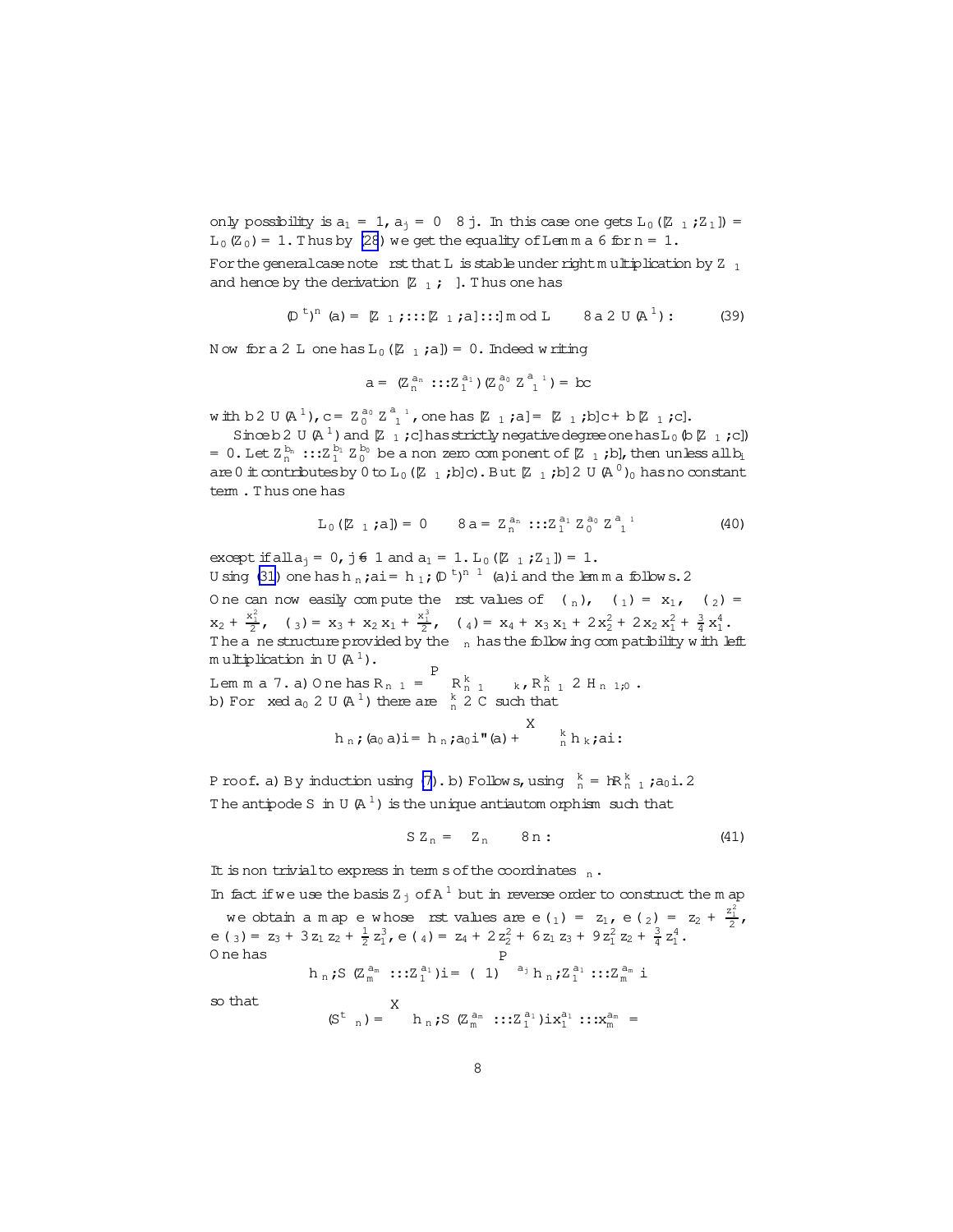$$
= \begin{pmatrix} X & P \\ 1 & 1 \end{pmatrix} a_1 b_n; Z_1^{a_1} :: Z_m^{a_m} ix_1^{a_1} :: X_m^{a_m} = e \tbinom{n}{m}
$$

w ith  $z_i = x_i$  in the latter expression.

Thus  $(S^t_{4}) = x_1$ ,  $(S^t_{2}) = x_2 + \frac{x_1^2}{3}$ ,  $(S^t_{3}) = x_3 + 3x_1x_2 - \frac{x_1^3}{2}$ ,  $(S^t_{4}) = x_4 + 2x_2^2 + 6x_1x_3 - 9x_1^2x_2 + \frac{3}{4}x_1^4$ . We thus get

$$
S^{t}{}_{1} = \t 1; S^{t}{}_{2} = \t 2 + \tfrac{2}{1}; S^{t}{}_{3} = \t 3 + 4 \t 1 \t 2 \t 2 \tfrac{3}{1}; \t ::: \t (42)
$$

Them eaning of all the above computations and their relation to the standard calculus of Taylor expansions is clari ed by the following theorem  $([2])$ .

Theorem  $8.$  Let  $G_2$  be the group of form aldieom orphism s of R, of the form  $(x) = x + o(x)$ . For each n, let  $\frac{1}{n}$  be the functional on G<sub>2</sub> de ned by,

$$
_{n}(\ ^{1})=(\mathbb{C}_{x}^{n}\text{log}^{\ ^{0}}(x))_{x=0}:
$$

The equality  $(n) = n$  determines a canonical isomorphism of the Hopf algebra H<sup>1</sup> with the H opf algebra of coordinates on the group G<sub>2</sub>.

We refer to Theorem 8 of [2] for the proof, as well as for the more elaborate structure of the H opf algebra H  $_{\rm T}$  . This theorem certainly shows that the antipode, i.e. the m ap  $\cdot$   $\cdot$   $^{-1}$  is certainly non trivial to compute. Note also that the expression  $=$   $\frac{1}{2}$   $\frac{2}{3}$  is uniquely characterized by

$$
( ) = x_2 \tag{43}
$$

which suggests to de ne higher analogues of the Schwartzian as  $1(x_n)$ .

#### The physics of renom alization and the H opf 2 algebra of rooted trees

In this section we want to motivate the Hopf algebra structure behind the process of renorm alization in Quantum Field Theories (QFTs) [1] and show how relations to the H opf algebra of the previous section em erge.

The renom alization procedure appears as the cure for the disease caused by the unavoidable presence of UV divergences in QFTs which describe the physics of boal quantized elds. Such QFTs describe successfully all known particle physics phenom enology.

The point of departure of the renom alization procedure is to alter the originalLagrangian by an in nite series of counterterm s labelled by Feynm an graphs, whose sole purpose is to cancel the UV-divergences com ing from the presence of ill-de ned integrals in the perturbative expansion of the theory.

Recall that the perturbative expansion of the functional integral appears as a sum labelled by Feynm an graphs . To each of these graphs corresponds an integral I which is in general ill-de ned. To compensate for the resulting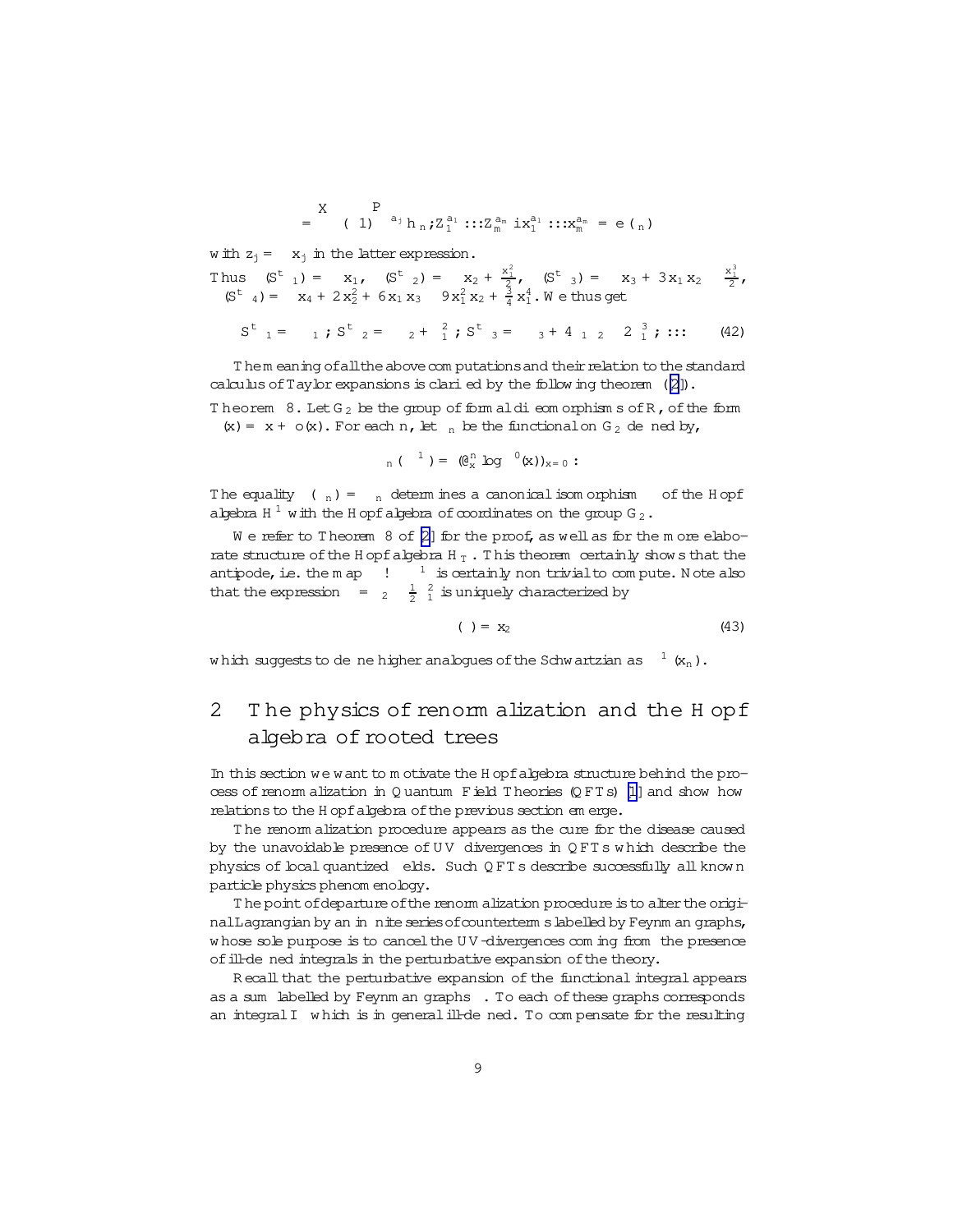in nities one adds to the original Lagrangian L<sub>0</sub> which appears as the argum ent of the exponential, an in nite series of counterterm s L, each tem in the series corresponding to a Feynm an graph . The di culty in nding the cuto dependent counterterm Lagrangian L com es only from the presence of ill-de ned subintegrations (usually dubbed subdivergences) in the integral I. Indeed in the special case of a diagram without subdivergences the counterterm is simply (in the M S scheme) just the pole part of I.

As soon as subdivergences are present the extraction of L is much more complicated since we want to take into account the previous subtractions which is necessary to m aintain locality in the theory.

This obviously generates complicated combinatorial problem s, which for the rst time, acquirem athem aticalm eaning thanks to the H opf algebra H  $_R$ .

### A Toy M odel

It is possible to study the basic properties of the renorm alization procedure with the help of toy models, to which we now turn.

In the following we will consider integrals of the form

$$
x (c) = \int_{0}^{2} \frac{1}{y + c} dy
$$

for  $c > 0$ , which are to be regarded as functions of the parameter c.

As it stands such an integral is ill-de ned, due to its divergence at the upper boundary. Power counting reveals the presence of a logarithm is singularity, and in this respect the integral behaves no better or worse than a logarithm is divergent integral in QFT, which one typically confronts due to the presence of UV divergences in loop integrations.

We will introduce a regularization,

$$
x (c) = \int_{0}^{2\pi} y \frac{1}{y + c} dy;
$$

where is a sm all positive parameter.

We now easily evaluate the above integral

$$
x (c) = B (t, 1) c;
$$

where the presence of the pole term  $( ) = (1 + ) = \text{indicates the UV}$ divergence in the integral<sup>1</sup>.

The process of renorm alization dem ands the subtraction of this UV divergence, and at this levelwe can straightforwardly proceed by a simple subtraction

$$
x (c) \quad x (1) = \begin{cases} 2 & 1 \\ y & \text{if } (y + c) (y + 1) \text{if } y = 0 \end{cases} (c) \quad y = \begin{cases} 1 & 1 \\ y & \text{if } (y + c) (y + 1) \text{if } y = 0 \end{cases}
$$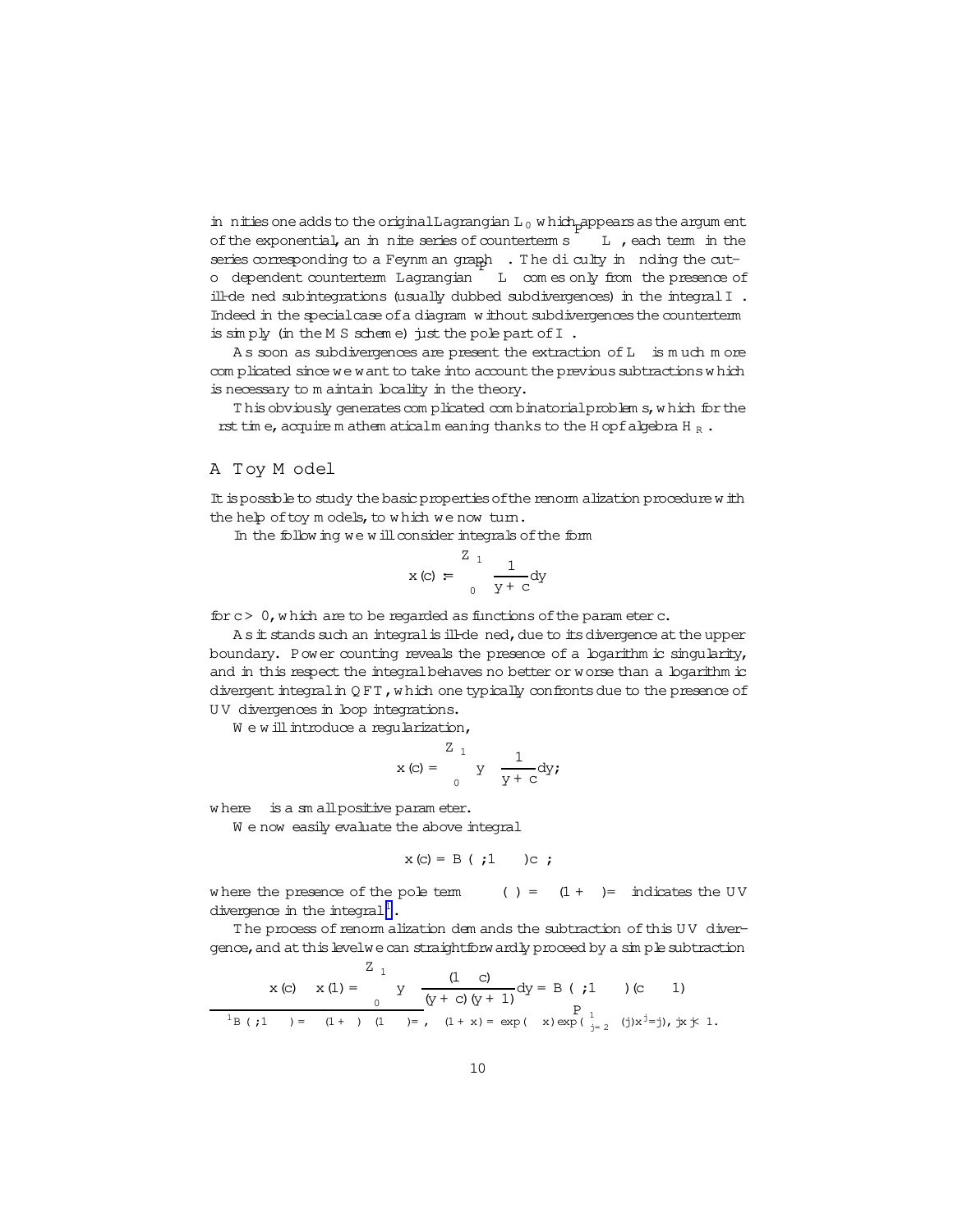which is evidently nite if we send ! 0.

Here,  $x(1)$  acts as the counterterm for the ill-de ned function  $x(0)$ , and the di erence  $x(c)$   $x(1)$  corresponds to the renorm alized function associated to  $x$  (c).

P hysicists have good reason to dem and that a counterterm like  $x(1)$  above is independent of the external parameter c, as to maintain boality in the theory. Before we explain this in more detail we want to generalize this simple example to the presence of subdivergences.

We consider

$$
x_2 (c) = \begin{cases} 2 + 2 + 1 \\ y_1 + y_2 + \frac{1}{y_1 + y_2 + y_1} dy_1 dy_2 \\ z_1^0 + \frac{1}{y_1 + y_2 + y_1} dy_1 \end{cases}
$$

We say that  $x_2$  (c) has the function  $x(y_1)$  as a subdivergence, but it still is overall divergent itself.

P ow ercounting reveals that there is a divergent sector when the  $y_2$  integration variable tends to in nity for any xed  $y_1$ , and when  $y_1$ ;  $y_2$  tend to in nity jointly. There are no divergences when  $y_2$  is kept xed and  $y_1$  tends to in nity, though. A ll the divergences are of logarithm ic nature.

Having successfully elim inated the divergence in the previous example by a naive subtraction procedure, it is interesting to see if we can elim inate the divergences in  $x_2$  (c) by subtracting  $x_2$  (1):

$$
x_2 (c) \quad x_2 (1) = \begin{cases} 2 & 1 \\ 0 & y_1 \end{cases} \quad y_2 \quad \frac{(1 \quad c)}{z \left(y_1 + c\right) \left(y_1 + 1\right)} \frac{1}{y_2 + y_1} \, dy_1 \, dy_2
$$
\n
$$
= \begin{cases} B & (i1) \\ 0 & y_1 \end{cases} \quad \frac{(1 \quad c)}{\left(y_1 + c\right) \left(y_1 + 1\right)} \, dy_1
$$
\n
$$
= \begin{cases} B & (i1) \\ B & (i2) \end{cases} \quad B & (i2) \quad C^2 \quad B & (i1) \quad C \end{cases}
$$
\n
$$
= \begin{cases} \frac{\log(c)}{c} + \text{ nite term s:} \end{cases}
$$

Unfortunately, this expression still su ers from a divergence in the  $y_2$  integration, and we were thus not successfulw ith this naive attempt.

A ctually, we nd that the divergence is  $log(c)$ . The parameter c in our toy m odel is the rem aining scale of the G reen function. In realistic QFTs, this scale is fumished typically by an external m om entum q, say, and divergences of the form  $\log(q^2)$  = are non-local divergences: upon Fourier-transform ation, they involve the logarithm of a di erential operator, for exam ple the logarithm of an external  $q^2$  would translate as log (2). Such term s can not be absorbed by bcal counterterm s, and are strictly to be avoided if one wants to rem ain in the context of a local eld theory. In the context of eld theory, locality restricts counterterm s to be polynomial in m om enta.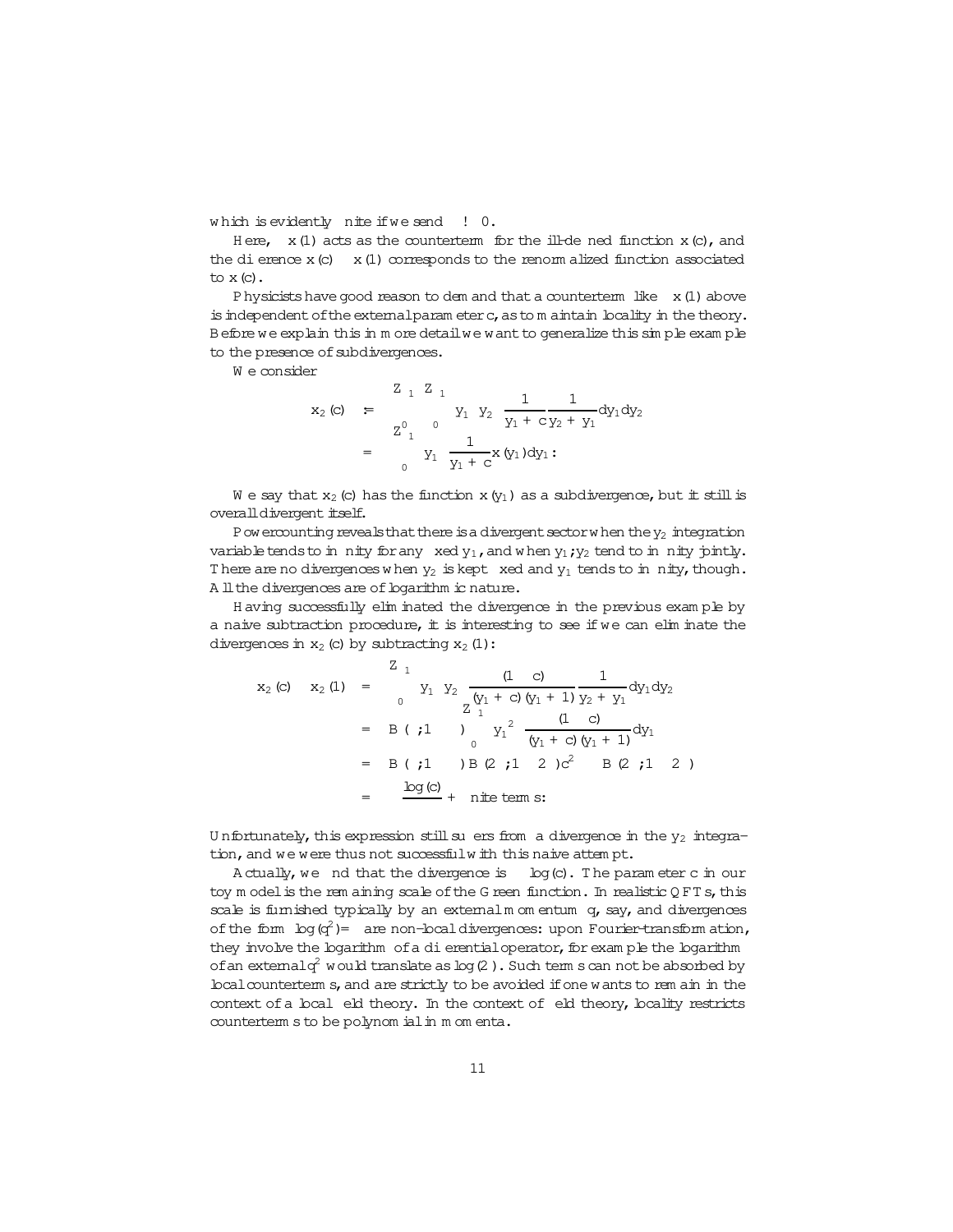Correspondingly, in the context of our toy model, we thus look for countertem swhich are at most polynomial in the parameter c.

The failure above was two fold: the naive subtraction  $x_2$  (1) not only failed to render  $x_2$  (c) nite, but also this failure could only be absorbed by a non-local counterterm  $log(c) =$ . To nd a  $local counterterm$ , som emorework is needed.

Following the guidance of eld theory we associate to  $x_2$  (c) (corresponding to a bare G reen function) a function which has its subdivergences subtracted (a transition in eld theory achieved by the  $\overline{R}$  operation):

$$
\overline{x_2}(c) = x_2(c) \times (c) \times (1)
$$
\n
$$
= B ( ; 1) B (2 ; 1) 2 \times (c) 2
$$
\n
$$
= B ( ; 1) B (2 ; 1) 2 \times (c) 2 B ( ; 1) 2
$$
\n
$$
= B ( ; 1) B (2 ; 1) 2 \times (c) 2 B ( ; 1) 2
$$

N ote that the subtraction term  $x (c) x (1)$  involves the counterterm  $x (1)$  times the analytic expression,  $x(c)$ , which we obtain from  $x_2(c)$  when we set the subdivergence  $x(y_1)$  in  $x_2$  (c) to one.

We realize that  $x_2^R$  (c) =  $\lim_{R \to 0} \overline{x_2}$  (c)  $\overline{x_2}$  (1) is a well-de ned nite expression, the nite renom alized G reen function  $x_2^R$  (c),

$$
x_2^R (c) = \lim_{i \to 0} B (i1) B (2i1 2) c^2 B (i1) c
$$
  
 
$$
B (i1) B (2i1 2) B (i1)
$$
  

$$
= \frac{1}{2} \log^2(c);
$$

and thus identify

$$
\overline{x_2}(1) = B(j1) B(2j1 2) B(j1)
$$

w ith the counterterm associated to  $x_2$  (c).

Note that  $x_2^R$  (1) = 0, by construction. The renormalized G reen function  $x_2^R$  (c) becomes a power series in log (c) (w ithout constant term). Note further that we can write an integral representation for it which elim inates the necessity to introduce a reqularization at all:

$$
x_2^R(c) = \begin{array}{ccccc} & z & z & z & z & z \\ & & & z & z & z & z \\ & & & & z & z & z \\ & & & & & z & z & z \\ \end{array} \quad \frac{1}{x + c} \quad \frac{1}{y + x} \quad \frac{1}{y + 1} \quad \frac{1}{x + 1} \quad \frac{1}{y + x} \quad \frac{1}{y + 1} \quad dy dx:
$$

This could be directly obtained following the BPHZ approach, and what we have just seen is the equivalence between on-shell renorm alization (subtraction at the on-shell value  $c = 1$ ) and the BPHZ renormalization in the toy model.

The above example shows how to nd a local counterterm for an ill-de ned integral with ill-de ned subintegrations. We rst elim inated the ill-de ned subintegration by a counterterm, and then proceeded to construct the countertem for the integral as a whole. In QFT one proceeds in the same manner. A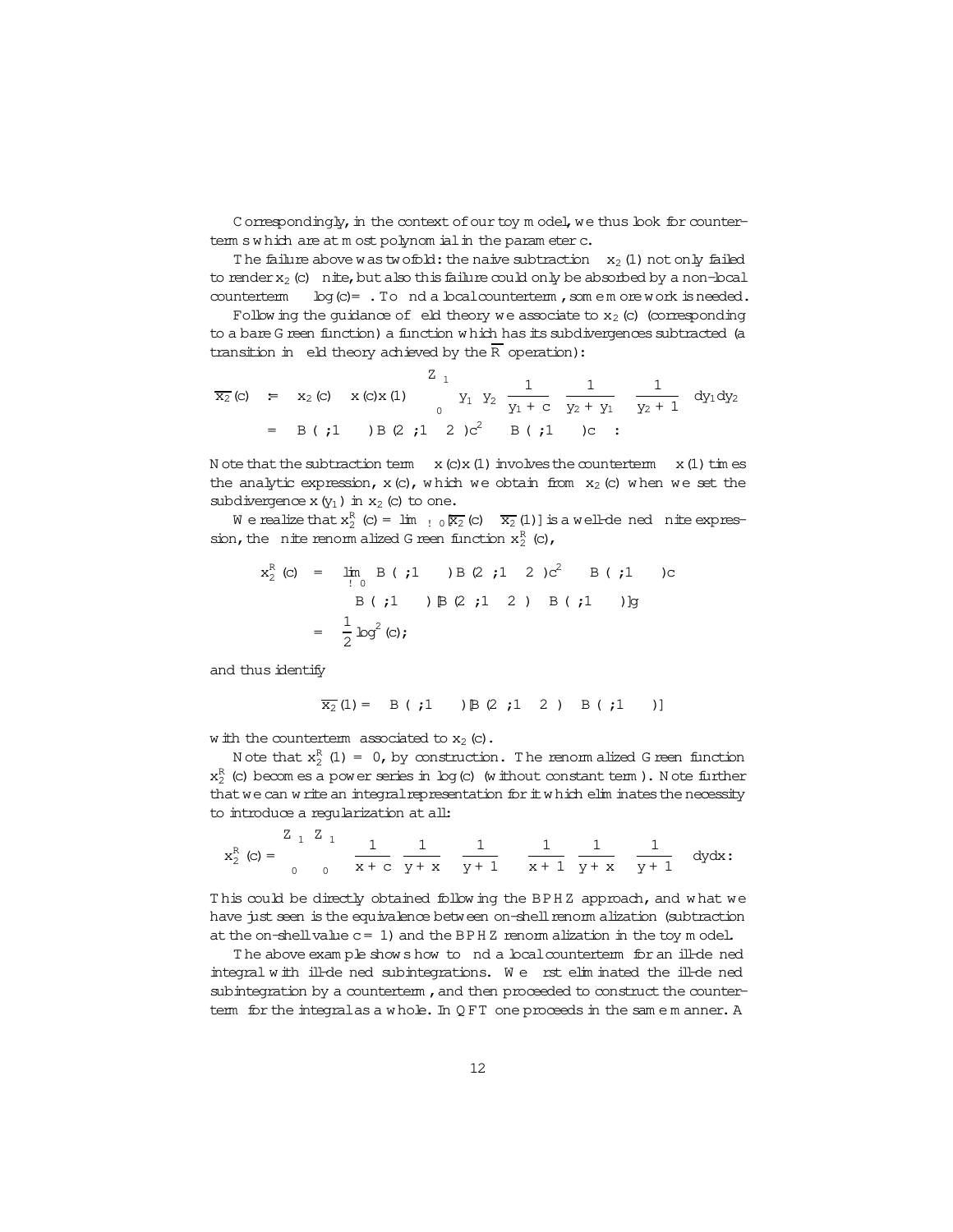bare G reen-function, given by an ill-de ned integral, w ill su er from a plethora of ill-de ned subintegrations in general.

These subintegrations can be disjoint, nested or overlapping  $[4]$ . We will see later that the overlapping case resolves into the other ones. T his result was e ectively already obtained in  $[1, 5, 6]$ , and also know n to others. An exam ple how to resolve overlapping divergences in the case of  $3$  theory in six dim ensions w illbe given in an appendix.

T hus, we introduce at this stage a generalization of the above toy m odel allow ing only for arbitrary nested or disjoint subdivergences.

This m otivates to generalize the exam ple to functions  $x<sub>t</sub>$  (c) of an external param eter c, indexed by a rooted tree t, due to the fact that any con gurations of nested or disjoint subdivergences can be described by a rooted tree. T he form alde nition of a rooted tree is postponed to the next section, while here we continue to gain experience in the treatm ent of functions having nested and disjoint subdivergences.

We de ne for a tree twith m vertices, enum erated such that the root has num ber 1,

$$
x_{t}(c) = \frac{Z_{1}}{0} \frac{1}{y_{1} + c} \frac{Y^{n}}{1} \frac{1}{y_{1} + y_{j(i)}} y_{m} dy_{m} \cdots y_{1} dy_{1}; 8c > 0;
$$

w here j(i) is the num ber of the vertex to w hich the i-th vertex is connected via its incom ing edge.

We can write this as

$$
\mathbf{x}_{\mathrm{t}}\left(\mathrm{c}\right)\;=\;\;\frac{\mathrm{1}}{\mathrm{y}+\mathrm{c}}\,\underset{\mathrm{j}=\,1}{\overset{\mathrm{Y}^{\mathrm{r}}}{\sum}}\,\mathbf{x}_{\mathrm{t}_{\mathrm{j}}}\left(\mathrm{y}\right)\mathrm{y}\quad\mathrm{d}\mathrm{y}\text{;}
$$

if the root of t connects to r trees  $t_i$ . Fig.[\(1](#page-13-0)) de nes som e sim ple rooted trees.

N ote that each vertex  $v_i$  of the rooted tree corresponds to an integration variable  $x_i$ , and that an edge connecting  $v_i$  to  $v_i$  towards the root indicates that the  $x_i$  integration is nested in the  $x_i$  integration. Integration variables which correspond to vertices which are not connected by an edge correspond to dispint integrations.

For the rooted treesde ned in  $\text{Fig.}(1)$  $\text{Fig.}(1)$  we nd the follow ing analytic expressions:

$$
x_{t_1} (c) = \frac{z_1}{y + c} dy;
$$
  
\n
$$
x_{t_2} (c) = \frac{z_1}{y + c} \frac{y - x_{t_1} (y)}{y + c} dy;
$$
  
\n
$$
x_{t_3} (c) = \frac{z_1}{z_1} \frac{y - x_{t_2} (y)}{y + c} dy;
$$
  
\n
$$
x_{t_3} (c) = \frac{z_1}{z_1} \frac{y - x_{t_1} (y) x_{t_1} (y)}{y + c} dy;
$$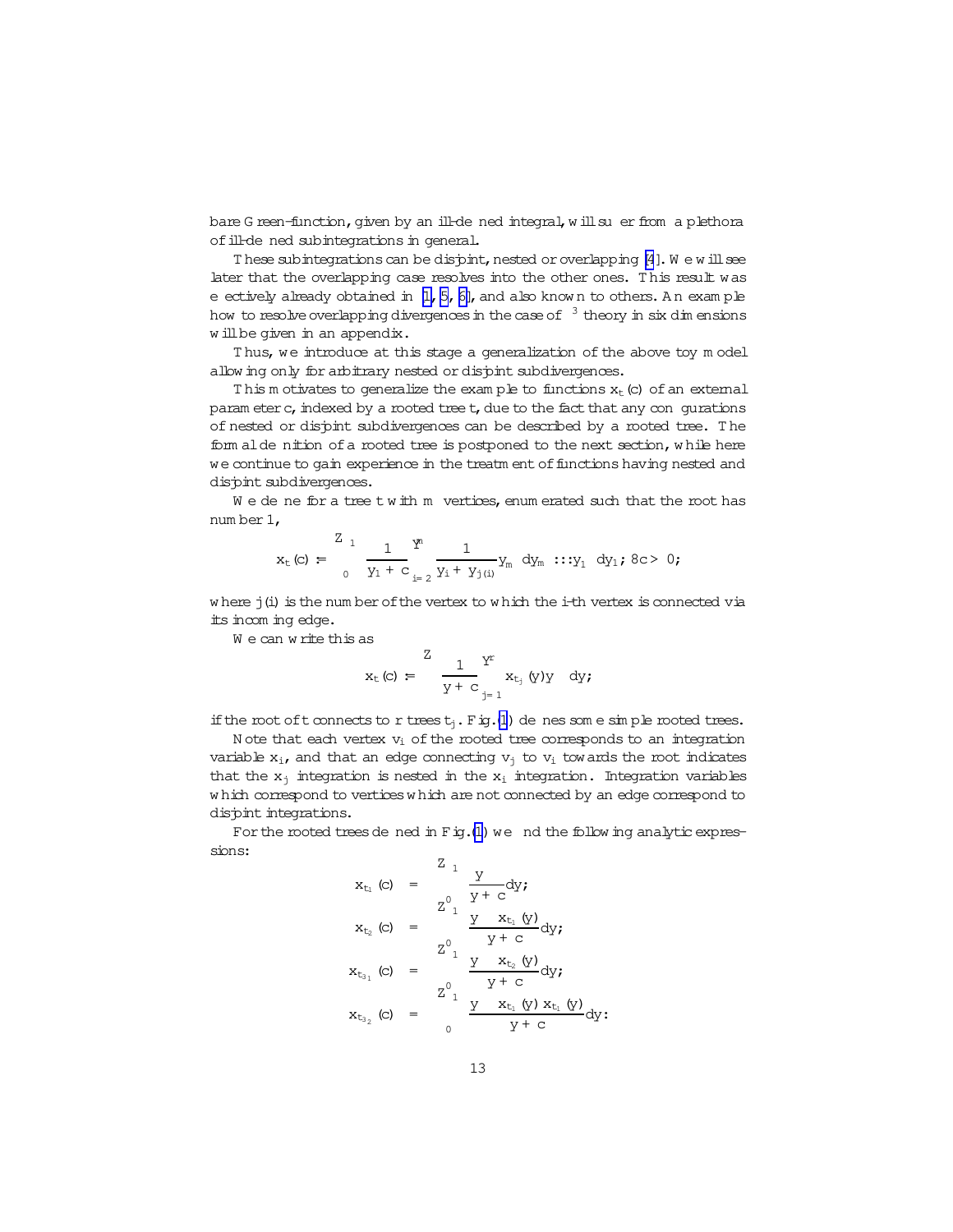<span id="page-13-0"></span>

Figure 1: A toy m odel realizing rooted trees. We dene the rst couple of rooted trees  $t_1$ ;  $t_2$ ;  $t_{3_1}$ ;  $t_{3_2}$ . The root is always drawn as the uppermost vertex.  $t_2$  gives rise to the function  $x_2$  (c).

N ote that  $x_2$  (c)  $x_{t_2}$  (c).

The H opfalgebra  $H_R$ 

The previous rem arks motivate to introduce a Hopf algebra based on rooted trees. We still postpone all form alde nitions to the next section and simply note that a rooted tree t is a connected and simply-connected set of oriented edges and vertices such that there is precisely one distinguished vertex with no incom ing edge. This vertex is called the root of t. Further, every edge connects two vertices and the fertility  $f(v)$  of a vertex  $v$  is the number of edges outgoing from v.

 $W$  e consider the algebra of polynomials over  $Q$  in rooted trees.

Note that for any rooted tree twith root r we have f (r) trees  $t_1$ , ::;  $t_{f(r)}$ which are the trees attached to r.

Let B be the operator which rem oves the root r from a tree t:

B :t! B (t) = 
$$
t_1 t_2
$$
 ::  $t_{f(r)}$ : (44)

 $F$  ig. (2) gives an example.

Let  $B_+$  the operation which maps a monomial of n rooted trees to a new moted tree twhich has a root r with fertility  $f(r) = n$  which connects to the n roots of  $t_1$ ; :::; $t_n$ .

$$
B_{+}:t_{1}::t_{n}!B_{+}(t_{1}::t_{n})=t: \qquad (45)
$$

This is clearly the inverse to the action of B.

O ne has

$$
B_+ (B (t)) = B (B_+ (t)) = t
$$
 (46)

for any rooted tree t. Fig. (3) gives an example. We further set B  $(t_1) = 1$ ,  $B_{+} (1) = t_{1}$ .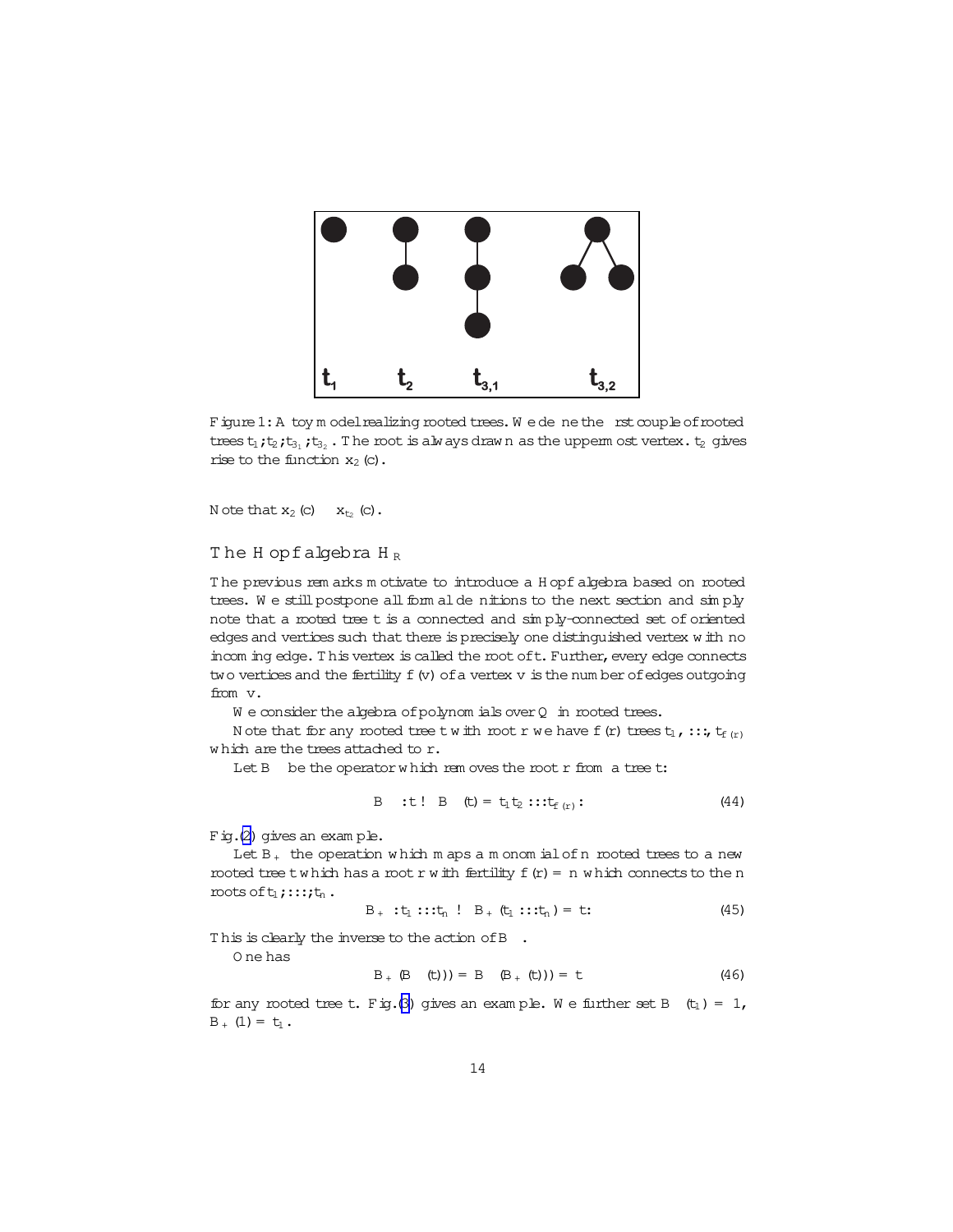<span id="page-14-0"></span>





Figure 3: The action of  $B_+$  on a m onom ial of trees.

W ew ill introduce a H opfalgebra on such rooted trees by using the possibility to cut such trees in pieces. W e start w ith the m ost elem entary possibility. A n elem entary cut is a cut of a rooted tree at a single chosen edge, as indicated in Fig.(4). We will form alize all these notions in the next section. By such a cutting procedure, we will obtain the possibility to de ne a coproduct in a m om ent, as we can use the resulting pieces on either side of the coproduct.

But before doing so we nally introduce the notion of an adm issible cut, also called a sim ple cut. It is any assignm ent of elem entary cuts to a rooted tree



Figure 4: An elem entary cut splits a rooted tree tinto two components  $t_1$ ; $t_2$ .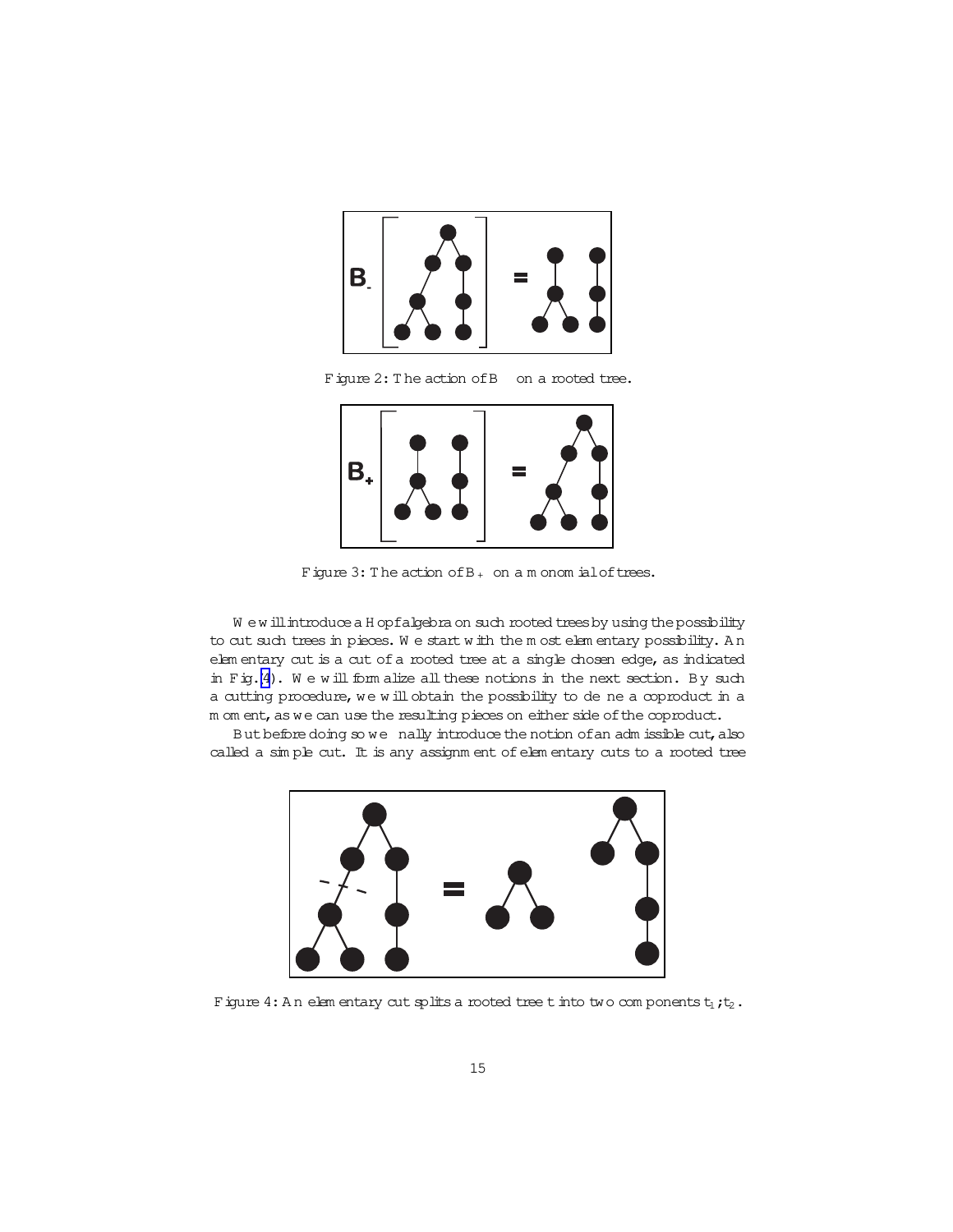

Figure 5: An adm issible cut C acting on a tree t. It produces a m onom ial of trees. O ne of the factors,  $R^{\,C}$  (t), contains the root of t.

t such that any path from any vertex of the tree to the root has at m ost one elem entary cut. Fig.(5) gives an exam ple.

A n adm issible cut C m aps a tree to a m onom ial in trees. If the cut C contains n elem entary cuts, it induces a m ap

C : t! C (t) = 
$$
\begin{array}{c} \frac{n}{2}t^{1} \\ t_{j_{i}} \\ i=1 \end{array}
$$
 (47)

N ote that precisely one of these trees  $t_{j_i}$  w ill contain the root of  $t$  . Let us denote this distinguished tree by R  $^{\text{C}}$  (t). The m onom ialwhich is delivered by the n  $1$  other factors is denoted by  $P^C$  (t).

The denitions of  $C$ ;P;R can be extended to m onom ials of trees in the obviousm anner, by choosing a cut C  $^{\rm i}$  for every tree  ${\tt t}_{j_i}$  in the monom ial:

$$
C (t_{j_1} ::: t_{j_n}) = C^1 (t_{j_1}) ::: C^n (t_{j_n})
$$
\n
$$
P^C (t_{j_1} ::: t_{j_n}) = P^{C^1} (t_{j_1}) ::: P^{C^n} (t_{j_n})
$$
\n
$$
R^C (t_{j_1} ::: t_{j_n}) = R^{C^1} (t_{j_1}) ::: R^{C^n} (t_{j_n})
$$

We have now collected a su cient am ount of structure to de ne a H opf algebra on rooted trees. O uraim is to see the correspondence between the H opf algebra form ulated on rooted trees and the generation of a local counterterm for the functions  $x_t$  (c) introduced above, and nally to see the correspondence between the H opfalgebra of rooted trees and the H opfalgebra of the previous section.

Before we de ne the H opfalgebra of rooted trees, we leave it as an exercise to the reader to convince him self that any adm issible cut in a rooted tree determ ines in the representation on functions  $x_t$  (c) a divergent subintegration, and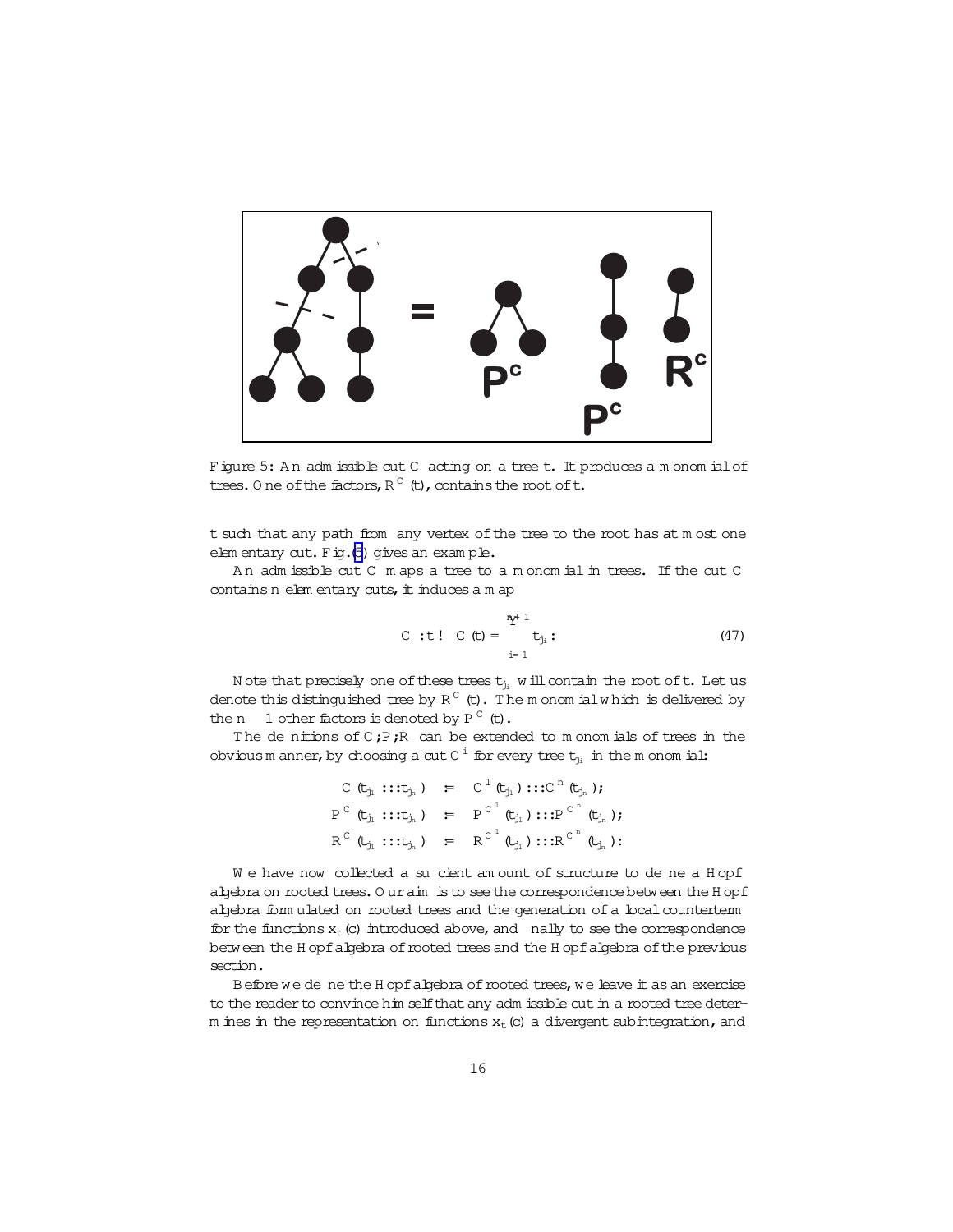<span id="page-16-0"></span>that vice versa any divergent subintegration corresponds to an adm issible cut. For example, the single cut possible at  $x_2$  (c)  $x_{t_2}$  (c) corresponds to the single divergent subintegration in this function.

Let us now establish the H opf algebra structure. Following [1] we de ne the counit and the coproduct. The counit  $: A : Q$  is  $\sin p \ge 1$ 

 $(X) = 0$ 

for any  $X \oplus e$ ,

(e) =  $1$ :

The coproduct is de ned by the equations

$$
(e) = e e \t(48)
$$

$$
(\mathsf{t}_1::\mathsf{t}_n) = (\mathsf{t}_1):::(\mathsf{t}_n) \tag{49}
$$

$$
(t) = t e + (id B+) [ (B (t))]; \t(50)
$$

which de nes the coproduct on trees with n vertices iteratively through the coproduct on trees with a lesser number of vertices.

The reader should work out the examples in Fig.(6) him self. One checks coassociativity of [1]. A lso, we will give a form alproof in the next section.

The follow ing statem ent follow s directly from the results in the next section, but it is instructive to prove it here by elem entary m eans to m ake contact w ith the previous section. We claim that the coproduct can be written as

$$
\text{(t)} = e \quad t + t \quad e + \qquad \qquad \text{and} \qquad P^{\text{c}} \text{ (t)} \quad R^{\text{c}} \text{ (t)}: \qquad \qquad \text{(51)}
$$

P roof. The result is true for the tree  $t_1$  having only one vertex. The induction is on the number of vertices. We use that B (t) has n vertices if thas  $n + 1$ . Thus,

$$
\begin{array}{rcl}\n(t) & = & t & e + (id B_{+}) & (B \quad (t)) \\
 & = & t & id + (id B_{+}) & (e \quad B \quad (t) + B \quad (t) \quad e \\
 & & & & \\
 & & & & \\
 & & & & \\
 & & & & \\
 & & & & \\
 & & & & \\
 & & & & \\
 & & & & \\
 & & & & \\
 & & & & \\
 & & & & \\
 & & & & \\
 & & & & \\
 & & & & \\
 & & & & \\
 & & & & \\
 & & & & \\
 & & & & \\
 & & & & \\
 & & & & \\
 & & & & \\
 & & & & \\
 & & & & \\
 & & & & \\
 & & & & \\
 & & & & \\
 & & & & \\
 & & & & \\
 & & & & \\
 & & & & \\
 & & & & \\
 & & & & \\
 & & & & \\
 & & & & \\
 & & & & \\
 & & & & \\
 & & & & \\
 & & & & \\
 & & & & \\
 & & & & \\
 & & & & \\
 & & & & \\
 & & & & \\
 & & & & \\
 & & & & \\
 & & & & \\
 & & & & \\
 & & & & \\
 & & & & \\
 & & & & \\
 & & & & \\
 & & & & \\
$$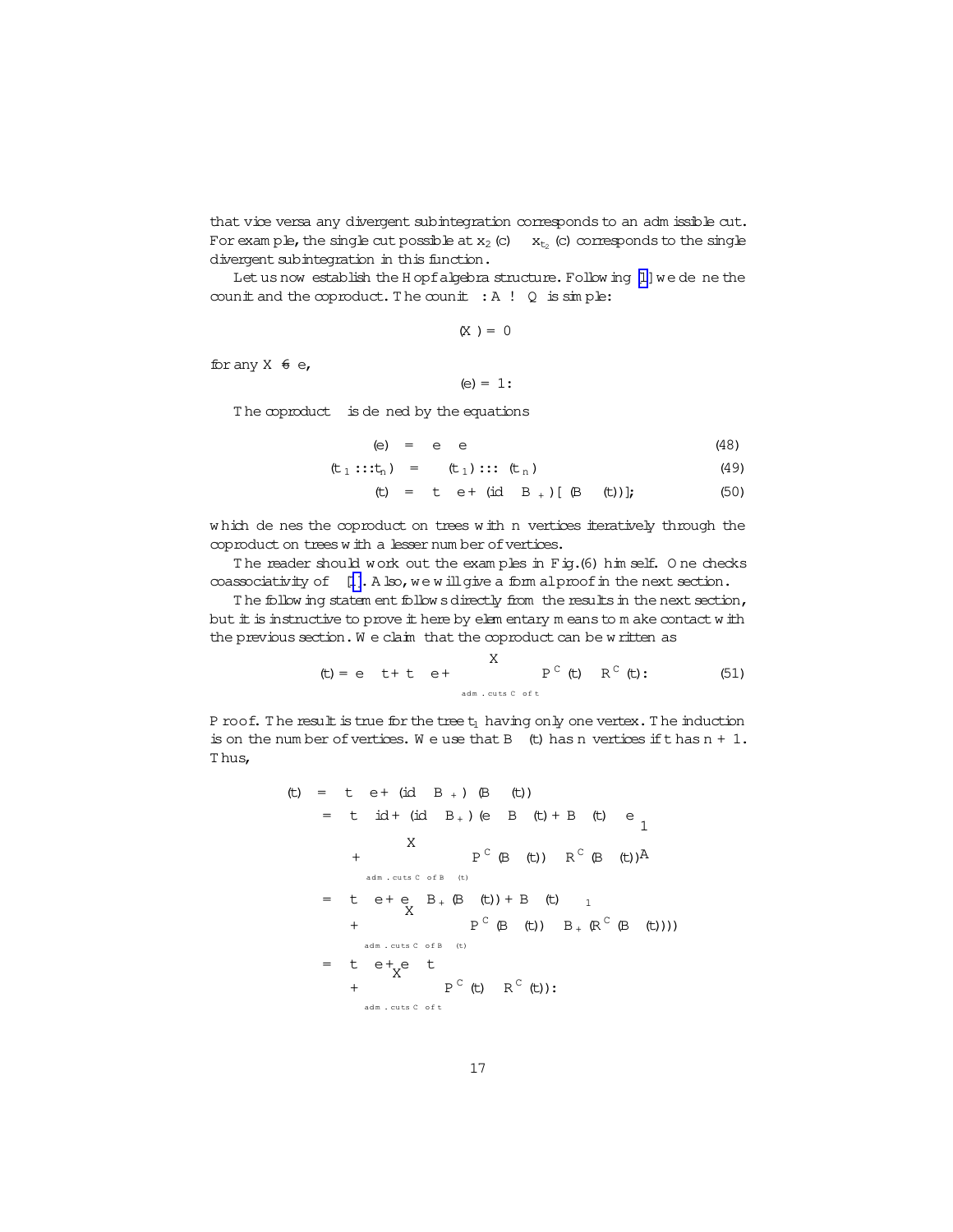<span id="page-17-0"></span>

Figure 6: The coproduct. We work it out for the trees  $t_1$ ;  $t_2$ ;  $t_{3_1}$ ;  $t_{3_2}$ . For the latter, the last line gives explicitly the sin ple adm issible cuts which were used in the construction of the coproduct. The rst two term s are generated by the full adm issible and the empty cut, while the last three term s are generated by proper adm issible cuts.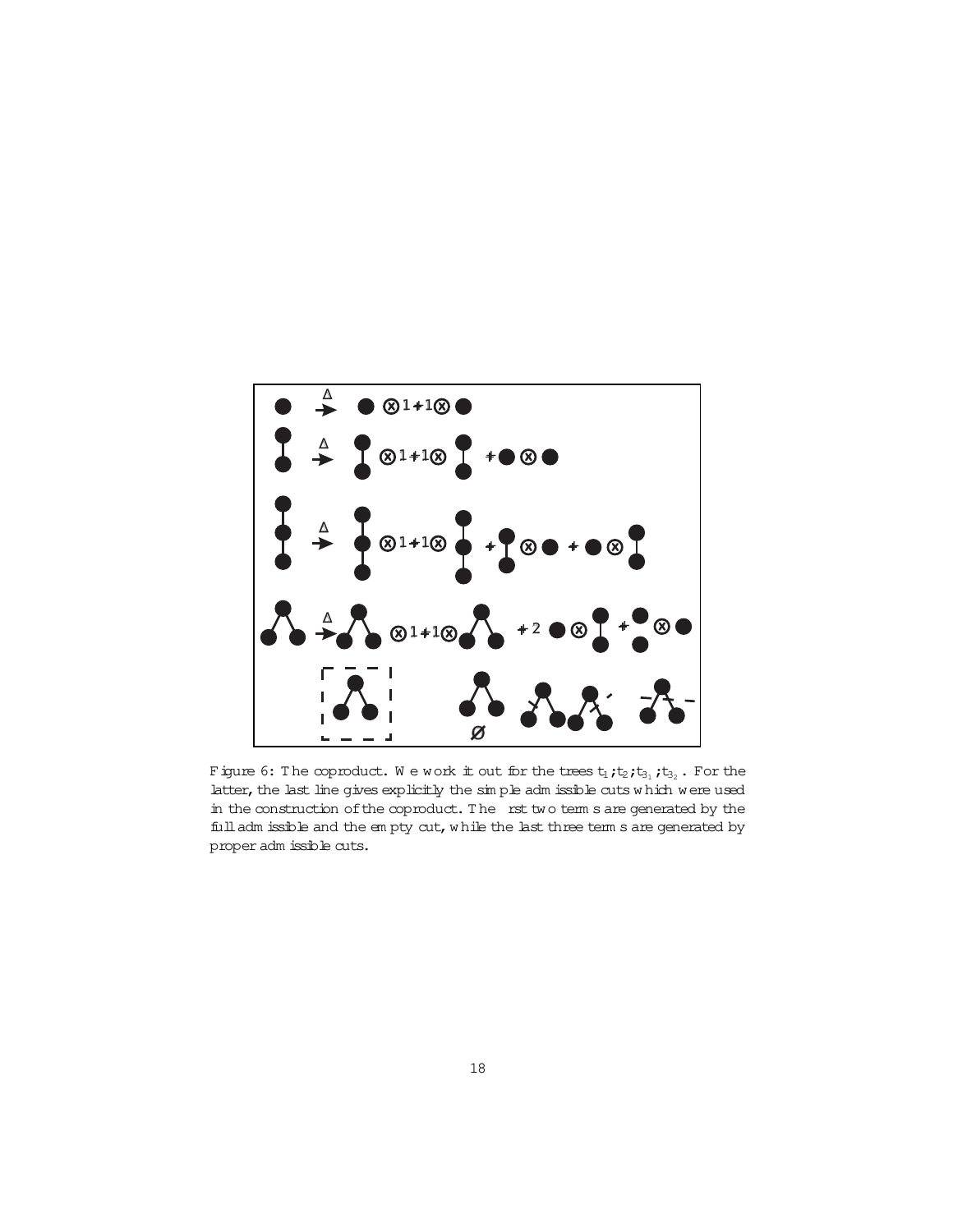W e used the fact that  $B + B = id$  and that the only cut w hich distinguishes

X 
$$
P^{C} (B (t)) = B_{+} (R^{C} (B (t)))
$$

from X

$$
\begin{array}{cc} \n\text{A} & \text{P}^{\text{C}} \text{ (t)} & \text{R}^{\text{C}} \text{ (t)} \\
\end{array}
$$

is the cut which generates B  $(t)$  1. 2

N ote that the above form ula can be stream lined.

$$
\text{(t)} = \begin{array}{cc} X & & \\ & 0 & \\ & \text{and} & \text{cuts } c \text{ of } t \end{array} \quad \text{(t)} \quad \quad R^{\text{C}} \text{ (t)} \text{;}
$$

w here the prim ed sum indicates that we include the em pty cut and the full adm issible cut in the de nition of adm issible cuts in the m anner indicated in  $Fig. (6)$  $Fig. (6)$ .

Any cut corresponds to a choice of a subset of edges on the set  $\mathsf{t}^{(1)}$  of all edges of a given rooted tree t. The em pty cut  $C = j$  corresponds to the em pty set in this sense. T hus,

$$
P^{\prime} (t) = e;
$$
  

$$
R^{\prime} (t) = t;
$$

The full adm issible cut  $C_f$  is dened by the complem entary result:

$$
P^{C_f}(t) = t;
$$
  

$$
R^{C_f}(t) = e;
$$

It can be regarded as a cut c on the one new edge of  $B_+$  (t), de ned as the intersection  $c = ft^{(1)} \setminus B_{+}$  (t)<sup>(1)</sup>g. Note that

$$
P^{C_f}(t) \quad R^{C_f}(t) = (id \quad B) P^{C}(B_{+}(t)) \quad R^{C}(B_{+}(t))
$$

w ith the cut c determ ined as above. In Fig.[\(6\)](#page-17-0) we indicate the full cut  $C_f(t_{32})$ by a dashed box around the rooted tree P  $^{\texttt{C}_{\texttt{f}}}$  (t $_{\texttt{3_2}}$  )  $\boldsymbol{.}$ 

The coproduct introduced here is linear in rooted trees in the right factor and polynom ial in the left as one clearly sees in Eq.[\(51\)](#page-16-0). This is a fundam ental property shared with the coproduct of the previous section. We will explore this fact in some detail soon.

Up to now we have established a bialgebra structure. It is actually a H opf algebra. Following [\[1\]](#page-41-0) we nd the antipode S as

$$
S(e) = e \qquad X \qquad (52)
$$

$$
S(t) = t \t S PC(t) RC(t); \t (53)
$$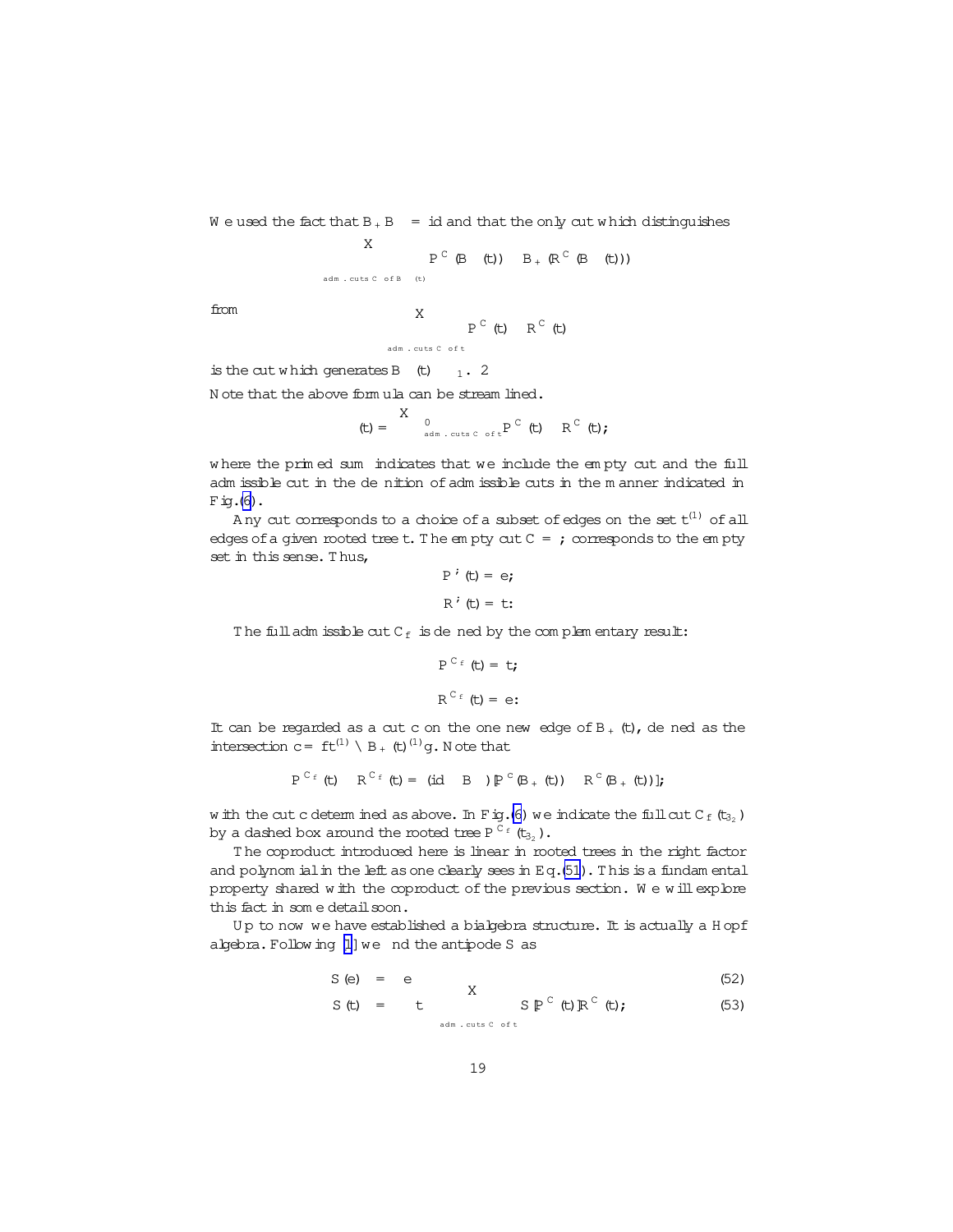and one im m ediately checks that

m [(S id) (t)] = t + S (t) + 
$$
\sum_{\text{adm. cuts C off} \atop \text{adm. cuts C off}} S \mathbb{P}^C
$$
 (t)  $\mathbb{R}^C$  (t) (54)

$$
\sum_{i=1}^{n} \frac{1}{i} \sum_{i=1}^{n} \frac{1}{i} \sum_{i=1}^{n} \frac{1}{i} \sum_{i=1}^{n} \frac{1}{i} \sum_{i=1}^{n} \frac{1}{i} \sum_{i=1}^{n} \frac{1}{i} \sum_{i=1}^{n} \frac{1}{i} \sum_{i=1}^{n} \frac{1}{i} \sum_{i=1}^{n} \frac{1}{i} \sum_{i=1}^{n} \frac{1}{i} \sum_{i=1}^{n} \frac{1}{i} \sum_{i=1}^{n} \frac{1}{i} \sum_{i=1}^{n} \frac{1}{i} \sum_{i=1}^{n} \frac{1}{i} \sum_{i=1}^{n} \frac{1}{i} \sum_{i=1}^{n} \frac{1}{i} \sum_{i=1}^{n} \frac{1}{i} \sum_{i=1}^{n} \frac{1}{i} \sum_{i=1}^{n} \frac{1}{i} \sum_{i=1}^{n} \frac{1}{i} \sum_{i=1}^{n} \frac{1}{i} \sum_{i=1}^{n} \frac{1}{i} \sum_{i=1}^{n} \frac{1}{i} \sum_{i=1}^{n} \frac{1}{i} \sum_{i=1}^{n} \frac{1}{i} \sum_{i=1}^{n} \frac{1}{i} \sum_{i=1}^{n} \frac{1}{i} \sum_{i=1}^{n} \frac{1}{i} \sum_{i=1}^{n} \frac{1}{i} \sum_{i=1}^{n} \frac{1}{i} \sum_{i=1}^{n} \frac{1}{i} \sum_{i=1}^{n} \frac{1}{i} \sum_{i=1}^{n} \frac{1}{i} \sum_{i=1}^{n} \frac{1}{i} \sum_{i=1}^{n} \frac{1}{i} \sum_{i=1}^{n} \frac{1}{i} \sum_{i=1}^{n} \frac{1}{i} \sum_{i=1}^{n} \frac{1}{i} \sum_{i=1}^{n} \frac{1}{i} \sum_{i=1}^{n} \frac{1}{i} \sum_{i=1}^{n} \frac{1}{i} \sum_{i=1}^{n} \frac{1}{i} \sum_{i=1}^{n} \frac{1}{i} \sum_{i=1}^{n} \frac{1}{i} \sum_{i=1}^{n} \frac
$$

To show that m  $(id S)$  (t)] = 0 one uses induction on the num ber of vertices [\[1\]](#page-41-0).

We m entioned already that a cut on a tree t is given by a subset of the set  $t^{(1)}$  of the set of edges of t. So far, we allowed for a restricted class of subsets, corresponding to adm issible cuts. W e actually enlarged the set already and considered the set B  $_+$  (t)<sup>(1)</sup> of all edges of B  $_+$  (t), to construct the full adm issible cut. We now consider all cuts corresponding to this set, that is all possible subsets of B  $_+$  (t)  $^{\text{(1)}}$  , including the em pty set. These subsets fall in two classes, one w hich contains the edge  $c(t) = t^{(1)} \setminus B_+$  (t)  $^{(1)}$ , one w hich does not contain this edge.

Cuts corresponding to the rst class we call full cuts, cuts not containing this distinguished edge we call norm alcuts. Thus, the em pty cut is a norm al cut. N on-em pty norm alcuts are also called proper cuts. N ote that for a given norm alcut  $C$  t<sup>(1)</sup> and the corresponding fullcut fC ; c(t)g = C \ c(t) we have

$$
P^{C} (t) = P^{FC;c(t)g} (t);
$$
  

$$
R^{C} (t) = R^{FC;c(t)g} (t);
$$

while  $n_{fc, c(t)g} = n_c + 1$ , where  $n_c$  is the cardinality of the set C.

Let us give yet another form ula to w rite the antipode, which one easily derives using induction on the num ber of vertices:

$$
S(t) = \sum_{\text{all full cuts C of t}} (1)^{n_C} P^C(t) R^C(t);
$$

Thistim e, we have a non-recursive expression, sum m ing over all full cuts  $C$ , relaxing the restriction to adm issible cuts. W e introduced fullcuts so that the overall sign agrees w ith the num ber of cuts em ployed.

N ote that we have for all  $t \in e$ 

m [(S id) (t)] = 
$$
\times
$$
 (1)<sup>n<sub>c</sub></sup> P<sup>c</sup> (t)R<sup>c</sup> (t) = 0 = (t);

as each cut appears twice, either as a full cut or as a norm alcut, with opposite sign, due to the fact that the cardinality of fC; c(t)g extends the cardinality of C by one.

By now we have established a H opfalgebra on rooted trees. It is instructive to calculate the coproduct and antipode for some simple trees. Figs.[\(6](#page-17-0)[,7\)](#page-20-0) give exam ples. Note that in  $F$  ig.[\(7\)](#page-20-0) we represented cuts as boxes. This is possible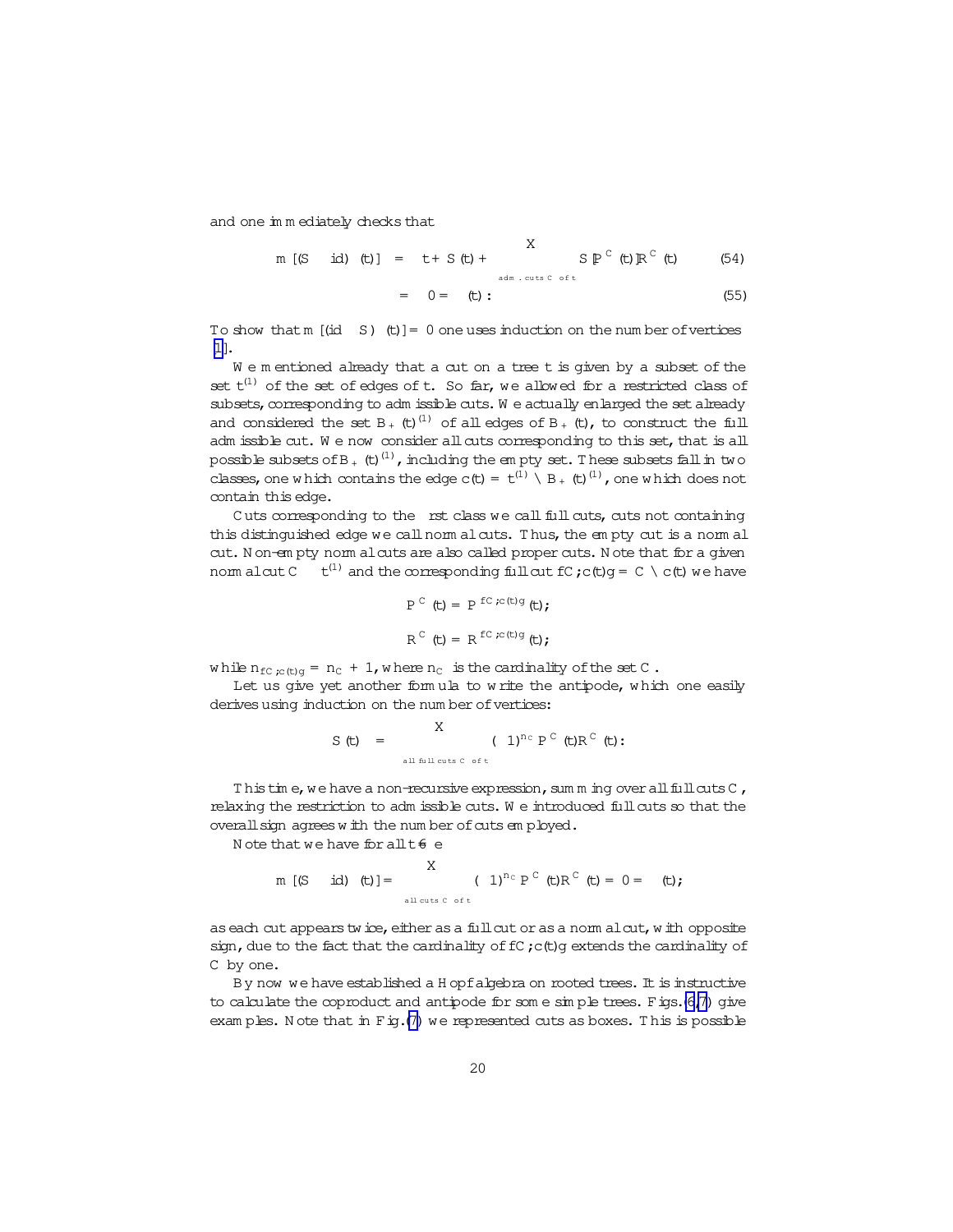<span id="page-20-0"></span>

Figure 7: The antipode for some simple trees. Introducing full cuts, we nd a very convenient way to express it using boxes for cuts. The sign for each term can be easily m em orized as  $(-1)^{n_c}$ , w here  $n_c$  is the num ber of full cuts.

in a unique way, as each cut on a simply connected rooted tree can be closed in the plane to a box w ithout further intersecting the tree and so that the rootis in the exterior of the box.

At this tim e we can m ake contact to the previous section. We note that the sum of the two trees w ith three vertices behaves under the coproduct as the elem ent  $_3$  in the rst section. Dening  $_1 = t_1; 2 = t_2; 3 = t_{3_1} + t_{3_2}$ , we nd

> $(1) = 1$  e + e 1  $(2) = 2 e+e+1 1$ (3) = 3 e+e  $3 + 3$  1  $2 + 2$  1 +  $\frac{2}{1}$ <sup>1</sup> <sup>1</sup>;

in accordance w ith Eq.[\(10\)](#page-3-0) in the previous section. This is no accident, as we will soon see.

The reader should also check the form ulas for the coproduct and antipode on exam ples him self.

It is now not dicult to employ this H opfalgebra to regain the local counterterm s for the toy m odel. By construction, subdivergent sectors correspond to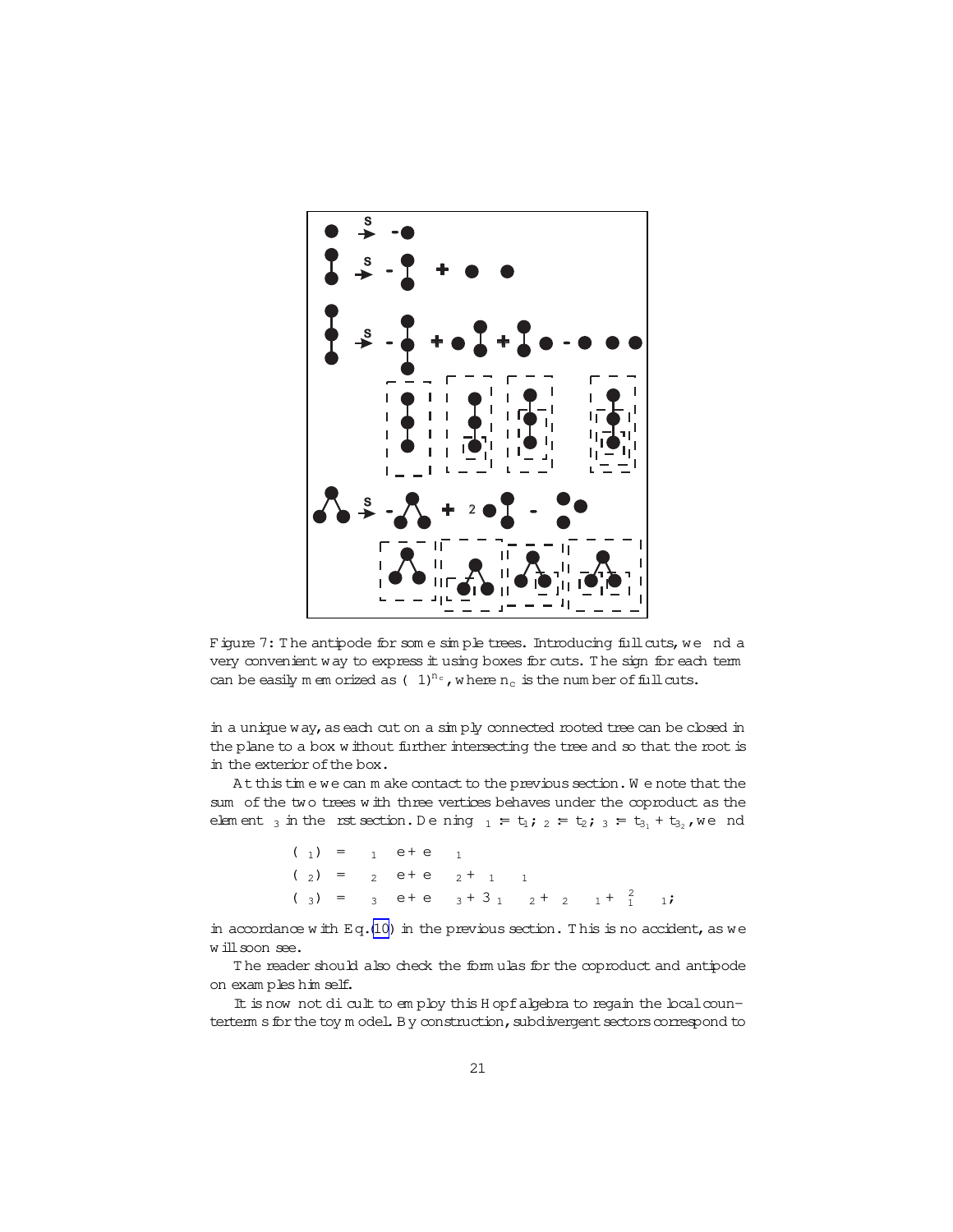

Figure 8: C uts induce a bracket structure on trees. Exploring this fact, the toy m odel can be easily renorm alized using the H opf algebra structure of rooted trees.

adm issible cuts. A lso, forests in the sense of renorm a lization theory are in one to one correspondence w ith arbitrary cuts, w ith full cuts corresponding to full forests, and norm alcuts to norm alforests. This allow s to recover local counterterm s from the form ula for the antipode in our H opfalgebra. T he recursive and the non-recursive m anner to w rite the antipode give rise to two equivalent form ulas for the local counterterm , as it is standard in renorm alization theory [\[4\]](#page-41-0).

To see all this, note that any cut de nes a natural bracket structure on P  $^{\circ}$  (t). In amomentwew illseehow this fact allows to introduce various dierent renorm alization schem es R.

It is instructive to come back to the toy model. Fig. $(8)$  sum m arizes how the standard notions of renorm alization theory derive from the H opf algebra of rooted trees.

In Fig.(8) we see the tree  $t_{3_1}$ , corresponding to the function  $x_{t_{3_1}}$  (c). The antipode

$$
S(t_{3_1}) = t_{3_1} + t_1t_2 + t_2t_1 \quad t_1t_1t_1
$$

derives from fullcuts w hich induce the follow ing bracket structure on toy m odel functions:

 $[x_{t_{3_1}}\ (c) \ ] + \ [x_{t_2}\ (c) \ ]x_{t_1}\ (c) \ ] + \ [x_{t_1}\ (c) \ ]x_{t_2}\ (c) \ ] \quad \ [[x_{t_1}\ (c) \ ]x_{t_1}\ (c) \ ]x_{t_1}\ (c) \ ].$ 

There is a certain freedom how to evaluate this bracket structure. Such a free-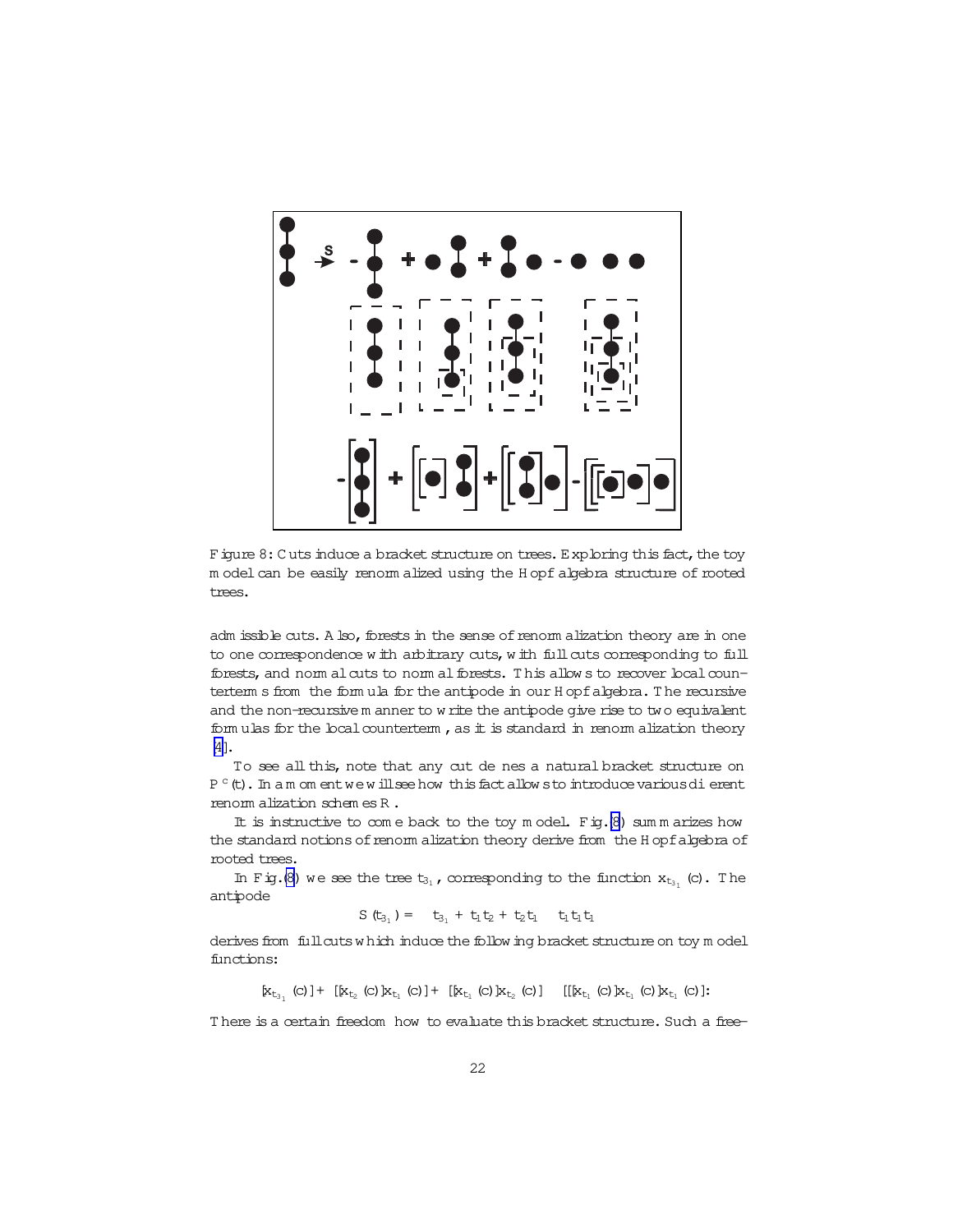dom is always there in renorm alization. It corresponds to a choice of renorm alization m ap R in the notation of  $[1]$ , while in Collins textbook  $[4]$  it corresponds to the choice of the m ap T which extracts the divergent part of a given expression.

A s long as the evaluation of the bracket leaves the divergent part unchanged, it corresponds to a valid renom alization scheme, and we obtaine the nite renom alized G reen function from the consideration of m [ $(S - id)$   $(t_{31})$ ]; which gives rise to the follow ing expression by summing over brackets induced by full and norm alcuts

$$
x_{t_{3_1}}^R(c) = x_{t_{3_1}}(c) \quad [x_{t_2}(c) \, k_{t_1}(c) \, k_{t_1}(c) \, k_{t_2}(c) + \, [k_{t_1}(c) \, k_{t_1}(c) \, k_{t_1}(c) \, k_{t_1}(c)]
$$
  
\n
$$
[x_{t_{3_1}}(c)] + \, [k_{t_2}(c) \, k_{t_1}(c)] + \, [k_{t_1}(c) \, k_{t_2}(c)] \quad [[k_{t_1}(c) \, k_{t_1}(c) \, k_{t_1}(c)]
$$

It is not to di cult to check the niteness of this expression for the typical choices of renom alization schem es, on shell,

$$
[x_{t}(c)]=x_{t}(1);
$$

m in im alsubtraction.

$$
[x_{t}(c)]=P\text{ oleP art }(x_{t}(1));
$$

or BPHZ type schemes.

Note that the only reason that the renorm alized function  $x_t^R$  (c) does not vanish identically is that full cuts involve one m ore bracket evaluation than nom al cuts. A s the bracket evaluation respects the divergent part, it is clear that functions  $x_t^R$  (c) must be nite, due to the very fact that m [(S id) (t)] involves a sum over all cuts in pairs of norm alcuts and associated full cuts. This gives rise to a sum of pairs of contributions, each pair being a di erence X 1X 1 between an analytic contribution X and its bracket evaluation. Thus, as long as the bracket evaluation respects the divergent part of X, we will obtain a nite result for  $x_+^R$  (c).

Let us now turn away from toy models and address QFTs. By its very de nition, pQFT deals with the calculation of Feynm an diagram s. As such, it confronts the problem of the presence of ultraviolet divergences in the diagram s. Hence, the diagram s refer to ill-de ned analytic quantities. This is re ected by the fact that the analytic expressions provided by the diagram s become Laurent series in a reqularization parameter. The presence of pole term s in this Laurent series then indicates the presence of UV-divergences in the rst place.

Equivalently, in the BPHZ spirit, we can Taylor expand the integrand in externalm om enta and would nd that the rst few term s are ill-de ned quantities.

The art of obtaining meaningfulphysical quantities from these Laurent series is known as renomalization. It is in this process that we will nd the Hopf algebra structure realized.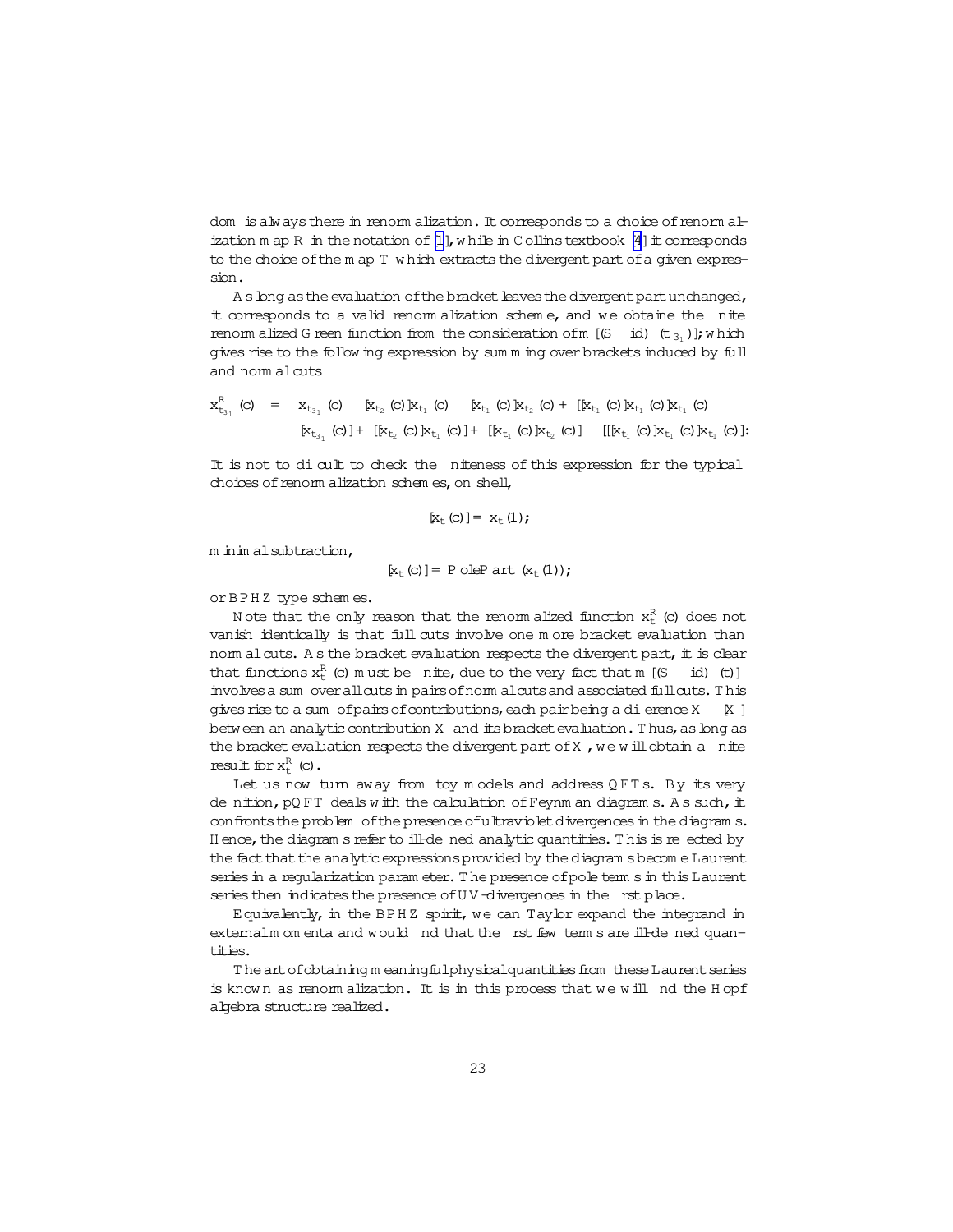

Figure 9: This Feynm an graph behaves in the sam em anner as the toy function  $x_2$  (c). It contains a subdivergent graph  $x_2$ , contained in the sm aller box. This subdivergence sits in a graph  $_1$  which we obtain if we shrink  $_2$  to a point in ,  $_1 = 2$ . To get a local counterterm, we follow the same steps as before: we replace the divergent subgraph  $_2$  by its subtracted renorm alized form  $\frac{R}{2}$  = 2 [2], and can calculate the local counterterm for from the resulting expression.

Let us recall a few basic properties of renorm alization. Feynm an diagram s consist of edges (propagators) and vertices of di erent types. To each such type we can assign a weight, and to a Feynm an diagram we can assign an integral weight called degree of divergence which can be calculated from the dimension of spacetime, the numbers of closed cycles in the Feynm an diagram, and the weights of its propagators and vertices.

One ndsthat the analytic expression provided by a Feynm an diagram under consideration provides UV-divergences if and only if its degree of divergence 0. One speaks of bgarithm ic, linear, quadratic, ::: divergences for  $:$  is  $!= 0;1;2;...$ 

A Feynm an diagram usually contains subdiagram s, which have their own degree of divergence, and thus m ight provide UV-divergent analytic expressions by them selves. A ll these divergences are to be compensated by local counterterm s, which are to be calculated from a Feynm an graph and its divergent subgraphs.

Fig. (9) show show the previous discussion extends to a Feynm an graph with one subdivergent graph.

It is the m ain result of [1] that the transition from a bare Feynm an diagram to its local counterterm, and to the renorm alized Feynm an graph, is described by a Hopf algebra structure. In this paper, we have changed the notation of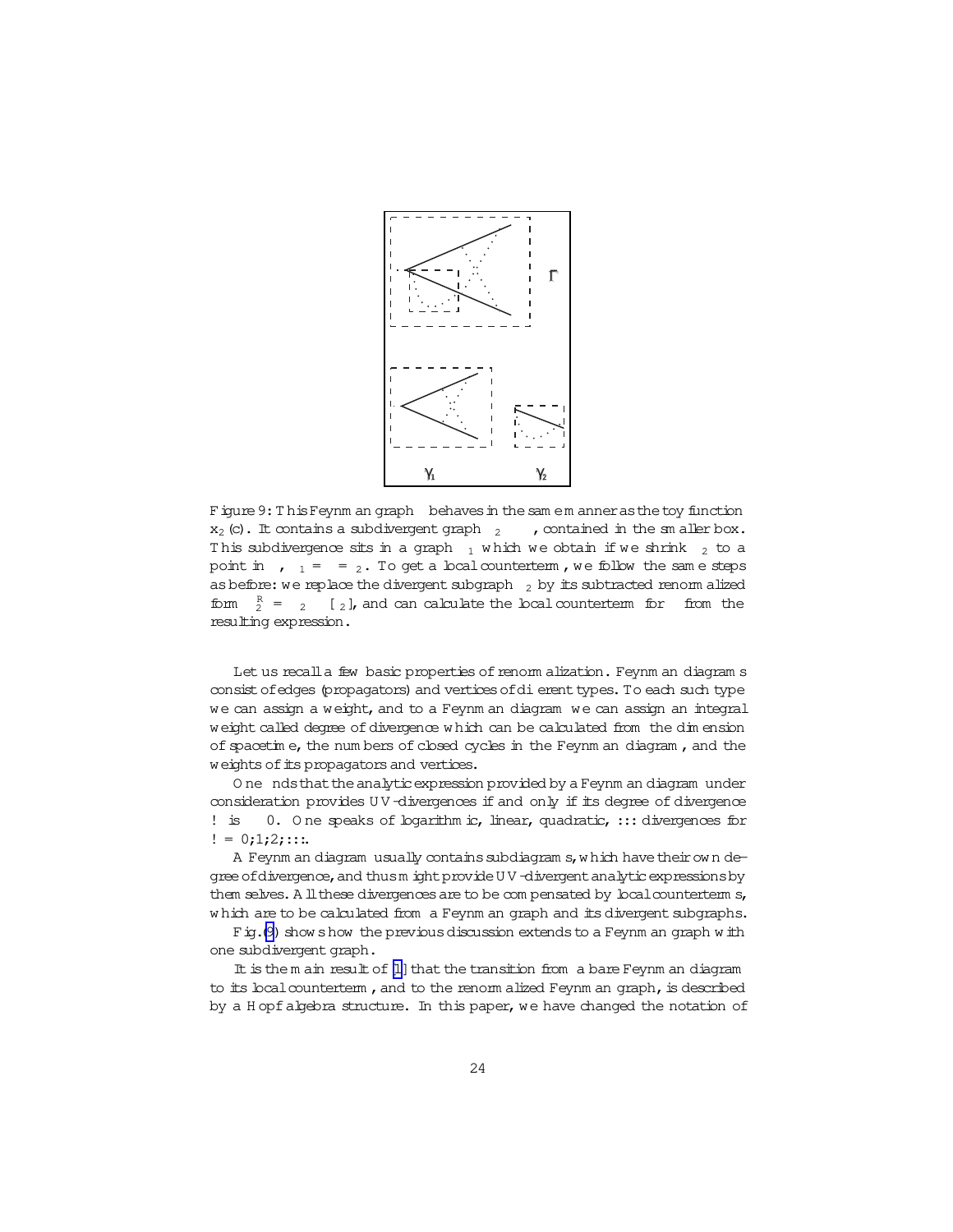

Figure 10: R ooted trees from Feynm an diagram s. They are in one-to-one correspondence w ith the parenthesized words of  $[1]$ . In this exam ple it is the rooted tree  $t_{31}$  w hich is associated to the conguration of subdivergences given by the graph.

[\[1\]](#page-41-0) and form ulate the H opfalgebra on rooted trees. A glance at F ig.(10) show s how to assign a rooted tree to a Feynm an graph with subdivergences. This is possible in a unique m anner as long as allsubdivergences of the Feynm an graph are either disjoint or nested [\[1\]](#page-41-0). In such circum stances, we can associate a unique rooted tree to the graph. If the subdivergences are overlapping, the renorm alization w ill nevertheless follow the com binatorics dictated by the H opf algebra of rooted trees. In such circum stances, a Feynm an graph corresponds to a sum of rooted trees  $[5,1]$  $[5,1]$ . We will comment on this fact in an appendix.

Each Feynm an diagram furnishes a tree w hose vertices are decorated by Feynm an graphs which are free of subdivergences them selves. These decorations correspond to the letters in the parenthesized words of [\[1\]](#page-41-0).

N ote that the set of all adm issible cuts is by construction in one to one correspondence with the set of all super cially divergent subgraphs of . Further the set of all cuts is in one to one correspondence w ith the set of all forests in the sense of renorm alization theory.

This is the m ain result of [\[1\]](#page-41-0). The antipode of the H opf algebra  $A_{\text{OPT}}$ delivers the Z-factor of a Feynm an diagram.

At this stage, we can sum m arize the results in [\[1\]](#page-41-0) using the language of the H opfalgebra of rooted trees. This is done in Fig.[\(11\)](#page-26-0). Note that we even do not have to specify the renorm alization schem e, but that the cuts used in the de nition of the antipode on rooted trees extend to forests, so that we can apply any chosen renorm alization prescription to evaluate the content of these forests.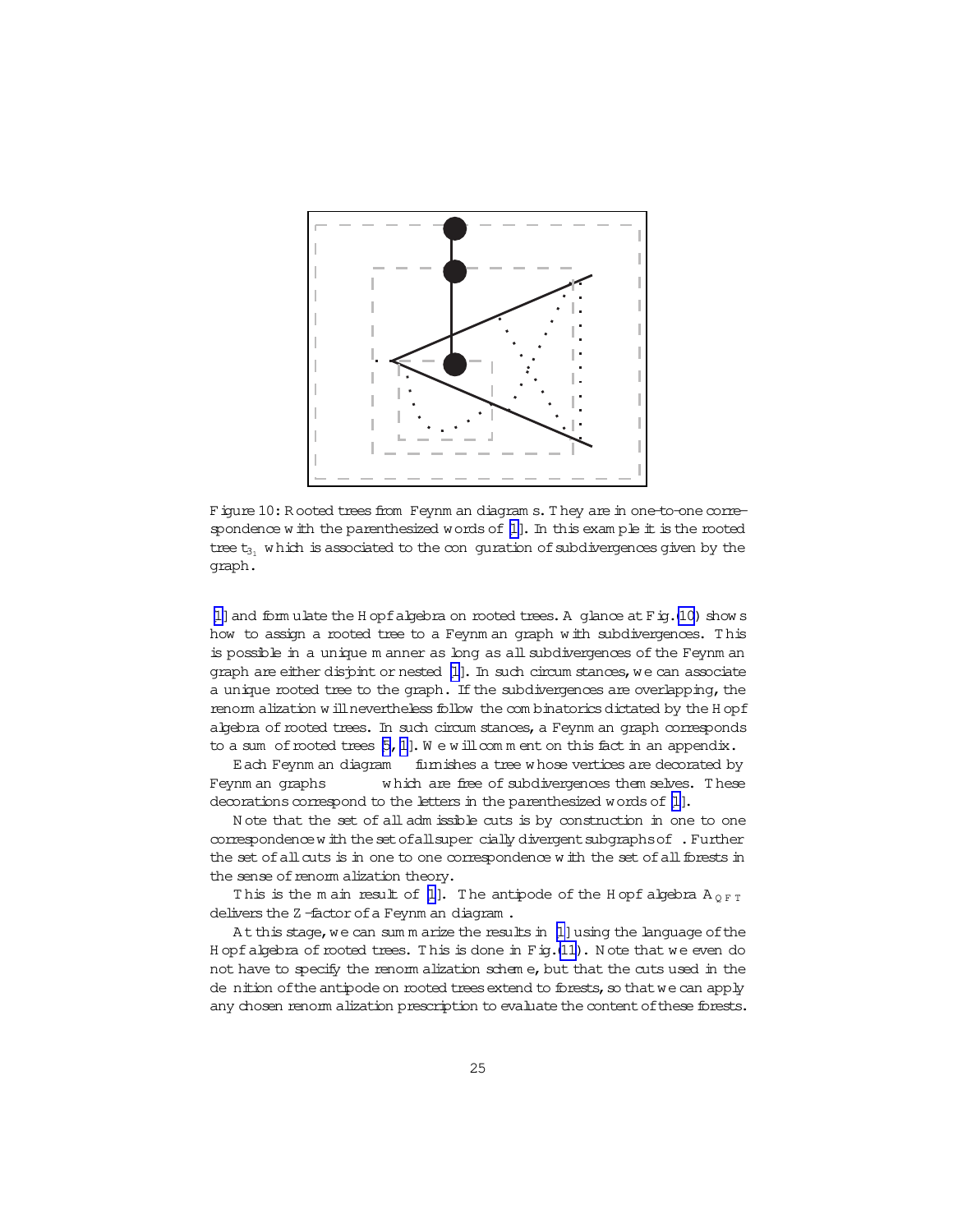Thus, as before in the toy m odel, each cut corresponds to the operation T in C ollins book [\[4](#page-41-0)], som e operation w hich extracts the divergence of the expression on which it acts. A s we m entioned already, this operation was called R in  $[1]$ .

At this point, we succeeded in deriving the renorm alization procedure from the H opf algebra of rooted trees. The attentive reader w ill have noticed that we ignored overlapping divergences in our discussion. A s prom ised, we w ill discuss them in an appendix, w here it is shown how to assign a unique sum of rooted trees to any graph containing overlapping divergences, to which then our previous considerationsapply.

For us, these considerations of renorm alization and the underlying H opf algebra of rooted trees are sucient m otivation to get interested in this H opf algebra. We will continue our exploration of this subject by showing how it relates to the H opfalgebra of the rst section. We saw some of these relations already, and now continue to m ake this m ore precise.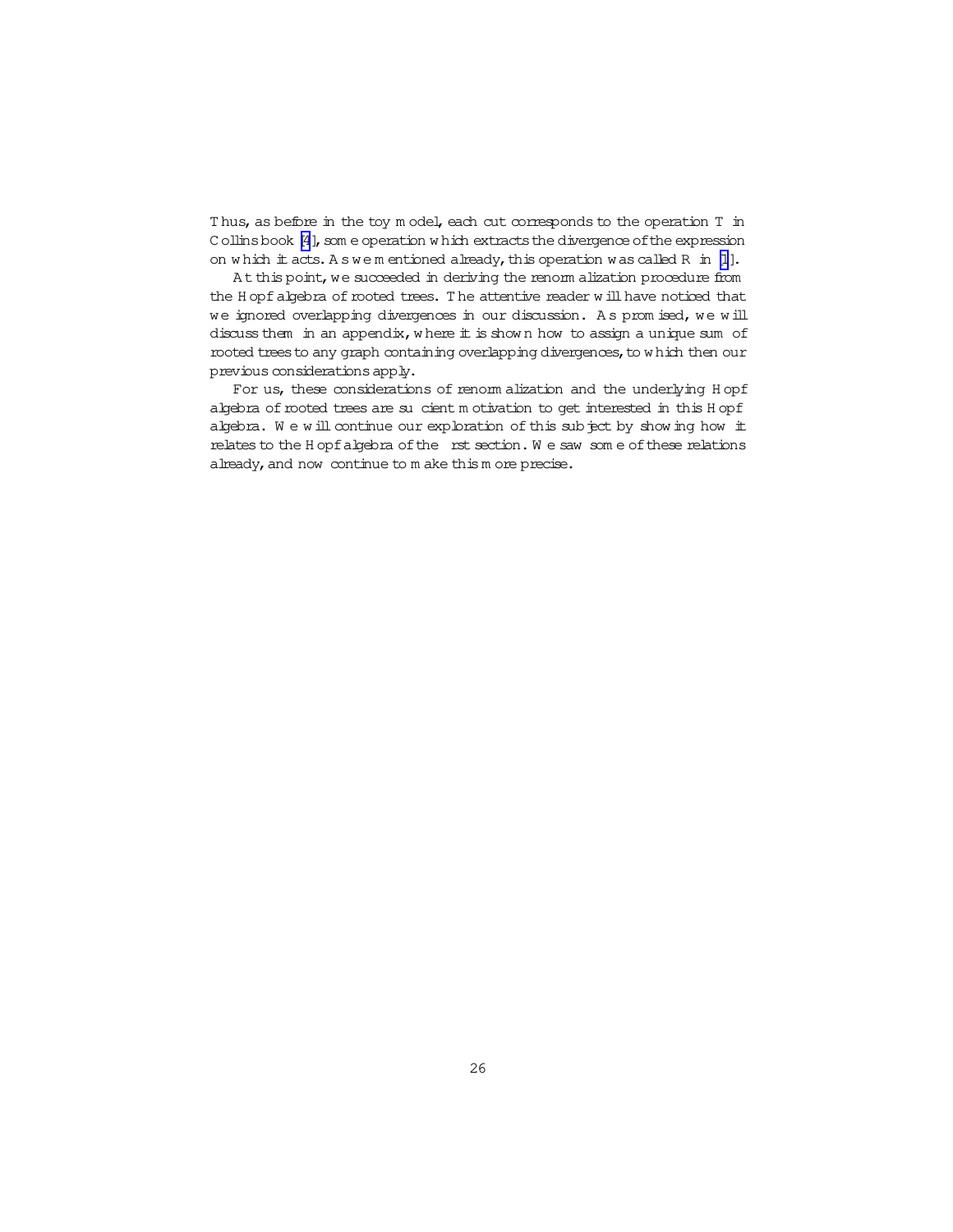<span id="page-26-0"></span>

Figure 11: The steps involved in the process of renorm alization are governed by the H opfalgebra on rooted trees, as this gure clearly exhibits. We indicate how the H opfalgebra of rooted trees acts on the Feynm an diagram s. Subgraphs are indicated by grey rectangles and determ ine the tree structure, forests corresponding to cuts generated by the antipode of the associated rooted tree are given as dashed black rectangles.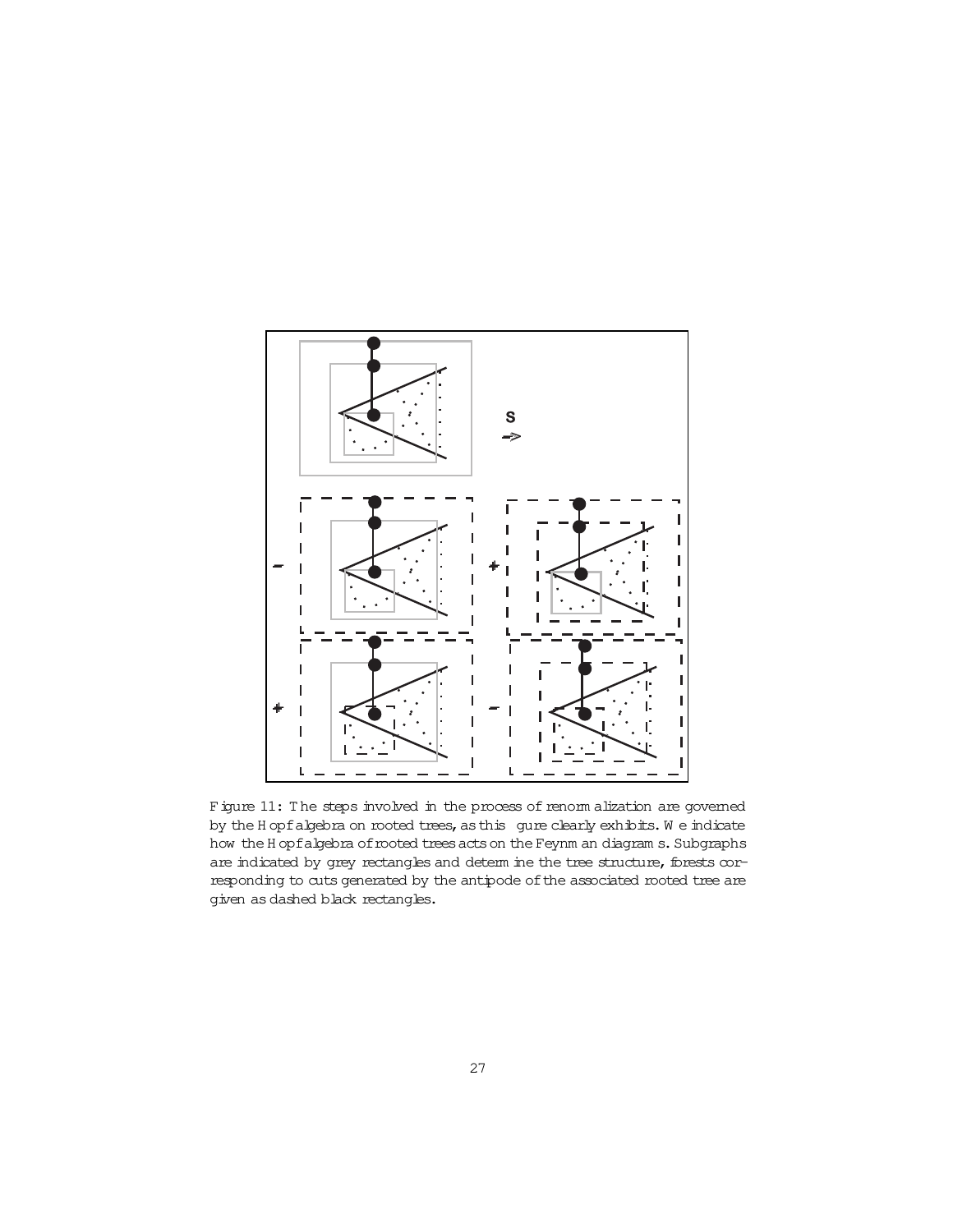

Figure 12: The operator N and the elements  $k \cdot$ 

## 3 The relation between  $H_R$  and  $H_T$

R ecall the relations

 $(1) = 1$  e + e 1  $(2) = 2 e+e+11$ (3) = 3 e + e  $3 + 3$  1  $2 + 2$  1 +  $2$  1;

w hich indicate an intim ate connection to the H opfalgebra H  $_{\rm T}\,$  introduced in the rst section. To nd the general relation between the two H opfalgebras under consideration we rst introduce naturally grown forests  $k \cdot$ 

To this end, we consider an operator  $N$  which m aps a tree twith n vertices to a sum N (t) of n trees  $t_i$ , each having n + 1 vertices, by attaching one m ore outgoing edge and vertex to each vertex of  $t$ , as in  $F$  ig.(12). The root rem ains the sam e in this operation.

Now we de ne

$$
k = N^{k} \text{ (e)}
$$
 (56)

so that  $k+1 = N(k)$ . On products of trees N will act as a derivation, com pa-rable to the derivation D introduced in Eq.[\(29\)](#page-5-0).

In Fig.(12) we see the rst few elements  $_k$ . N ote that there are non-trivial m ultiplicities as in  $_4$ .

Let

$$
\mathbb{X} \; ; \; \; _n \; ] = \quad _{n+1} \; ;
$$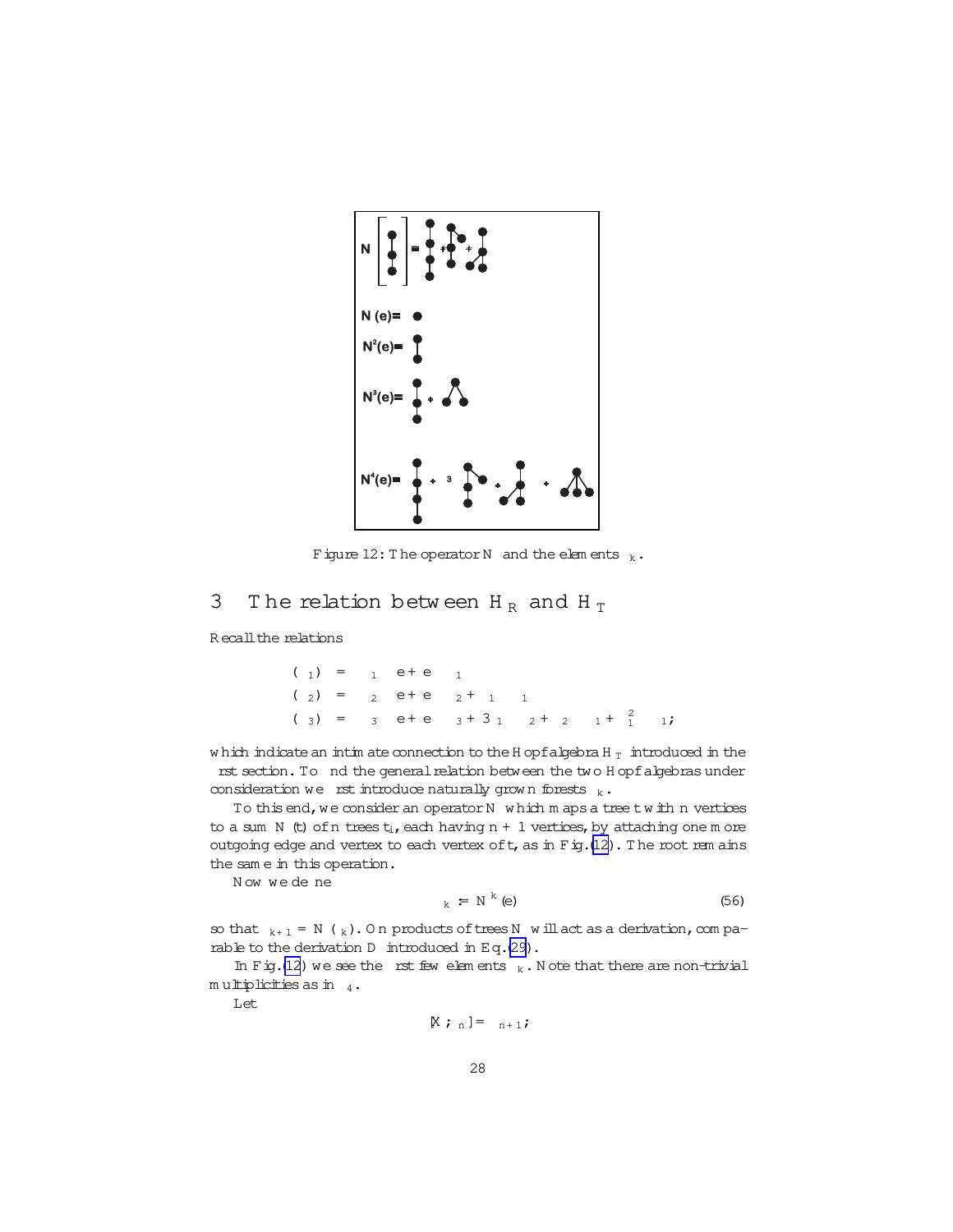$$
[Y; \, _n]=n \, _n:
$$

The follow ing result, which is a trivial consequence of the results in the next section, initiated this paper:

i) W ith the coproduct of H<sub>R</sub>, the  $k$  span a closed H opfsubalgebra of H<sub>R</sub>.

ii)

$$
(\begin{array}{cccc} 0 & 1 \end{array}) = e_{n} + \begin{array}{cccc} 1 & 1 \end{array} e + R_{n} \tag{57}
$$

$$
R_0 = 0 \tag{58}
$$

$$
R_1 = 1 \t 1 \t (59)
$$

$$
R_k = K e + e X; R_{k1} + k_1 k + [1 Y; R_{k1}]; (60)
$$

The proof follow s from the results in the next section, but it is instructive to investigatedirectly the com patibility ofthe operation ofnaturalgrow th and the P notion of an adm issible cut: We note that  $_n$  is a sum of trees:  $_n = \frac{1}{i} t_i$ , say. T hus, **XXX** 

$$
(\begin{array}{c} \n\text{A} \n\end{array}) = e \quad \text{A} + \quad \text{B} + \quad \text{C} + \quad \text{C} + \quad \text{C} + \quad \text{C} + \quad \text{C} + \quad \text{C} + \quad \text{C} + \quad \text{C} + \quad \text{C} + \quad \text{C} + \quad \text{C} + \quad \text{C} + \quad \text{C} + \quad \text{C} + \quad \text{C} + \quad \text{C} + \quad \text{C} + \quad \text{C} + \quad \text{C} + \quad \text{C} + \quad \text{C} + \quad \text{C} + \quad \text{C} + \quad \text{C} + \quad \text{C} + \quad \text{C} + \quad \text{C} + \quad \text{C} + \quad \text{C} + \quad \text{C} + \quad \text{C} + \quad \text{C} + \quad \text{C} + \quad \text{C} + \quad \text{C} + \quad \text{C} + \quad \text{C} + \quad \text{C} + \quad \text{C} + \quad \text{C} + \quad \text{C} + \quad \text{C} + \quad \text{C} + \quad \text{C} + \quad \text{C} + \quad \text{C} + \quad \text{C} + \quad \text{C} + \quad \text{C} + \quad \text{C} + \quad \text{C} + \quad \text{C} + \quad \text{C} + \quad \text{C} + \quad \text{C} + \quad \text{C} + \quad \text{C} + \quad \text{C} + \quad \text{C} + \quad \text{C} + \quad \text{C} + \quad \text{C} + \quad \text{C} + \quad \text{C} + \quad \text{C} + \quad \text{C} + \quad \text{C} + \quad \text{C} + \quad \text{C} + \quad \text{C} + \quad \text{C} + \quad \text{C} + \quad \text{C} + \quad \text{C} + \quad \text{C} + \quad \text{C} + \quad \text{C} + \quad \text{C} + \quad \text{C} + \quad \text{C} + \quad \text{C} + \quad \text{C} + \quad \text{C} + \quad \text{C} + \quad \text{C} + \quad \text{C} + \quad \text{C} + \quad \text{C} + \quad \text{C} + \quad \text{C} +
$$

H ence we can write, with the same  $t_i$  as before,

$$
(n+1) = e_{X} n+1 + n+1 e
$$
  
+ N  $\mathbb{P}^{C^{i}}(t_{i})$  R<sup>C^{i}}(t\_{i})  
+  $\mathbb{P}^{C^{i}}(t_{i})$  N  $\mathbb{R}^{C^{i}}(t_{i})$</sup> 

where  $l(t)$  gives the num ber of vertices of a tree  $t$ . Thus, we decom posed the cuts at the com ponents of  $n+1$  in four classes: either the edge to the new grow n vertex is not cut, then we will have natural grow th on either the form er P  $^\mathrm{C}\,$  or  $R^{\, \mathbb{C}}$  part. Thus, the rst two contributions deliver the operator N  $\,$  on either side of the tensorproduct. Or, for the rem aining two cases, the edge to the new grown vertex is cut. These cases will always have a factor  $_1$  on the lhs of the tensorproduct.

In these cases, it either was grown from the form er  $R^C$  part (adm issibility ofcuts forbid that it was grown from the P  $^{\textrm{\tiny{C}}}$  part), or it was grown from the whole uncut form er  $_n$ , which gives the term  $n_1$   $_n$ .

H ence we have decomposed the cuts possible at the trees of  $n+1$  in term s of the cuts at the trees of  $_n$ .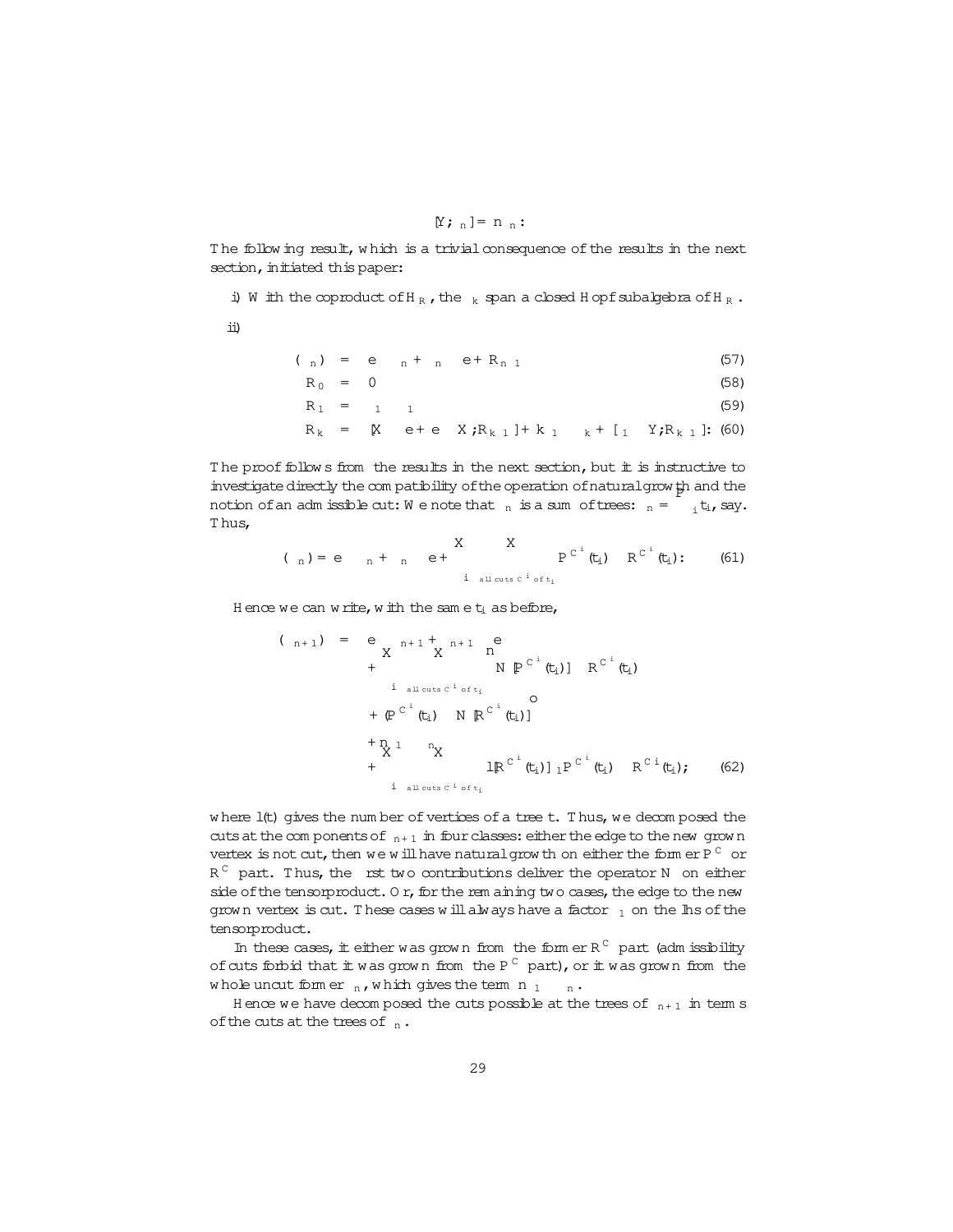

Figure 13: The decomposition of the cuts at  $n+1$  in term s of the cuts at  $n$ and the operator  $N$ . The rst two term s of the bottom line indicate natural grow th on the P  $^{\textrm{\tiny{C}}}$  or the R  $^{\textrm{\tiny{C}}}$  part. The third term gives the contribution for the case that the naturalgrow th carries a cut itself. T his can only happen at the R  $\mathrm{^{C}}\,$  part, due to adm issibility of cuts. The last two term s are generated by the rem aining possibility that the natural grow th carries the sole cut.

Fig.(13) gives an instructive example. To nally prove the result, we note the follow ing identities

$$
N (i_1 :: i_k) = [X j i_1 :: i_k]
$$
 (63)

$$
l(k) k = k k = [Y; k]; \qquad (64)
$$

where we note that  $I[k] = k$  is well-dened, as  $k$  is a hom ogenous combination of trees w ith k vertices. 2

At this stage, we begin to see a fundam ental connection between the process of renorm alization and the results of  $[2]$  $[2]$ . Thus, we will now set out to de ne the H opfalgebra of rooted treesm ore form ally and repeat the analysis of  $[2]$  for  $\pm$ .

We shall form alize the simplest example from the last section as the H opf algebra of rooted trees, and extend m any of the results of the rst section to this m ore involved case.

By a rooted tree T we mean a nite, connected, simply connected, one dim ensional simplicial complex with a base point  $2T^{(0)}$  = fset of vertices of Tg. This base point is called the root. By the degreee of the tree we m ean

$$
\deg(T) = \text{Card}T^{(0)} = # \text{ of vertices of } T: \tag{65}
$$

For each n we have a nite set of rooted trees  $T$  with deg $(T) = n$  where we only consider isom orphism classes of trees and choose a representative in each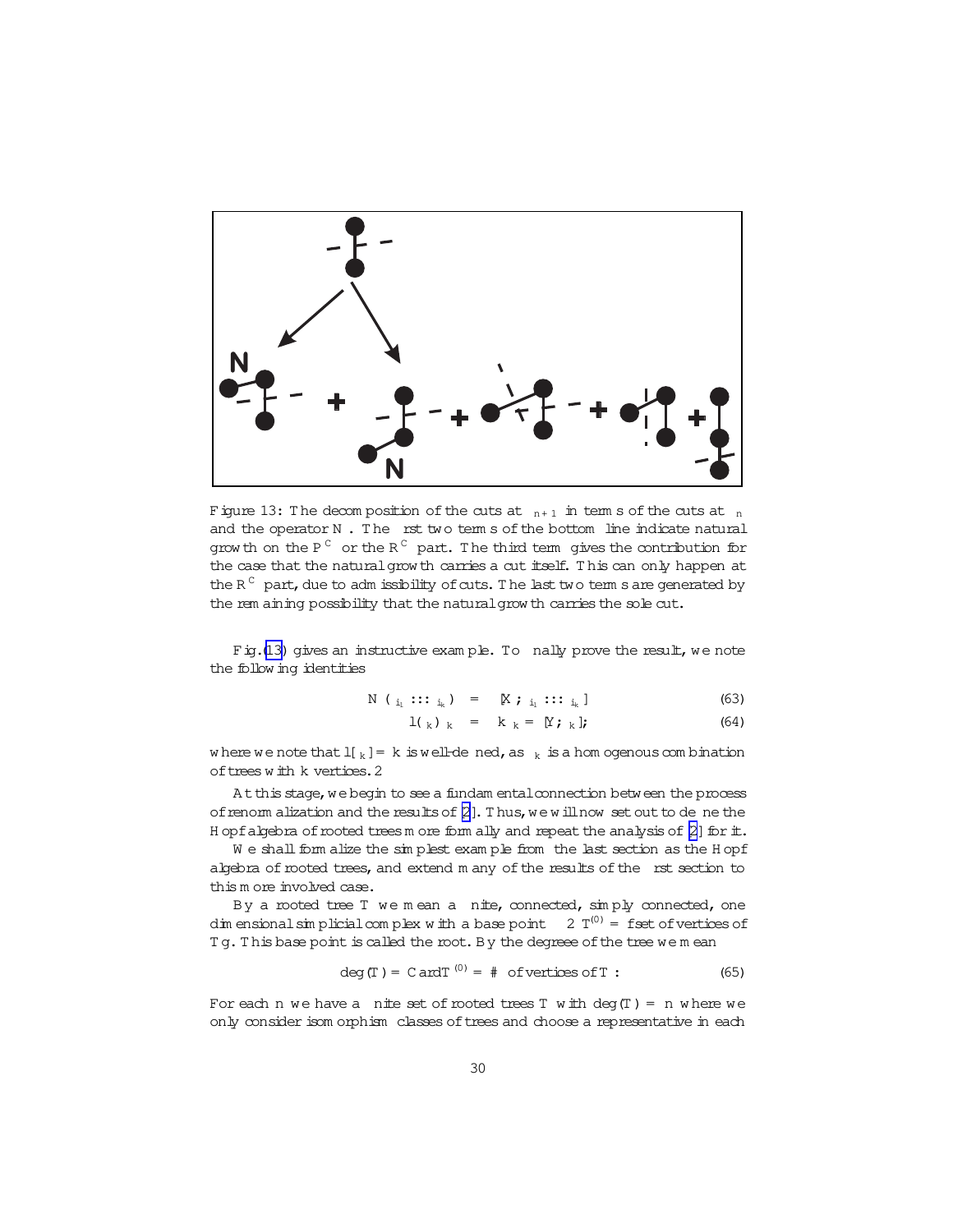<span id="page-30-0"></span>isom orphism class. Thus for  $n = 1$  we have one element  $t_1$ , for  $n = 2$  we also have only one,  $t_2$ , and for  $n = 3$  we have two,  $t_3$ , and  $t_3$ , all de ned in  $Fig.(1)$  $Fig.(1)$ .

By a simple cut of a tree T we mean a subset c  $\,$  T  $^{(1)}$  of the set of edges of T  $\,$ such that,

for any x 2  $T^{(0)}$  the path (; x) only contains at m ost one elem ent of c: (66)

Thus what is excluded is to have two cuts of the sam e path or branch. G iven a cut c the new sim plicial complex  $T_c$  with  $T_c^{(0)} = T^{(0)}$  and

$$
T_c^{(1)} = T^{(1)}nc;
$$
 (67)

is no longer connected, unless  $c=$  ; W e let  $R_c(T)$  be the connected com ponent of with the sam ebase point and call it the trunk, while for each other connected com ponent, called a cut branch, we endow  $\pm$  w  $\pm$ h the base point w hich is the edge of the cut. We obtain in this way a set, with multiplicity, of nite rooted trees.

For each n we let  $n$  be the set of trees of degree  $n$ , up to isom orphism, and let H<sub>n</sub> be the polynom ial com m utative algebra generated by the sym bols,

$$
T \; ; \; T \; 2 \quad n \; : \tag{68}
$$

O ne de nes a coproduct on H  $_{\rm n}$  by,

<sup>T</sup> = <sup>T</sup> 1 + 1 <sup>T</sup> + X c 0 @ Y Pc(T ) T<sup>i</sup> 1 A <sup>R</sup> <sup>c</sup>(<sup>T</sup> ) ; (69)

where the last sum is over all non trivial simple cuts (c  $\epsilon$  ;) of T, while the product is over the cut branches, in accordance w ith Eq. $(51)$  $(51)$ .

 ${\rm P_c}$  (T )

Equivalently, one can write  $(69)$  as,

<sup>T</sup> = <sup>T</sup> 1 + X c 0 @ Y Pc(T ) T<sup>i</sup> 1 A <sup>R</sup> <sup>c</sup>(<sup>T</sup> ) ;) (70)

where the last sum is over all simple cuts.

This de nes on generators and it extends uniquely as an algebra homom orphism ,

$$
: H_n : H_n H_n : \tag{71}
$$

Lem m a 1. The coproduct is coassociative. P roof. It is enough to check the equality

$$
(1) \t T = (1) \t T 8T 2 n;
$$
 (72)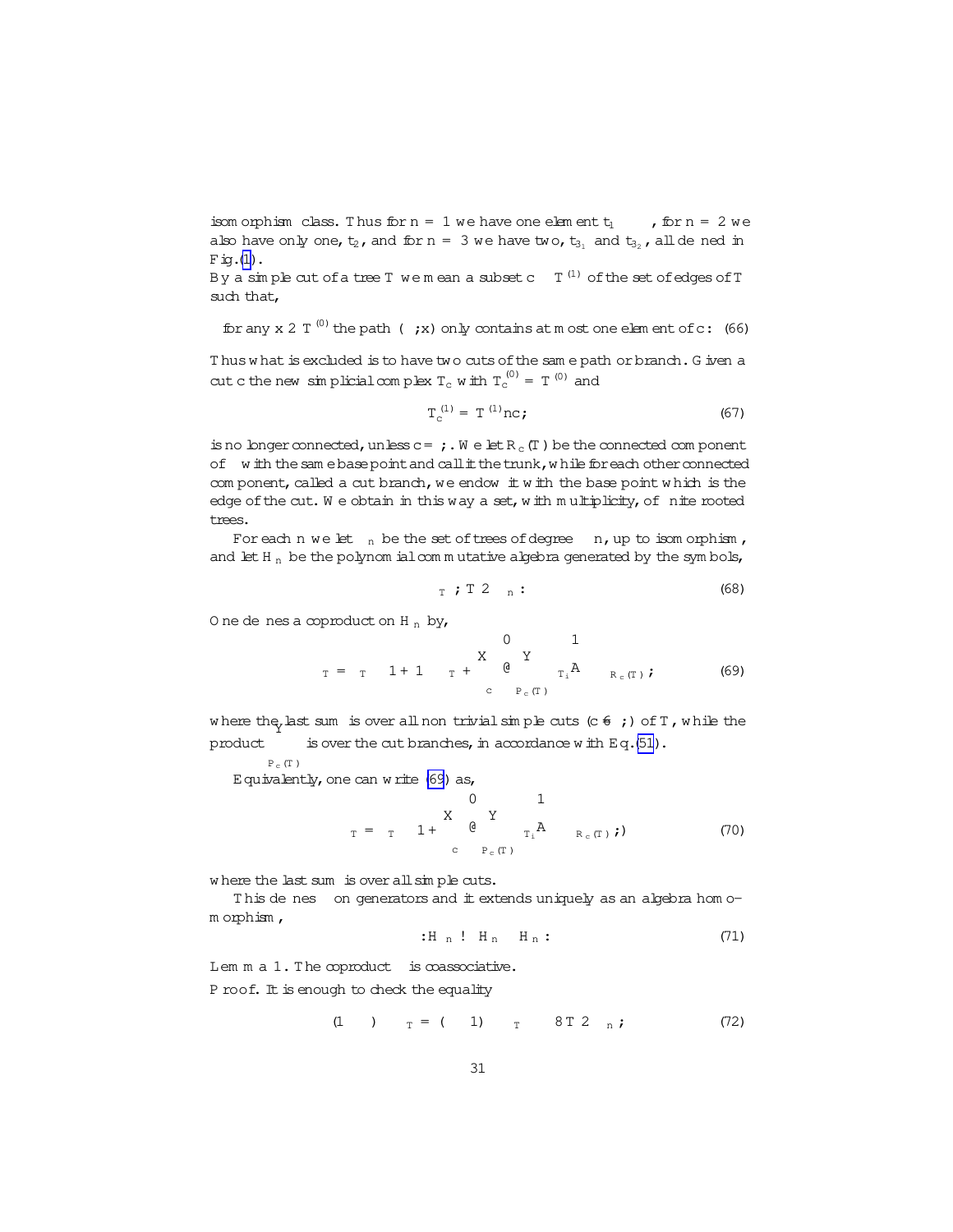<span id="page-31-0"></span>one can do  $#$  directly by introducing the notion of a double cut of  $T$ , but we shalluse instead the following m ap from  $H_R = [H_n \text{ to } H_R]$ ,

$$
L\left(\begin{array}{c}\n\tau_1 :: \tau_m\end{array}\right) = \begin{array}{c}\n\tau \end{array}; 8 \,T_j \,2 = \begin{array}{c}\n\tau \\ n \end{array}; \tag{73}
$$

where T is the pointed tree obtained by connecting a new base point to the base points of the pointed trees  $T_j$ . The m ap L is the unique linear m ap from  $H_R$  to  $H_R$  satisfying (73). It agrees with them ap  $B_+$  introduced in the previous section. Let us show that,

$$
L = L \quad 1 + (id \quad L) \qquad : \qquad (74)
$$

Let  $a = T_1$ :::  $T_m$  and T be as in (73) so that L (a) =  $T$ . From [\(70\)](#page-30-0), one gets,

$$
(L (a)) L (a) 1 = \begin{array}{c} X & Y \\ Y & R_c \end{array}
$$
 (75)

where all simple cuts of  $T$ , (including  $c = j$ ) are allowed. M oreover,

$$
(a) = \begin{array}{ccccc} & 0 & & 1 \\ \n\mathbf{Y}^1 & & & \mathbf{X} & \mathbf{Y} \\ \n\mathbf{0} & \mathbf{0} & & \mathbf{1} + & & \mathbf{0} \\ \n\mathbf{0} & \mathbf{0} & & \mathbf{1} + & & \mathbf{0} \\ \n\mathbf{0} & \mathbf{0} & & \mathbf{0} & \mathbf{0} \\ \n\mathbf{0} & & & \mathbf{0} & \mathbf{0} \end{array}
$$

where again all simple cuts  $c_i$  of  $T_i$  are allowed.

Let  $t_n$  be the tree w ith base point and n other vertices  $y$  labelled from  $i=1$  to  $i=n$ , all directly connected to the base point . We view  $\frac{1}{h}$  in an obvious way as a subgraph of the tree  $T$ , where the base points are the same and the vertex  $v_i$  is the base point of  $T_i$ . G iven a simple cutc of T one gets by restriction to the subgraph  $t_n$  T a cut of  $t_n$ , it is characterized by the subset I fl;:::  $\eta$ , I = fi; (;  $\eta$ ) 2 cg. The simple cutc is uniquely determ ined by the subset I and for each i2 I<sup>c</sup>, i.e. each branch (;  $y$ ) of  $t_n$  w hich is not cut, by the sim ple cut  $c_i$  of  $T_i$  given by the restriction of c to this subgraph. Thus the simple cuts c of T are in one to one correspondence w ith the various term s of the expression  $(76)$ , namely the  $\begin{bmatrix} 1 & 1 \end{bmatrix}$  is  $\begin{bmatrix} 1 & 1 \end{bmatrix}$   $\begin{bmatrix} 1 & 1 \end{bmatrix}$   $\begin{bmatrix} 1 & 1 \end{bmatrix}$  $R_{c_i}$ .

The two sum s m atch term w ise and, applying id  $L$  to (76) one gets,

$$
(\mathbb{L} \text{ (a)}) = \mathbb{L} \text{ (a)} \quad 1 + (\text{id} \quad \mathbb{L}) \quad \text{(a)}: \tag{77}
$$

This is Eq.[\(50](#page-16-0)) of the previous section. (Note that  $L(1) =$  by denition.) O ne has,

$$
= 1 + 1 \tag{78}
$$

so that H  $_1$  is coassociative. Let us assum e that H  $_\mathrm{n}\,$  is coassociative and prove it for H<sub>n+1</sub>. It is enough to check [\(72\)](#page-30-0) for the generators  $_T$ , w ith deg(T)  $n + 1$ one has  $T = L(T_1 :: T_m) = L(a)$  where the degree of all  $T_1$  is n, i.e. a 2 H<sub>n</sub>. U sing (77) we can replace  $_T$  by

$$
L(a) \t 1 + (id L) \t (a);
$$
 (79)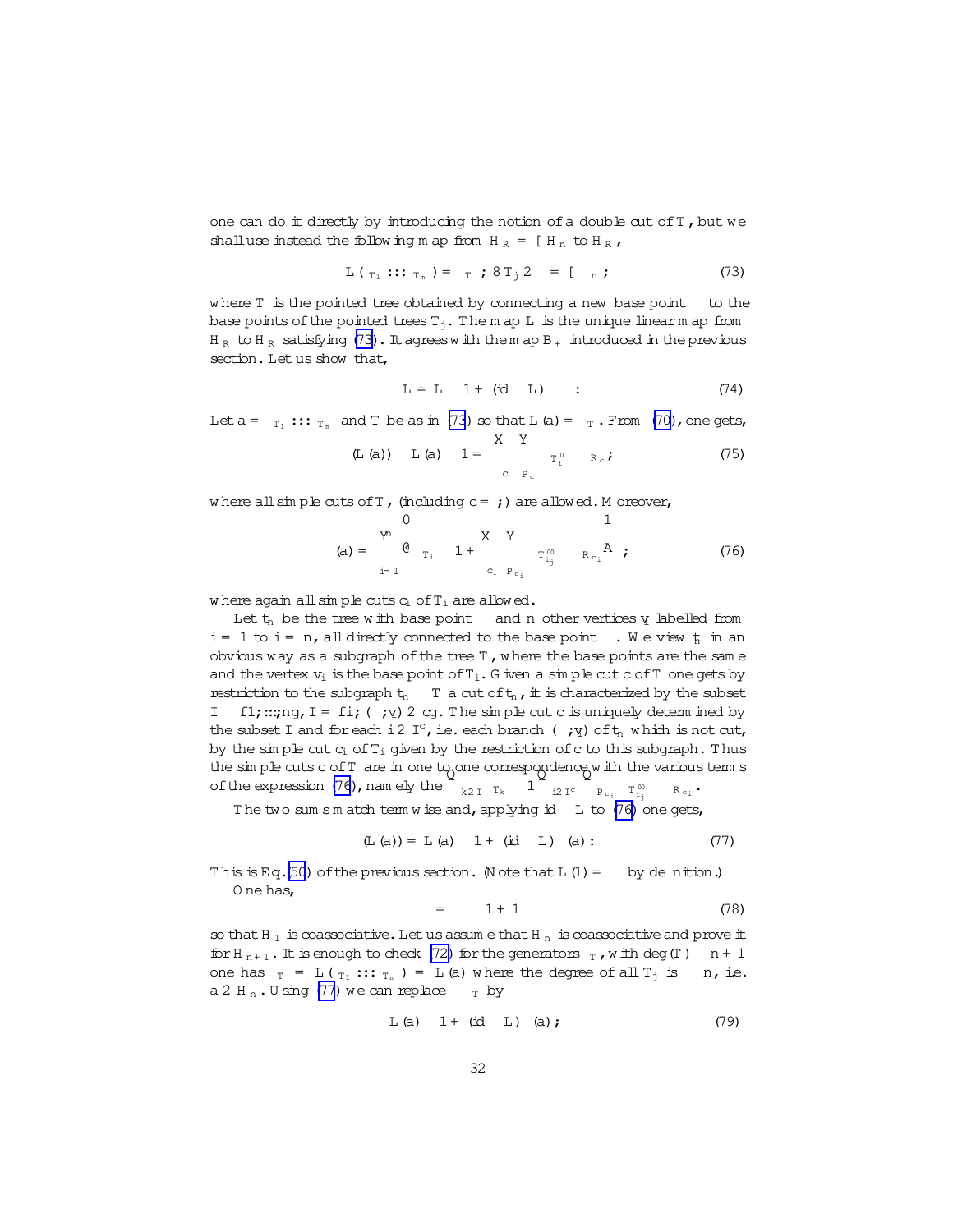where is the coassociative coproduct in H  $_n$ . Thus we can use the notation which encodes the coassociativity of H $_{\text{n}}$ ,

 $a = a_{(1)} a_{(2)}$ ; (id ) (a) = ( id) (a) = a  $_{(1)} a_{(2)} a_{(3)}$  : (80) The rst term of [\(72\)](#page-30-0) is then:  $L(a)$  1  $1 + a_{(1)}$  L  $a_{(2)}$ , which by [\(77\)](#page-31-0) gives

L(a) 1 1 +  $a_{(1)}$  L( $a_{(2)}$ ) 1 +  $a_{(1)}$   $a_{(2)}$  L $a_{(3)}$ : (81) The second term of [\(72\)](#page-30-0) is L(a)  $1 + a_{(1)}$  La<sub>(2)</sub>, which by [\(77\)](#page-31-0) gives, L(a) 1  $1 + a_{(1)}$  L(a<sub>(2)</sub>  $1 + a_{(1)}$  a<sub>(2)</sub> L(a<sub>(3)</sub>: (82)

T hus we conclude that is coassociative.2

We shall now characterize the H opfalgebra H  $_R$  = [H  $_n$  as the solution of a universalproblem in H ochschild cohom ology. First,given an algebra A w ith augm entation  $\mathsf{''}$ , let us consider the H ochschild cohom ology of A w ith coecients in the follow ing bim odule M . As a vector space  $M = A$ , the left action of A on M is  $(a; )! a$ , for all a 2 A, 2 M. The right action of A on M is by  $(ja)$ !  $"a)$ ,  $2 M$ ,  $a 2 A$ . Thus the right m odule structure is through the augm entation. Let us denote the corresponding cocycles by  $Z_n^n(A)$ , the coboundaries by  $\mathbb{B}^{\,n}_{\,n}$  (A ) and the cohom ology as H  $_{\,n}^{\,n}$  (A ).

Thus for instance a 1-cocycle D  $2$  Z  $\substack{n\ n}}$  (A ) is a linearm ap A  $\substack{p\ n}}$  A such that  $D$  (ab) =  $D$  (a)  $P$  (b) + a $D$  (b) 8a;b 2 A. Next, given a H opf algebra H we use the unit ofH and its coalgebra structure to transpose (as in the H arrison  $\cosh$ om  $\cosh$ <sub>y</sub>), the above complex.

M ore precisely an n-cochain L is a linear m ap,

$$
L : H : H \underset{n \text{ time}}{\underset{\text{lim}}{\text{ time}}} H
$$
\n(83)

and the coboundary  $b$  is given by,

(bL) (a) = (id L) (a) 
$$
(1) L (a) + (2) L (a) + \cdots + (1)^{j} (j) L (a) (84)
$$

+ 
$$
\cdots
$$
 + ( 1)<sup>n</sup> <sub>(n)</sub> L (a) + ( 1)<sup>n+1</sup>L (a) 1;

where the lower index (j) in  $_{(i)}$  indicates where the coproduct is applied. For  $n = 0$ , L is just a linear form on H and one has

$$
(\text{DL}) (a) = (id L) (a) L (a) 1: \tag{85}
$$

Forn =  $1$ , L is a linearm ap from H to H and

$$
(bL)(a) = (id L)(a) L(a) + L(a) 12 H H:
$$
 (86)

We shall use the notation  $Z^{\,n}_{\,n}\,\,\mathbb{H}$  ),  $\mathrm{H}^{\,n}_{\,n}\,\,\mathbb{H}$  )  $:::$  for the corresponding cocycles, cohom ology classes, etc :::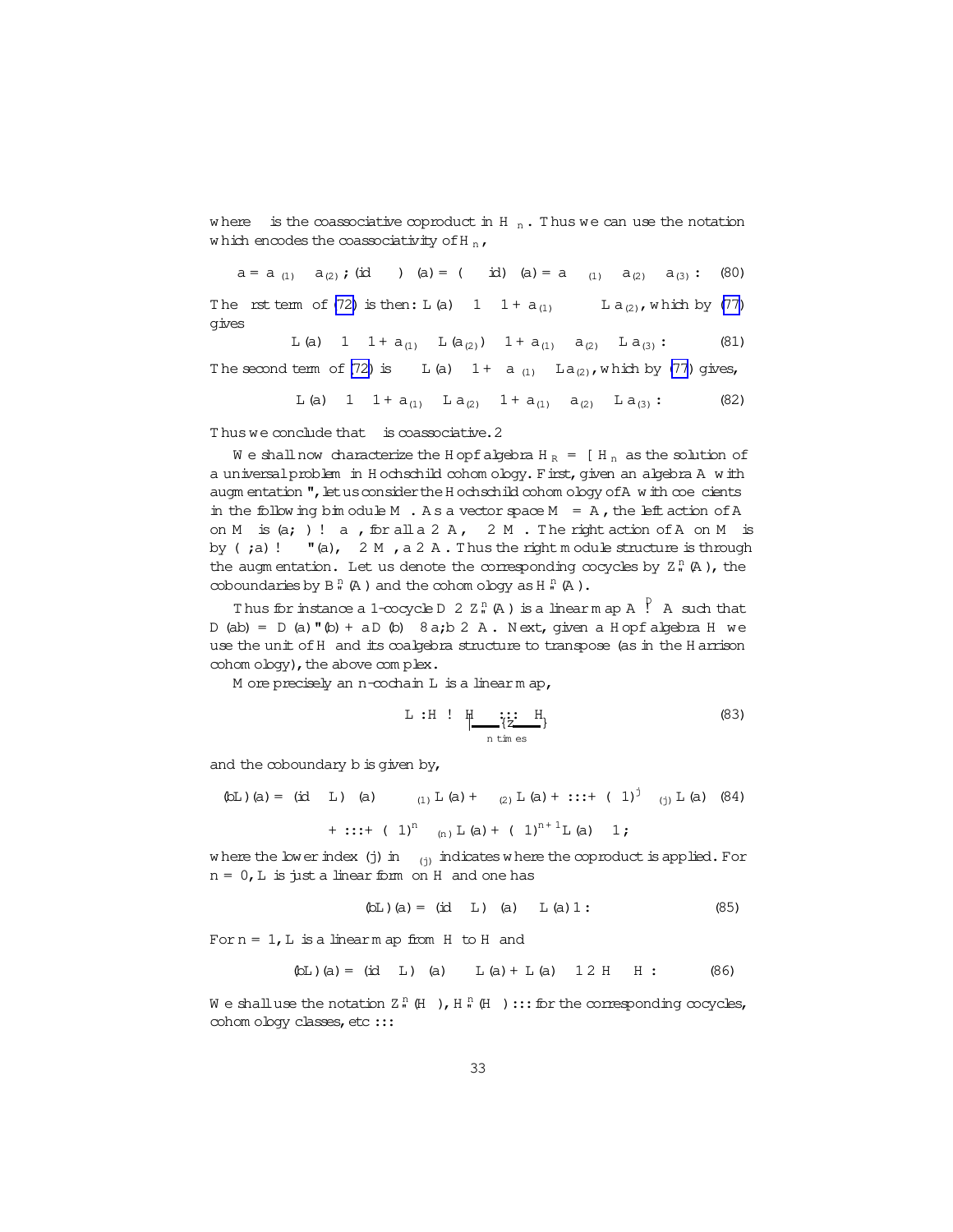Theorem 2. There exists a pair  $(H, L)$ , unique up to isom orphism, where H is a com mutative H opfalgebra and L 2  $Z_n^1$  (H ) which is universal am ong all such pairs. In other words for any pair  $(H_1;L_1)$  where  $H_1$  is a commutative H opf algebra and L 2  $\text{Z}$   $_{\text{H}}^{1}$  (H  $_{\text{1}}$  ), there exists a unique H opfalgebra m orphism H  $\,$  ! H  $_{\text{1}}$ such that  $L_1$  = L.

P roof. Let  $H_R$  be the H opf algebra of rooted trees and L be the linear m ap dened by [\(73\)](#page-31-0).

The equality [\(74\)](#page-31-0) show sthat  $bL = 0$ . This show sthat L is a 1-cocycle. It is clear that  $#$  is not a coboundary, indeed one has

$$
L(1) = \qquad \qquad \in \quad 0 \tag{87}
$$

where is the tree with only one vertex.

M oreover, for any coboundary  $T = bZ$  one has

$$
T(1) = 0;
$$
 (88)

since  $T(1) = Z(1)1$  (id  $Z(1) = 0$ .

N ext consider a pair  $(H_1;L_1)$  w here H  $_1$  is a com m utative H opfalgebra and L<sub>1</sub> 2  $\mathbb{Z}^1$  (H<sub>1</sub>) is a 1-cocycle. The equality L<sub>1</sub> = L uniquely determines an algebra hom om orphism :  $H_R$  !  $H_1$ . Indeed on the linear basis  $T_1$  of  $H_R$ one m ust have,

$$
(\tau_{i}) = (\tau_{i}); \qquad (89)
$$

by m ultiplicativity of , while  $(\tau)$  is determ ined by induction by ( ) =  $L_1$  (1), and,

$$
(\mathbb{L} \left( T_{\mathbf{I}_{i}} \right)) = \mathbb{L}_{1} \left( T_{\mathbf{I}_{i}} \right): \tag{90}
$$

We need to check that  $#$  is a m orphism of H opf algebras, i.e. that  $#$  is com patible w ith the coproduct,

$$
( ) ( (a)) = 1 (a) 8 a 2 HR : (91)
$$

It is enough to check (91) on generators of the form  $_T = L(-T_1)$ . To do this one uses the cocycle property of  $L_1$  w hich allow s to write,

$$
{}_{1}L_{1} ( ( -_{T_{i}}) ) = L_{1} ( ( -_{T_{i}}) ) - 1 + (id L_{1})_{1} ( -_{T_{i}}) : ( 92)
$$

O ne uses an induction hypothesis on the validity of  $(91)$ , to write,

$$
(id L1)1 ( $ri$ ) = ( ( L)) ( $ri$ ) ( 93)
$$

m aking use of the identity  $L = (id \ I_1)$  ( ). Thus one has,

$$
{}_{1}L_{1} ( ( -_{T_{i}}) ) = L_{1} ( ( -_{T_{i}}) ) - 1 + ( ( -_{L} ) ) ( -_{T_{i}} ) ; ( 94)
$$

and the validity of (91) for a =  $_T$  follow s from the equality ()  $(L(T_{T_i}))=$ ( )  $(L ( T_i))$  1 + (id L) (  $T_i$ )).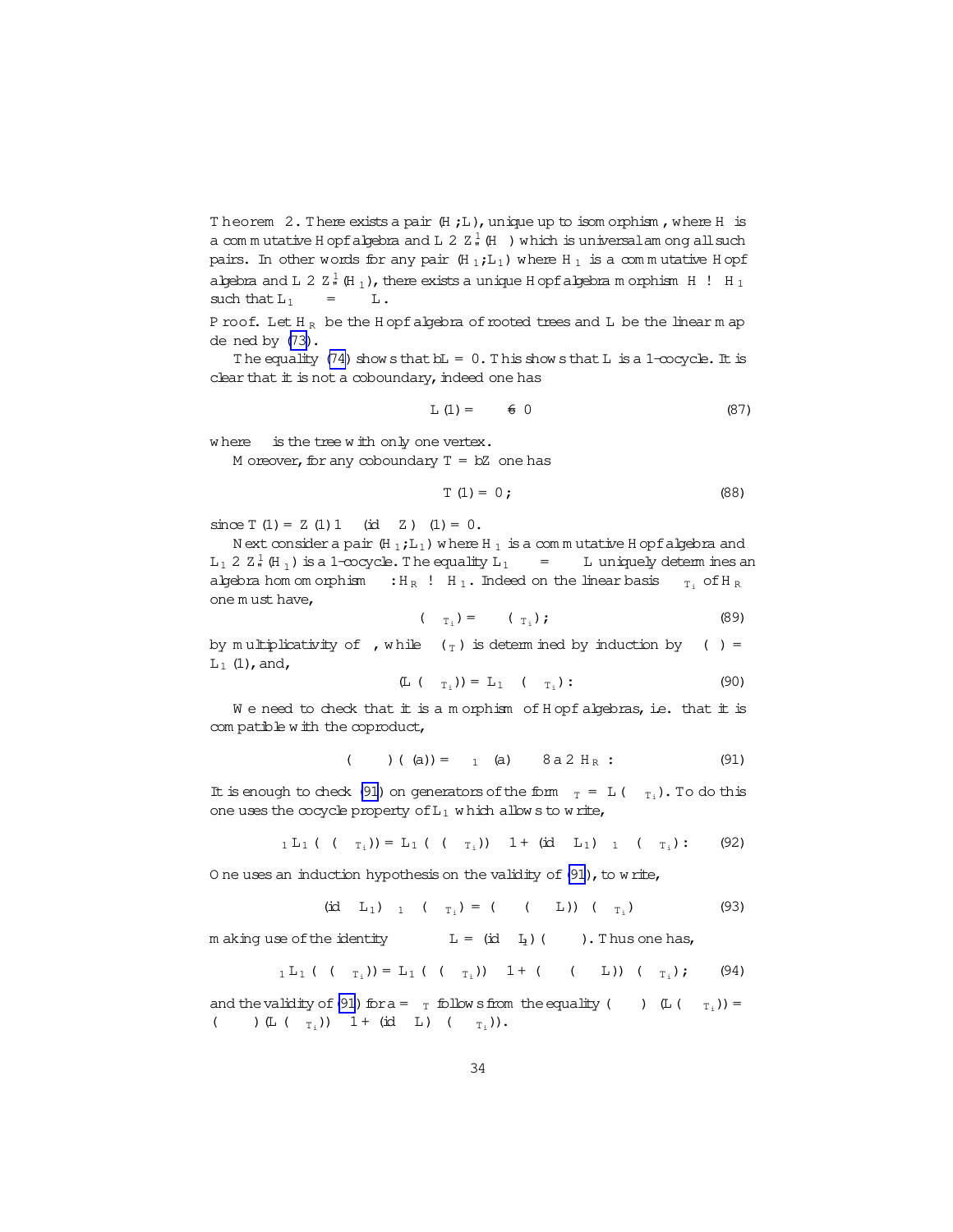<span id="page-34-0"></span>We have thus shown the existence and uniqueness of the Hopf algebra morphism .2

As the simplest example, let H<sub>1</sub> be the Hopf algebra of polynomials P  $(1)$ , as above, with,

$$
1 = 1 \quad 1 + 1 \quad 1: \tag{95}
$$

The cohom ology group H  $_{n}^{\frac{1}{2}}$  (H<sub>1</sub>) is one dimensional, and the natural generator is the cocycle,

$$
L_1(P)(x) = \sum_{0}^{Z} P(a)da \qquad 8P = P(1) 2 H_1:
$$
 (96)

The cocycle identity follows from the equality,

$$
\begin{array}{ccc}\nZ_{x+y} & Z_{x} & Z_{y} \\
P(a)da = & P(a)da + & P(x+a)da: \\
0 & 0 & 0\n\end{array}
$$
\n(97)

The coboudaries are of the form,

$$
L_0(P) = (P(x + a) P(a))
$$
 (a)da  $8P = P(1) 2 H_1$ ; (98)

where is a distribution with support the origin, and possibly in nite order.

The tranpose <sup>t</sup> of the morphism of Hopf algebras given by Theorem 2 determ ines a Lie algebra hom om orphism from the one dimensional Lie algebra  $(A_1^1$  w ith the notations of section I), to the Lie algebra  $L^1$  which corresponds, by the M ilnor-M oore theorem to the commutative H opf algebra H  $_R$ .

We proceed as in section I to determine  $L^1$ .

Let  $L^1$  be the linear span of the elements  $Z_T$ , indexed by rooted trees. We introduce an operation on  $L^1$  by the equality,

$$
Z_{T_1} \t Z_{T_2} = \begin{cases} X & \text{if } T_1; T_2; T \end{cases} Z_T ; \t(99)
$$

where the integer n  $(T_1;T_2;T)$  is determined as the number of simple cuts c of cardinality 1 such that the cut branch is  $T_1$  while the rem aining trunk is  $T_2$ .

Theorem 3. a) Let  $L^1$  be the linear span of the elements  $Z_T$ , indexed by nooted trees. The following equality de nes a structure of Lie algebra on  $L^1$ . The Lie bracket  $Z_{T_1}$ ;  $Z_{T_2}$  ] is  $Z_{T_1}$   $Z_{T_2}$   $Z_{T_2}$   $Z_{T_1}$ .

b) The H opf algebra  $H_R$  is the dual of the envelopping algebra of the L ie a bebra  $L^1$ .

De ne

A  $(T_1; T_2; T_3) = Z_{T_1}$   $(Z_{T_2}$   $Z_{T_3})$   $(Z_{T_1}$   $Z_{T_2})$   $Z_{T_3}$ :  $(100)$ 

 $^2\mathbb{T}$ he reader shall not confuse the operation which relates T $_1$  and T $_2$  to T  $\le$  ith the trans– plantation used in the theory of operads. Indeed, in the latter, the root of the tree  $T_1$  is restricted to be the end of a branch of  $T_2$ .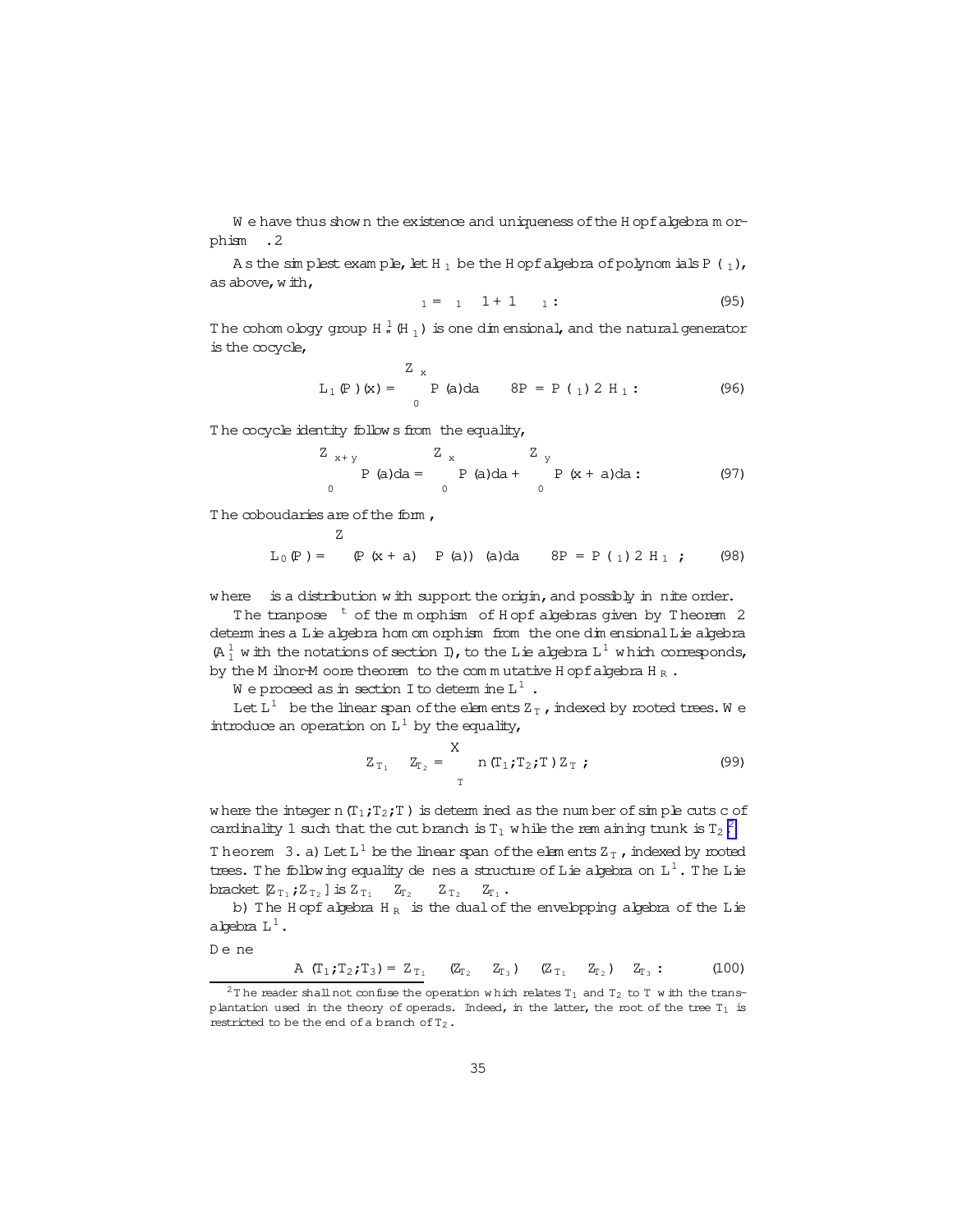<span id="page-35-0"></span>We shall need the following lemma,

Lem m a 4. One has A  $(T_1;T_2;T_3) = n (T_1;T_2;T_3;T) Z_T$ , where the integer n is the number of simple cuts c of T,  $\dot{p}j=2$  such that the two branches are  $T_1, T_2$ while  $R_c(T) = T_3$ .

 $\sim$ 

P roof. W hen one evaluates (100) against  $Z_T$  one gets the coe cient,

$$
X \underset{T^0}{\text{ } n (T_1; T^0; T) n (T_2; T_3; T^0)} \qquad X \underset{T^{\infty}}{\text{ } n (T_1; T_2; T^{\infty}) n (T^{\infty}; T_3; T) ; \qquad (101)
$$

the rst sum corresponds to pairs of cuts, c, c<sup>0</sup> of T with  $\dot{y}j = \dot{y}^0j = 1$  and where  $c^0$  is a cut of R<sub>c</sub>(T). These pairs of cuts fall in two classes, either c [ $c^0$ is a simple cut or it is not. The second sum corresponds to pairs of cuts  $c_1$ ,  $c_1^0$ of T such that  $\dot{\mathbf{y}}_1$  j =  $\dot{\mathbf{y}}_1^0$  j = 1, R<sub>c<sub>1</sub></sub> (T) = T<sub>3</sub> and  $c_1^0$  is a cut of P<sub>c<sub>1</sub></sub> (T). In such a case  $c_1$  [  $c_1^0$  is never a simple cut so the dierence (101) am ounts to substract from the rst sum the pairs c,  $c^0$  such that c [ $c^0$  is not a simple cut. This gives,

A 
$$
(T_1; T_2; T_3) =
$$
<sup>X</sup> n  $(T_1; T_2; T_3; T) Z_T$ ; (102)

where n  $(T_1, T_2, T_3, T)$  is the number of simple cuts c of T of cardinality 2 such that the two cut branches are  $T_1$  and  $T_2$ . 2

It is thus clear that,

A 
$$
(T_1; T_2; T_3) = A (T_2; T_1; T_3)
$$
: (103)

One then computes  $[\mathbb{Z}_{T_1}; \mathbb{Z}_{T_2}]; \mathbb{Z}_{T_3}] + [\mathbb{Z}_{T_2}; \mathbb{Z}_{T_3}]; \mathbb{Z}_{T_1}] + [\mathbb{Z}_{T_3}; \mathbb{Z}_{T_1}]; \mathbb{Z}_{T_2}].$ One can write it, for short, as a sum of 24 term s,

|  |                                                 |  |  |  | $(T_1 \t T_2)$ $T_3$ $(T_2 \t T_1)$ $T_3$ $T_3$ $(T_1 \t T_2) + T_3$ $(T_2 \t T_1)$   |  |
|--|-------------------------------------------------|--|--|--|---------------------------------------------------------------------------------------|--|
|  |                                                 |  |  |  | $+$ $(T_2, T_3)$ $T_1$ $(T_3, T_2)$ $T_1$ $(T_2, T_3) + T_1$ $(T_3, T_2)$             |  |
|  |                                                 |  |  |  | $+$ $(T_3$ $T_1)$ $T_2$ $(T_1$ $T_3)$ $T_2$ $T_2$ $(T_3$ $T_1) + T_2$ $(T_1$ $T_3)$   |  |
|  |                                                 |  |  |  | = A $(T_1, T_2, T_3)$ + A $(T_2, T_1, T_3)$ A $(T_3, T_1, T_2)$ + A $(T_3, T_2, T_1)$ |  |
|  | A $(T_2; T_3; T_1) + A$ $(T_1; T_3; T_2) = 0$ : |  |  |  |                                                                                       |  |

b) For each rooted tree T let us de ne a linear form  $Z_T$  on  $H_R$  by the equality,

$$
hZ_{T} : P \t( T_{i} ) i = (e = e_{T} P) (0) : \t(104)
$$

Thus  $Z_T$  vanishes when paired with any monomial  $\frac{n_1}{T_1}$  :::  $\frac{n_k}{T_k}$  except when this m onom ial is  $_T$  while,

$$
hZ_T; \t i = 1: \t (105)
$$

Since P ! P (0) is the counit of H<sub>R</sub> and since  $Z_T$  satis es

$$
hZ_T; P Q i = hZ_T; P i''(Q) + "P) hZ_T; Q i;
$$
 (106)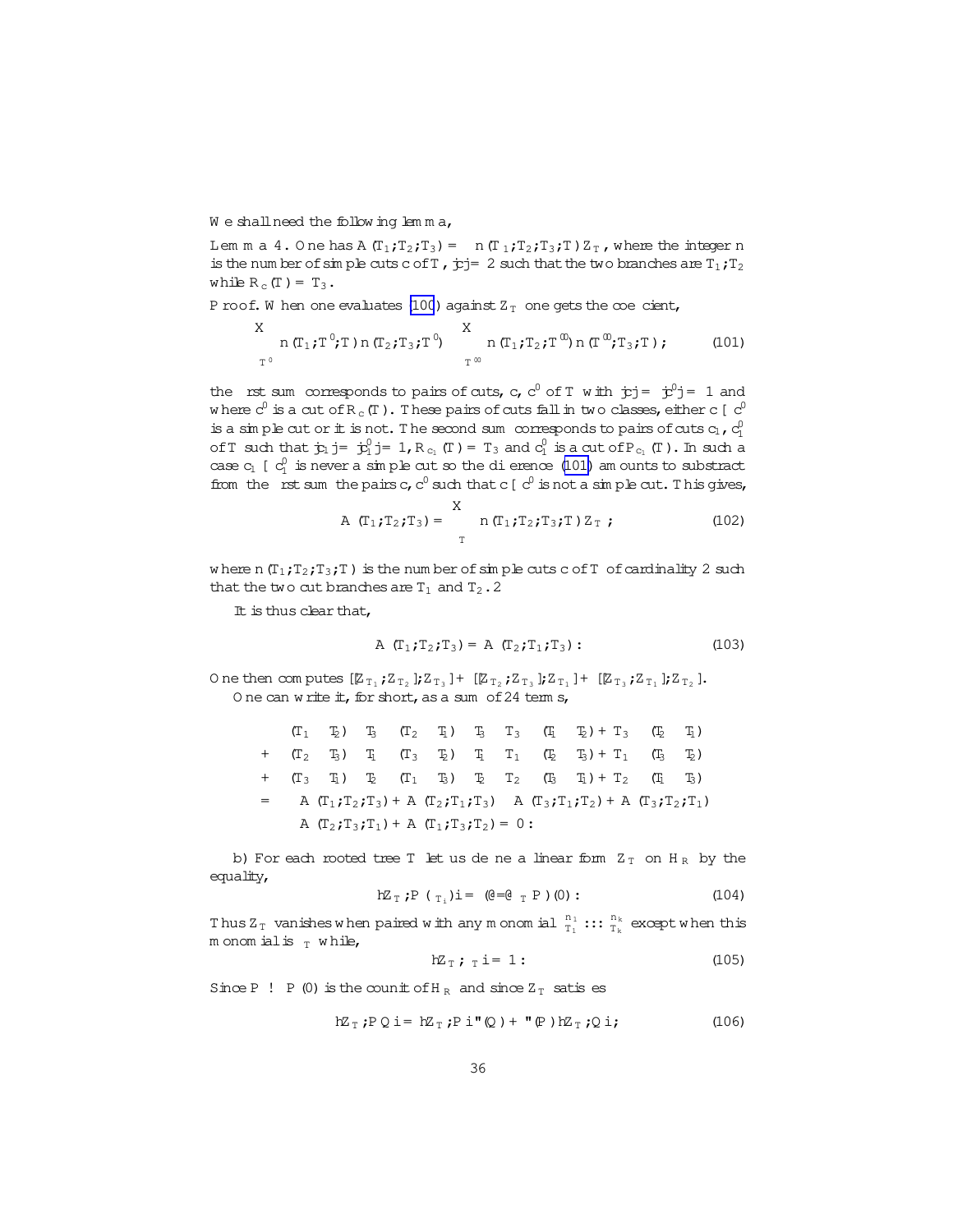it follows that the coproduct of  $Z_T$  is,

$$
Z_T = Z_T
$$
 1 + 1  $Z_T$ ; (107)

where the coproduct on H<sub>R</sub> is dened, when it makes sense, by dualizing the product of  $H_R$ .

Similarly the product of two elements of H<sub>R</sub> is dened by

$$
hZ_1 Z_2; P i = hZ_1 Z_2; P i: \t(108)
$$

Since the bracket of two derivations is still a derivation, the subspace of H<sub>R</sub> of elements satisfying (102) is stable under bracket. W hat rem ains is to show that,

$$
Z_{T_1} Z_{T_2} \quad Z_{T_2} Z_{T_1} = [\mathbb{Z}_{T_1}; Z_{T_2}]; \tag{109}
$$

where the rhs. is de ned by the Lie algebra structure of theorem 3.

Let H<sub>0</sub> be the augm entation ideal of H<sub>R</sub>, H<sub>0</sub> = K er". The formula de ning the coproduct in  $H_R$  shows that,

$$
T = T \t 1 + 1 \t T + R_T \t (110)
$$

where  $R_T$  2 H<sub>0</sub> H<sub>0</sub>. In fact one can compute  $R_T$  m odub higher powers of H<sub>0</sub>, ie. m odulo H<sub>0</sub><sup>2</sup> H<sub>0</sub>, it gives,

$$
R_T^{(0)} = \begin{array}{cc} X & & \\ T_c^0 & T_c \end{array} \tag{111}
$$

where c varies am ong single cuts of the tree T, where  $T_c$  is the part of T that contains the base point, while  $T_c^0$  is the tree which rem ains. W hen one computes  $R_{T_1} Z_{T_2}$ ;  $T_i i = R_{T_1} Z_{T_2}$ ;  $T_i i$  the part which is not symmetric in  $T_1; T_2$ is zero unless  $_{T_i}$  is equal to a single  $_T$ . W hen one computes

$$
hZ_{T_1} Z_{T_2}; \quad T \quad i = hZ_{T_1} \quad Z_{T_2}; \quad T \quad i ; \tag{112}
$$

the only part which contributes com es from  $R_T^{(0)}$  and it counts the number of ways of obtaining T from  $T_1$  and  $T_2$ , which gives (109). 2

P roposition 5. The equality degree  $Z_T = #$  of vertices of T de nes a grading of the Lie algebra  $L^1$ .

P roof. The number of vertices of any tree obtained by gluing  $T_1$  to  $T_2$  is the sum of the number of vertices of  $T_1$  and  $T_2$ . 2

We shall now show how to extend the H opf algebra H<sub>R</sub> to include the generators X; Y of the Lie algebra of the a ne group as in section I. The commutator of Y with  $_T$  will simply be given by,

$$
[Y; T] = \deg(T) T
$$
 (113)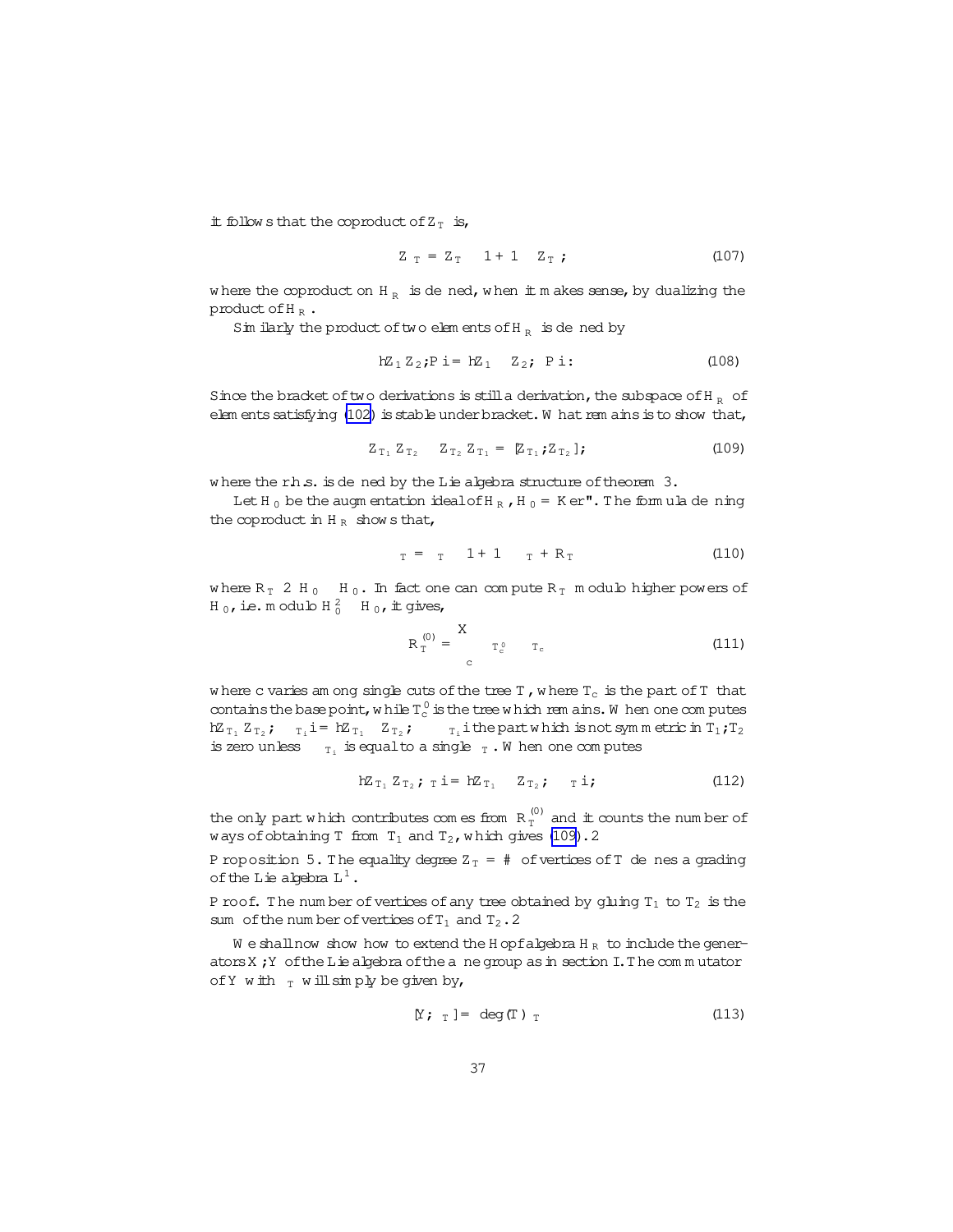<span id="page-37-0"></span>i.e. by the above grading.

The commutator with X will generate a derivation N of H<sub>R</sub>, uniquely determ ined by its value on the generators  $_T$ , by

$$
N_T = \frac{X}{T^0}
$$
 (114)

where the trees T  $^0$  are obtained by adding one vertex and one edge to T in all possible ways w ithout changing the base point. It is clear that the sum (114) contains deg $(T)$  term s.

U sing the derivation property of  $N$ , one has,

$$
N \qquad \begin{array}{c} Y^n \\ T_1 \\ T_2 \end{array} = \begin{array}{c} X^n \\ T_1 \end{array} :: : N \ (\tau_1) ::: T_n : \tag{115}
$$

Our rst task will be to get a formula for  $N$  ( $_T$ ). P roposition  $6.$  For any a 2 H<sub>R</sub> one has

$$
N a = (N \text{ id}) a + (id N) a + [1 Y; a]
$$
:

P roof. First, it is enough to check the equality when  $a = T$ . Indeed, both N and  $(N \text{ id } + \text{id } N + \text{ ad } (1 Y))$  are derivations from  $H_R$  to the  $H_R$   $\rightarrow$   $\frac{1}{2}$   $H_R$   $\rightarrow$   $H_R$  (using to de ne the bim odule structure). Thus so is their dierence " $_{\rm 0}$  w hich vanishes provided it does on the generators  $_{\rm T}$  . Let thus T be a pointed tree and  $T^0$  be obtained from T by adjoining an edge at  $v_0$  2  $0$  (T). O ne has

$$
T^0 = T^0 \t 1 + 1 \t T^0 + \t{X \t T^0_{j} \t R^0_{c^0}} \t (116)
$$

where  $c^0$  2  $^{-1}$  (T<sup>0</sup>) varies am ong the simple cuts of T<sup>0</sup>. One has  $^{-1}$  (T<sup>0</sup>) =  $1$  (T) [ f"g where " the new edge. Now the cuts  $c^0$  for T $^0$  are of two kinds,

 $(A)$  The new edge is not cut,  $(A')$  It is cut.

T here is also another dichotom y,

 $(\mathbb{B})$  The vertex  $v_0$  belongs to the trunk,  $(\mathbb{B}')$  It belongs to one of the cut branches.

If we sum (116) over all possible  $T^0$  we get,

$$
N T = N T 1 + 1 N T + \begin{array}{c} X & X \\ T_{i}^{0} & R_{c^{0}} \end{array}
$$
 (117)

Let us concentrate on the last term and consider  $\;$  rst only the cuts  $\mathrm{c}^0$  which satisfy  $(A)$  W e also consider the term,

 $\ddot{x}$ 

$$
\begin{array}{ccc}\nX & & \\
 & \left( \begin{array}{cc} & \tau_c \end{array} \right) & R_c\n\end{array}
$$
\n(118)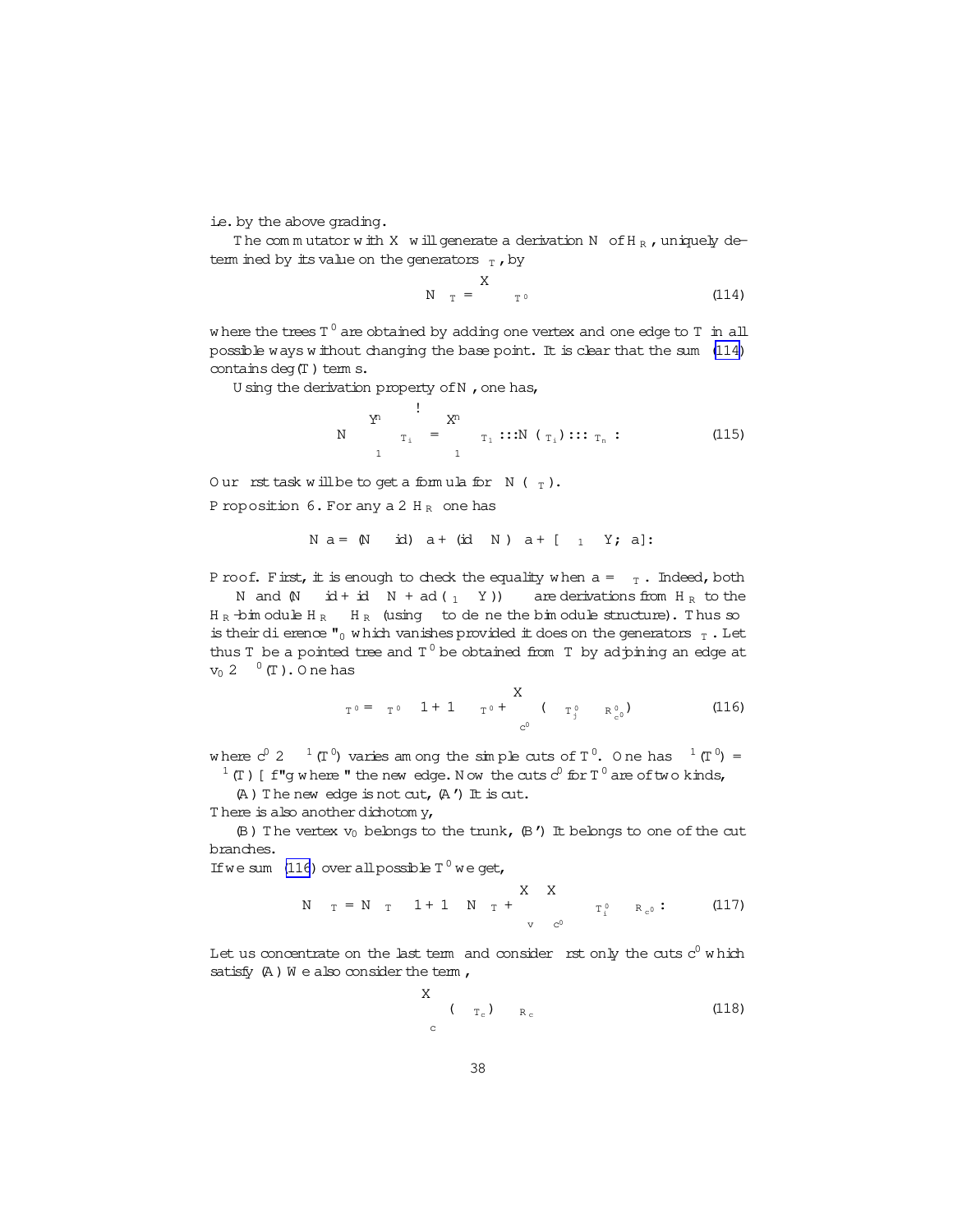over all the cuts c of the tree  $T$ . If we apply (id  $N$ ) to [\(118\)](#page-37-0), we obtain all possible cuts of a T  $^0$  such that (A ) (B ) holds so that,

$$
\begin{array}{ccc}\nX & & X \\
\text{(A) (B)} & & \\
\end{array}
$$
\n
$$
\begin{array}{ccc}\nX & & \\
\end{array}
$$
\n
$$
\begin{array}{ccc}\n\end{array}
$$
\n
$$
\begin{array}{ccc}\n\end{array}
$$
\n
$$
\begin{array}{ccc}\n\end{array}
$$
\n
$$
\begin{array}{ccc}\n\end{array}
$$
\n
$$
\begin{array}{ccc}\n\end{array}
$$
\n
$$
\begin{array}{ccc}\n\end{array}
$$
\n
$$
\begin{array}{ccc}\n\end{array}
$$
\n
$$
\begin{array}{ccc}\n\end{array}
$$
\n
$$
\begin{array}{ccc}\n\end{array}
$$
\n
$$
\begin{array}{ccc}\n\end{array}
$$
\n
$$
\begin{array}{ccc}\n\end{array}
$$
\n
$$
\begin{array}{ccc}\n\end{array}
$$
\n
$$
\begin{array}{ccc}\n\end{array}
$$
\n
$$
\begin{array}{ccc}\n\end{array}
$$
\n
$$
\begin{array}{ccc}\n\end{array}
$$
\n
$$
\begin{array}{ccc}\n\end{array}
$$
\n
$$
\begin{array}{ccc}\n\end{array}
$$
\n
$$
\begin{array}{ccc}\n\end{array}
$$
\n
$$
\begin{array}{ccc}\n\end{array}
$$
\n
$$
\begin{array}{ccc}\n\end{array}
$$
\n
$$
\begin{array}{ccc}\n\end{array}
$$
\n
$$
\begin{array}{ccc}\n\end{array}
$$
\n
$$
\begin{array}{ccc}\n\end{array}
$$
\n
$$
\begin{array}{ccc}\n\end{array}
$$
\n
$$
\begin{array}{ccc}\n\end{array}
$$
\n
$$
\begin{array}{ccc}\n\end{array}
$$
\n
$$
\begin{array}{ccc}\n\end{array}
$$
\n
$$
\begin{array}{ccc}\n\end{array}
$$
\n
$$
\begin{array}{ccc}\n\end{array}
$$
\n
$$
\begin{array}{ccc}\n\end{array}
$$
\n
$$
\begin{array}{ccc}\n\end{array}
$$
\n
$$
\begin{array}{ccc}\n\end{array}
$$
\n
$$
\begin{array}{ccc}\n\end{array}
$$

It follow sthat,

$$
\begin{array}{ccc}\nX & X & X \\
\left(\begin{array}{cc} 0 & 0 \\ 0 & 0 \end{array}\right) & \text{if} \quad\n\begin{array}{ccc}\nX & & \\
X & & \\
\end{array}\n\end{array}
$$

We can thus sum m arize what we obtained so far by,

N 
$$
T = (N \text{ id})
$$
 T + (id N)  $T + \sum_{(A^0)}^{X}$  (121)

N ow consider the sum X  $(A^0)$ , the rst case is when the only cut is the cut of the new edge. The only cut branch gives us a  $_1$  and the num ber of ways of doing

 $\pm$  is n = deg T, thus we get

$$
[1 \quad Y; T \quad 1+1 \quad T]; [Y; T] = n T: \qquad (122)
$$

The next case is when a non trivialcut crem ains after we rem ove the new edge. For that cut c the new vertex necessarily belongs to the trunk (so that  $(A)$   $(B)$ ) is excluded) as follow sfrom the very denition of a cut. For such cuts, the result is to get an additional  $_1$  am ong the  $_{T_i}$ , which com es from the cut new edge. The num ber of ways of doing it is exactly the degree of the trunk. Thus we get

$$
\begin{array}{cccc}\n & X & & \\
1 & Y & \downarrow & \n\end{array}\n\quad \begin{array}{cccc}\n & X & & \\
 & T_c & \downarrow & \n\end{array}\n\quad \begin{array}{cccc}\n & R_c \end{array}
$$
\n(123)

C om bining  $(122)$  and  $(123)$  we get,

$$
X = [1 \quad Y; \quad T]. \tag{124}
$$

This is enough to assert that for any tree T one has,

 $\ddot{\phantom{0}}$ 

$$
N_T = (N \quad \text{id}) \quad T + (id \quad N) \quad T + [1 \quad Y; \quad T] \tag{125}
$$

which ends the proof of Proposition 6.2

In other words we can enlarge H<sub>R</sub> to  $\mathbf{f}_{R}$  by adjoining the elem ents X; Y w ith

$$
[X; a] = N(a); [Y; a] = (deg a) a \t 8 a 2 HR \t (126)
$$

 $[Y;X] = X; Y = Y 1 + 1 Y; X = X 1 + 1 X + 1 Y;$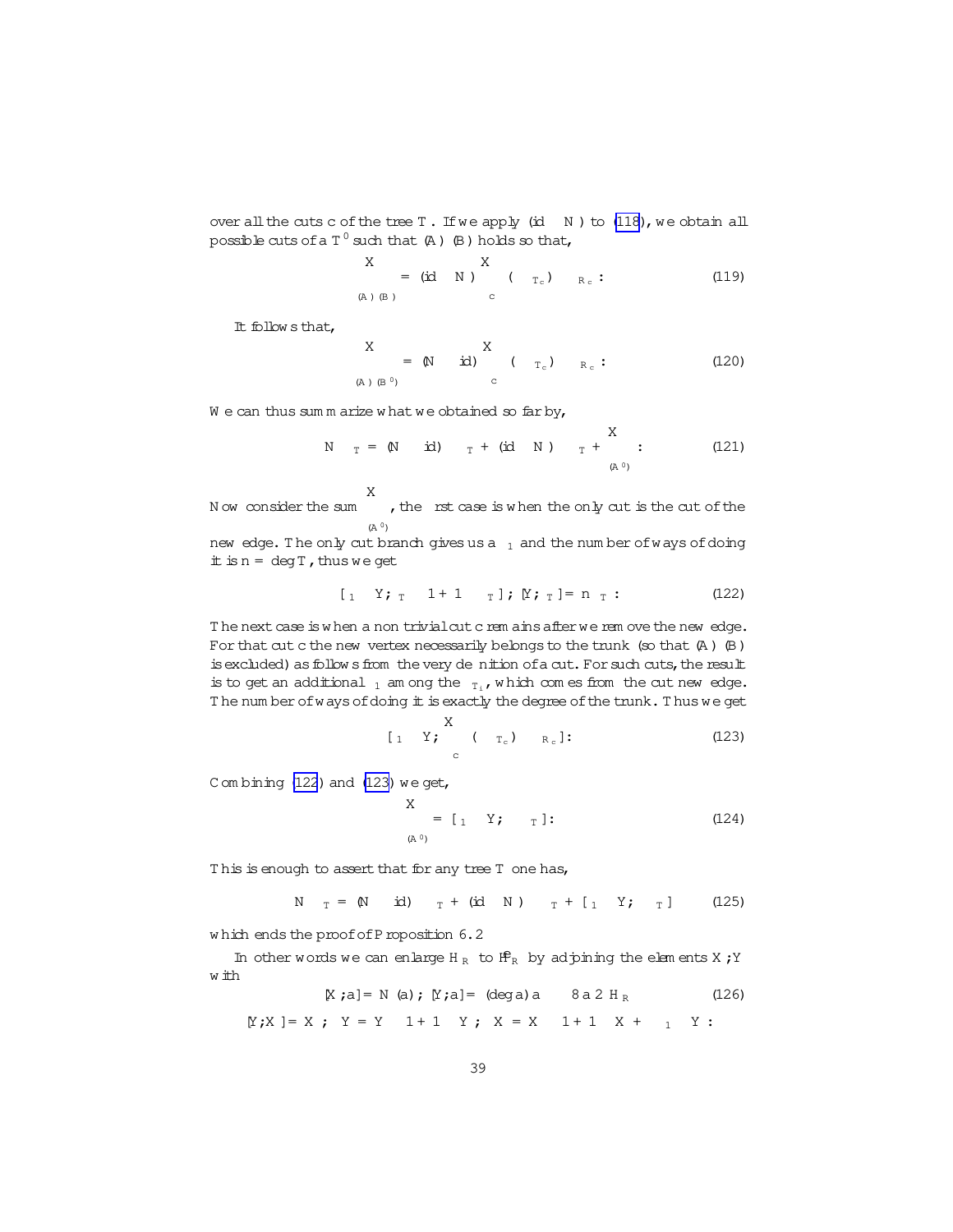<span id="page-39-0"></span>Let us translate P roposition 6 in term s of the transposed m ap N  $t$  acting on H  $_{p}$ . One has  $hN^t(AB)$ ; ai = hAB; N (a) i =

hA B; N (a)i = hA B; (N id + id N + 1 deg) ai  
= hN<sup>t</sup>(A) B + A N<sup>t</sup>(B) + (1)<sup>t</sup> deg<sup>t</sup>(A B); ai  
= hN<sup>t</sup>(A) B + AN<sup>t</sup>(B) + 
$$
\frac{t}{1}
$$
(A) deg<sup>t</sup>(B);ai;

thus,

$$
N^{t}(AB) = N^{t}(A)B + AN^{t}(B) + \frac{t}{1}(A) deg^{t}(B); \qquad (127)
$$

where  $\frac{t}{1}$  (resp. deg<sup>t</sup>) is the transposed of the multiplication by  $\frac{1}{1}$  (resp. deg)

$$
h_1^L A; ai = hA; i ai:
$$
 (128)

One has  $h_1^t$  (AB); ai = hAB;  $_1$  ai = hAB;  $_1$  ai = hAB;  $_1$  1+1  $_1$ ) ai. Thus,

$$
{}_{1}^{\text{t}}(AB) = {}_{1}^{\text{t}}(A)B + A {}_{1}^{\text{t}}(B); \qquad (129)
$$

ie.  $\frac{t}{1}$  is a derivation. M or<br>eover on the generator Z<sub>T</sub>,

$$
{}_{1}^{t}(Z_{T}) = 0
$$
 unless  $T = f g; {}_{1}^{t}(Z_{1}) = 1$ : (130)

Indeed,  $n\pi$ ; 1 ai = 0 unless T = f g, while for T = f g one gets that  $hZ_1$ ;  $_1$  ai =  $\overline{u}$  (a). Thus,

$$
t_1 = \frac{Q}{Q Z_1}
$$
 (131)

where we use the P oincare B irkho  $-\overline{w}$  it theorem to write elements of U  $(L^1)$  in the form  $Z_T$ ,  $Z_1^a$ .

Let us compute N<sup>t</sup> $(Z_T)$  where T is a tree with m ore than one vertex. One has  $\mathbb{N}$ <sup>t</sup> $Z_T$ ;  $T_1$   $T_2$  :::  $T_n$  i =  $\mathbb{K}_T$ ;  $\mathbb{N}$  ( $T_1$  :::  $T_n$ ) i, and this vanishes unless n = 1. M or<br>eover for  $n = 1$ ,

$$
hZ_T; N \quad (\tau_1) i = n (T; T_1)
$$
 (132)

where  $n(T, T_1)$  is the number of times the tree T is obtained by adjoining an edge and vertex to  $T_1$ .

Thus one has,

$$
N^t Z_T =
$$
<sup>X</sup>  $n(T; T_1) Z_{T_1}$  ;  $N^t Z_1 = 0$ : (133)

We can now state the analogue of Lemma 4 of Section I as follows, where we let L<sup>k</sup> be the Lie subalgebra of L<sup>1</sup> generated by the Z<sub>T</sub> with deg(T) k.

Lem m a 7. W hen restricted to U  $(L^2)$ , N<sup>t</sup> is the unique derivation, with values in U(L<sup>1</sup>) satisfying (133), m or ever, for deg(T<sub>i</sub>) > 1 and A =  $Z_{T_i}$  one has

$$
N^{\text{t}}(A Z_1^{a_1}) = N^{\text{t}}(A) Z_1^{a_1} + A \frac{a_1 (a_1 \t 1)}{2} Z_1^{a_1}:
$$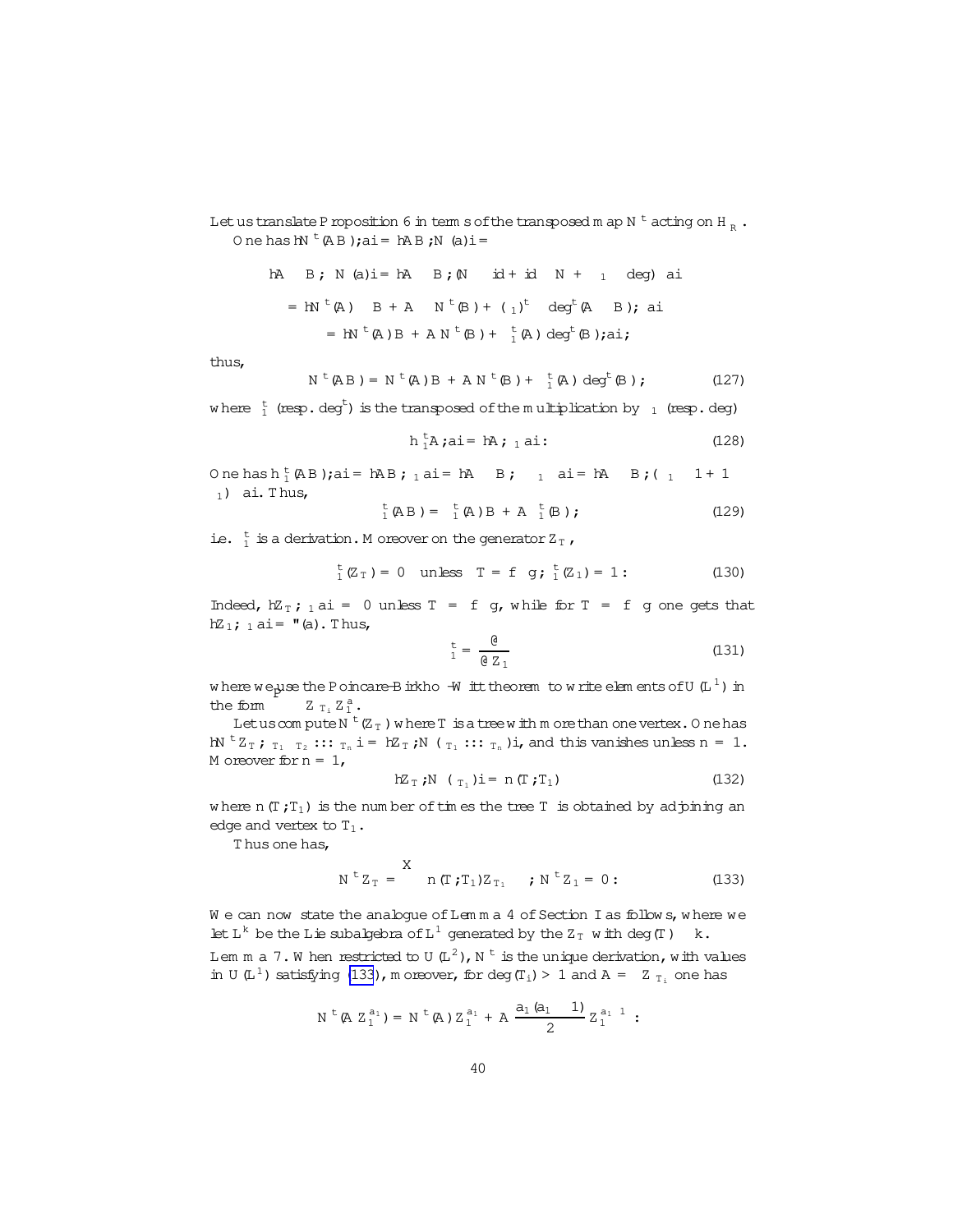Proof. The rst statem ent follows from (127) and (129). The second statem ent follows from  $\prime$ 

$$
N^{t}(Z_1^{m}) = \frac{m (m - 1)}{2} Z_1^{m - 1}
$$
 (134)

which one proves by induction on m.2

Motivated by Section I and the rst part of the lemma, we enlarge the Lie algebra  $L^1$  by ad pining two elements  $Z_0$  and  $Z_1$  such that,

$$
\begin{aligned}\n\mathbb{Z} \quad & \mathbb{Z} \quad \mathbb{Z} \quad \mathbb{Z} \quad \mathbb{Z} \quad \mathbb{Z} \quad \mathbb{Z} \quad \mathbb{Z} \quad \mathbb{Z} \quad \mathbb{Z} \quad \mathbb{Z} \quad \mathbb{Z} \quad \mathbb{Z} \quad \mathbb{Z} \quad \mathbb{Z} \quad \mathbb{Z} \quad \mathbb{Z} \quad \mathbb{Z} \quad \mathbb{Z} \quad \mathbb{Z} \quad \mathbb{Z} \quad \mathbb{Z} \quad \mathbb{Z} \quad \mathbb{Z} \quad \mathbb{Z} \quad \mathbb{Z} \quad \mathbb{Z} \quad \mathbb{Z} \quad \mathbb{Z} \quad \mathbb{Z} \quad \mathbb{Z} \quad \mathbb{Z} \quad \mathbb{Z} \quad \mathbb{Z} \quad \mathbb{Z} \quad \mathbb{Z} \quad \mathbb{Z} \quad \mathbb{Z} \quad \mathbb{Z} \quad \mathbb{Z} \quad \mathbb{Z} \quad \mathbb{Z} \quad \mathbb{Z} \quad \mathbb{Z} \quad \mathbb{Z} \quad \mathbb{Z} \quad \mathbb{Z} \quad \mathbb{Z} \quad \mathbb{Z} \quad \mathbb{Z} \quad \mathbb{Z} \quad \mathbb{Z} \quad \mathbb{Z} \quad \mathbb{Z} \quad \mathbb{Z} \quad \mathbb{Z} \quad \mathbb{Z} \quad \mathbb{Z} \quad \mathbb{Z} \quad \mathbb{Z} \quad \mathbb{Z} \quad \mathbb{Z} \quad \mathbb{Z} \quad \mathbb{Z} \quad \mathbb{Z} \quad \mathbb{Z} \quad \mathbb{Z} \quad \mathbb{Z} \quad \mathbb{Z} \quad \mathbb{Z} \quad \mathbb{Z} \quad \mathbb{Z} \quad \mathbb{Z} \quad \mathbb{Z} \quad \mathbb{Z} \quad \mathbb{Z} \quad \mathbb{Z} \quad \mathbb{Z} \quad \mathbb{Z} \quad \mathbb{Z} \quad \mathbb{Z} \quad \mathbb{Z} \quad \mathbb{Z} \quad \mathbb{Z} \quad \mathbb{Z} \quad \mathbb{Z} \quad \mathbb{Z} \quad \mathbb{Z} \quad \mathbb{Z} \quad \mathbb{Z} \quad \mathbb{Z} \quad \mathbb{Z} \quad \mathbb{Z} \quad \mathbb{Z} \
$$

The obtained Lie algebra L, is an extension of the Lie algebra of form al vector elds with  $Z_0 = x \frac{e}{e x}$ ,  $Z_1 = \frac{e}{e x}$  and as above  $Z_n = \frac{x^{n+1}}{(n+1)!} \frac{e}{e x}$ , as follows from  $,$ 

Theorem 8. The following equality de nes a surjective Lie abebra hom om orphism from  $L$  to  $A$ ,

$$
(Z_T) = n(T)Z_n;
$$
  $(Z_i) = Z_i;$   $i = 0;1$ 

where n (T) is the number of times  $_T$  occurs in N<sup>deg(T) 1</sup> (1).

P roof. The elements X, Y, and of the H opf algebra  $\mathbf{f}_{R}^{P}$  full ll the presentation of section I for the H opf algebra  $\mathbf{f} \mathbf{f}_T$ , thus there exists a unique hom orphism of H opf algebrash from  $\mathbf{f}_{R}^{\text{P}}$  to  $\mathbf{f}_{T}^{\text{P}}$  such that,

$$
h(X) = X; \qquad h(Y) = Y; \qquad h(_1) =
$$

By construction, h restricts to the subalgebra  $H_R$  and de nes a hom om orphism to the H opf algebra H $_T$ . Transposing this hom om orphism to the L ie algebras, one obtains the restriction of to the subalgebra  $L<sup>1</sup>$ . 2

At this stage we completed our understanding of the relation between the two Hopf algebras. It is best expressed by the Lie algebra hom om orphism from  $L^1$  to  $A^1$ . Its extension to the full L justi es the construction of the latter Lie algebra.

By Theorem 3 the H opf algebra  $H_R$  should be thought of as the algebra of coordinates on a nilpotent form algroup G whose Lie algebra is the graded Lie algebra  $L^1$ . G iven a eld K, elements of the group  $G_K$  are obtained precisely as the characters of the algebra  $H_R$  o K. Indeed, such characters correspond to group-like elements u (i.e. elements u satisfying  $(u) = u$  u) of a suitable completion of the envelopping algebra of  $L^1$ . Viewing u as a linear form on H<sub>R</sub> gives us the desired character. If we let K be the eld of form alpower series in a variable we thus obtain as points of  $G_K$  the hom om orphism s from  $H_R$  to  $K$ .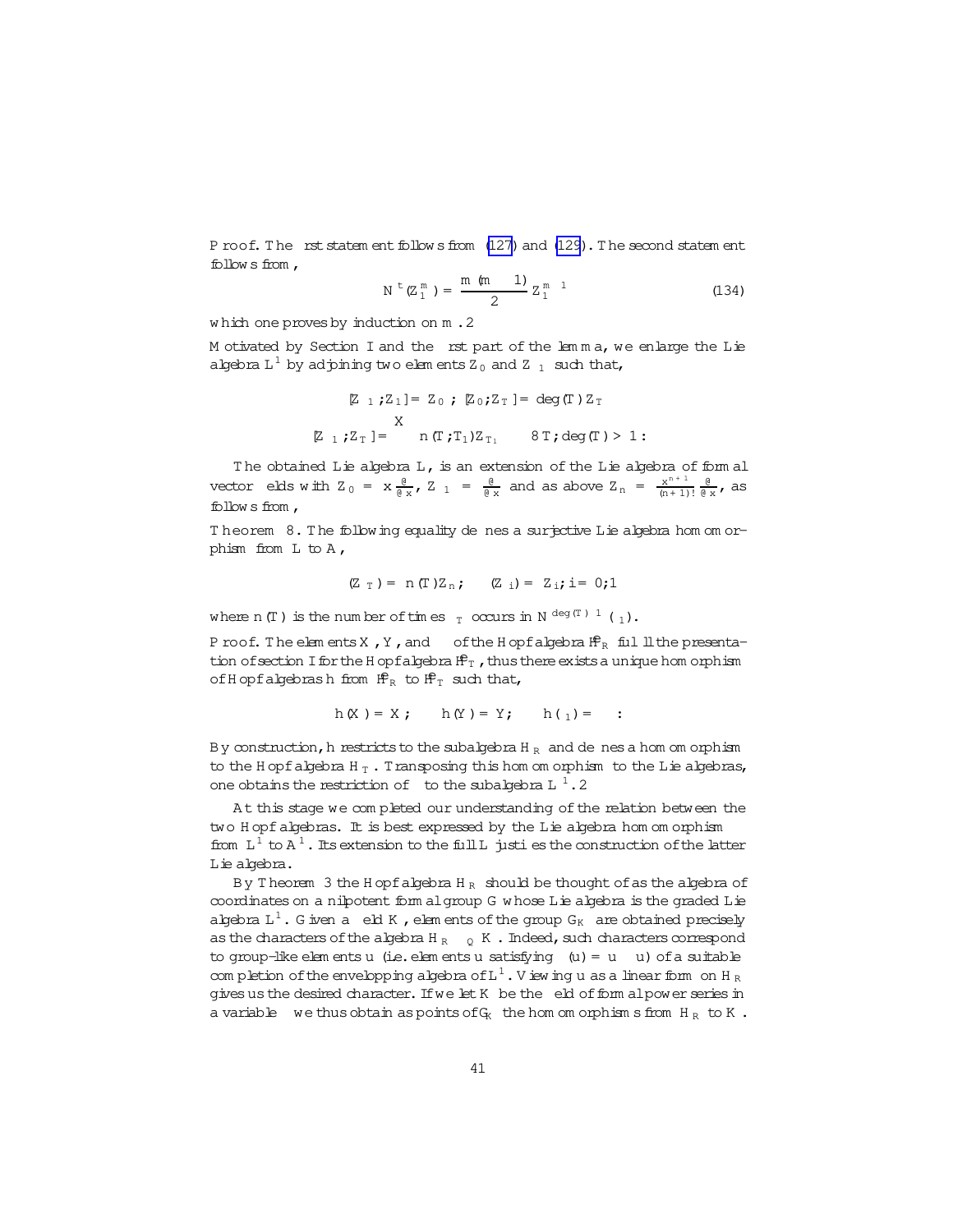<span id="page-41-0"></span>It is not di cult to check that them ap which to every bare Feynm an diagram associates the corresponding Laurent expansion (in D in ensional Regularization, say, with reqularized dimension  $D = 4$  2, in four dimensions, say) is precisely such a character.

This allows to reduce by the above conceptual m athem atical structure of inversion in G the computation of renormalization in QFT to the primitive elem ents of the Hopfalgebra, i.e. to Feynm an diagram swithout subdivergences.

In order to better understand the extension of the group of dieom orphisms provided by the group G, it would be desirable to nd a non-commutative m anifold X, whose dieomorphism qroup is G.

The coordinates  $n = (\log(\theta(x)))^{(n)}$  of a dieomorphism allow to reconstruct the latter by the formula

$$
(\mathbf{x}) = \begin{cases} \frac{\mathbf{Z}}{\mathbf{x}} & \mathbf{X} \\ \exp\big(\frac{\mathbf{x}}{\mathbf{n}!} \mathbf{u}^{\mathbf{n}}\big) \mathrm{d} \mathbf{u} \end{cases}
$$

This formula provides the clear meaning both for composition and inversion of di eom orphisms.

O f course, we would love to have a similar formula for the group G and it is tantalizing to consider the Feynm an integral

$$
\exp(\begin{array}{cc} L_0 + & X \\ \end{array})
$$

as a direct analogue of the above expression.

 $Z$ 

#### A cknow ledgem ents

D K . thanks the IH E S., Bures-sur-Y vette, for hospitality during a stay Jan.-Feb. 1998 and the theory group at the CPT M arseille) for interest and discussions. Also, support by a Heisenberg Fellow ship of the DFG for DK. is gratefully acknow ledged. D K . thanks R . Stora for m otivating the investigation which will be reported in [7].

## R eferences

- [1] D.K reim er, On the Hopf A bebra Structure of Perturbative Quantum Field Theories, A dv.TheorM ath Phys2.2 (1998) 303-334; q-alg/9707029.
- [2] A.Connes, H.M oscovici, H opf A bebras, C yolic C ohom o boy and the T ransverse Index Theorem, IHES publication IHES/M /98/37 (1998).
- [3] J.D ixm ier, Existence de traces non norm ales, C R Acad SciParis, SerA-B262 (1966), A 1107-A 1108.
- [4] J.C. Collins, Renorm alization, C am bridge U niv P ress (1984).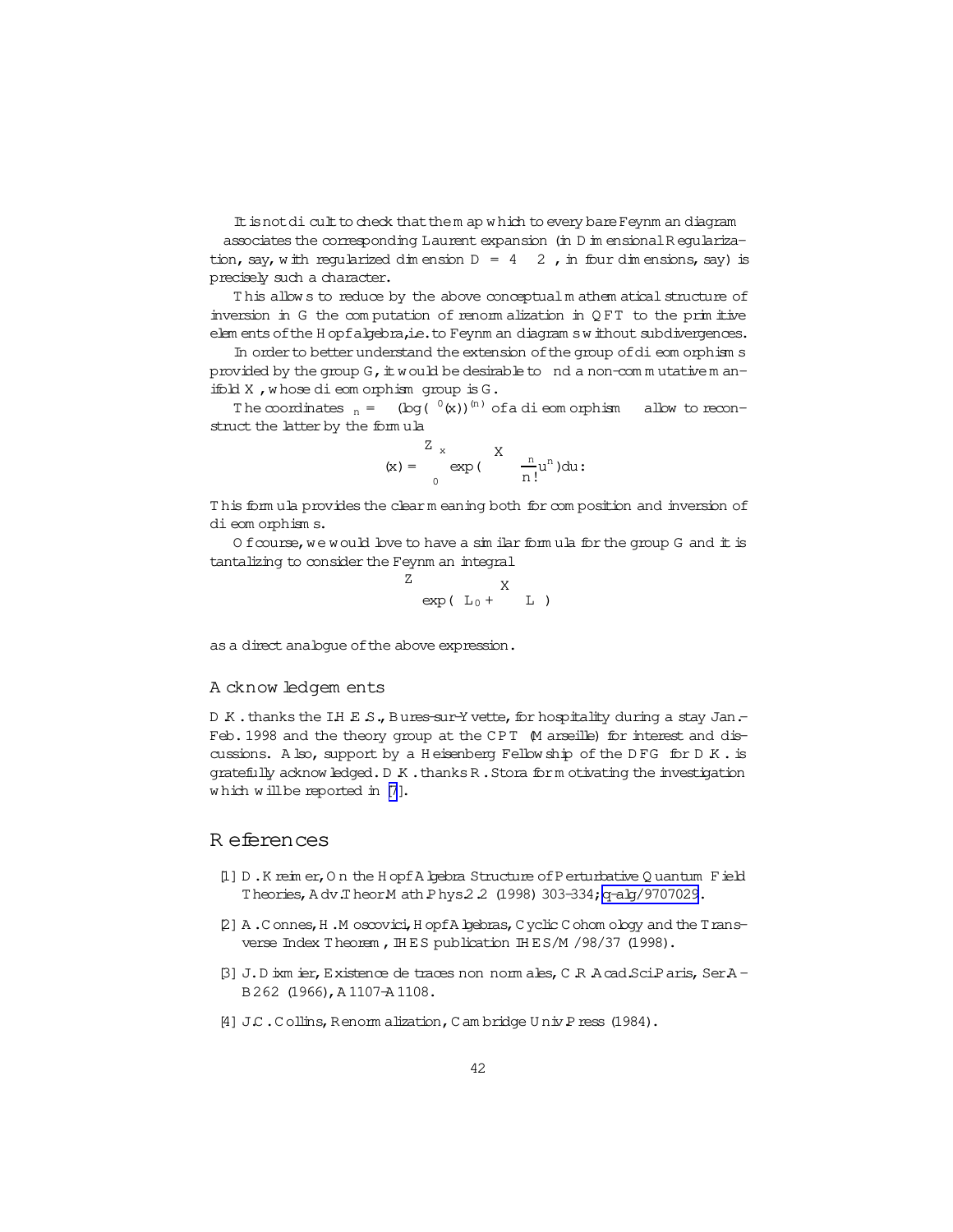- <span id="page-42-0"></span>[5] D .K reim er,Renorm alization and K not Theory,J.K not T h.R am .6 (1997) 479-581,[q-alg/9607022](http://arxiv.org/abs/q-alg/9607022).
- [6] D .J.Broadhurst,R .D elbourgo,D .K reim er,U nknotting the polarized vacuum of quenched Q ED, Phys.Lett.B 366 (1996) 421, [hep-ph/9509296.](http://arxiv.org/abs/hep-ph/9509296)
- $[7]$  D.K reim er, O n O verlapping D ivergences, in preparation.
- [8] T . K rajew ski, R . W ulkenhaar, O n K reim er's H opf A lgebra Structure of Feynm an G raphs, CPT -98/P 3639; hep-th/9805098.

## 4 A ppendix

## 4.1 <sup>3</sup> T heory and 0 verlapping D ivergences

A prom inent problem in renorm alization theory is the presence of overlapping divergences. We will soon see that to G reen functions which su er from such overlapping divergences we will have to associate a sum of trees, while so far our experience only lead to the identi cation of single trees w ith a given G reen function.

We w ill proceed by studying the example of  $3$  theory in six dim ensions. A full study w ill be given elsew here [7], but we also m ention that solutions to the problem of overlapping divergences were already found in [5], using com binatorical considerations concerning divergent sectors, in  $[L]$  and  $[6]$  using Schw inger D yson equations, and were also know n to others. In [7] we will show how overlapping divergences give rise to a slightly m odi ed H opfalgebra, which eventually turns out to be identical to the H opf algebra of rooted trees considered here. W e sketch thism ore form alargum ent after the consideration of  $3$  theory as an exam ple.

In w hatever approach one takes, the  $n=1$  nalm essage is the sam e: O verlapping divergent functions can be resolved in sum s of functions having only nested and disjoint divergences. To see how this com es about, we will here employ yet another approach, using dierential equations on bare G reen functions.

G reen functions in  $\,$   $\frac{3}{6}$  theory w hich are overall divergent are provided by two-and three-point functions, to which we refer as G  $_{\rm n}^{[2]}$  (q;m ) and G  $_{\rm n}^{[3]}$  (p;q;m ). H ere the subscript n refers to the num ber of loops in the G reen-function, and  $m$  is the m ass of the propagator, while p; q are externalm om enta.

We rst consider G  $_{\rm n}^{[3]}$  (p;q;m ):

$$
G_n^{[3]}(p; q; m) = \begin{array}{c} Z \\ d^6 1 \cdots d^6 1 \end{array} \cdots d^6 1 \sum_{i=1}^{q^n} \frac{1}{P_i}.
$$

For n  $1$ , it is a product of 3n propagators  $P_i = 1 = (k_i^2 - m^2 + i)$ , where the  $k_i$  are m om entum vectors w hich are linear com binations of externalm om enta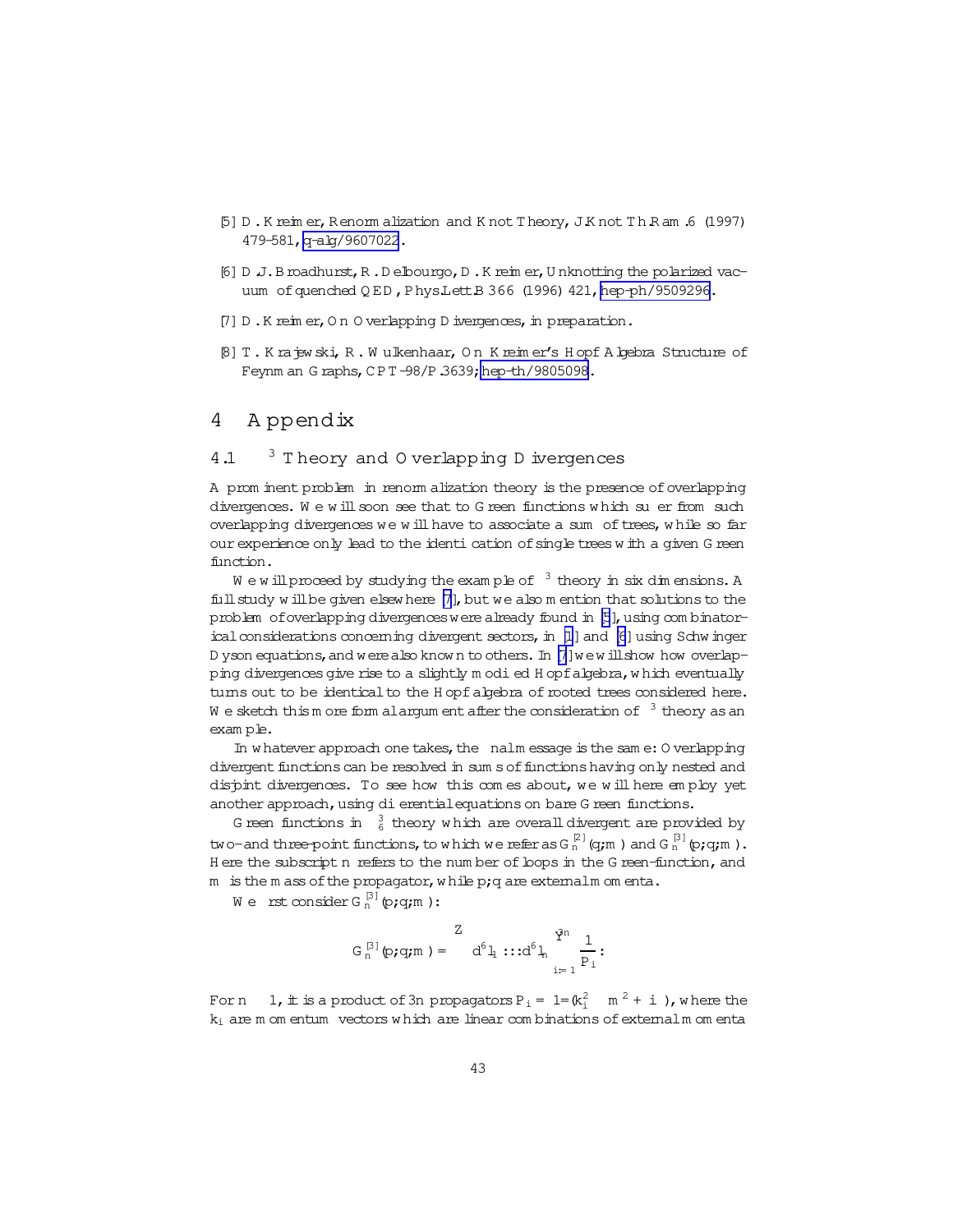p;q and n internalm om enta  $1$ ;::; $1$ <sub>n</sub> such that m om entum conservation holds at each vertex.

A seach propagator 1=P<sub>i</sub> contributes w ith weight two to the powercounting, nd that G<sup>[3]</sup> is overall locarithm is divergent. 3 n 2 6 n = 0. we nd that G<sup>[3]</sup> is overall logarithm ic divergent, 3 n 2 6 n = 0.

For each  $P_i$ , let  $\overline{P_i} = k_i^2 + i$ , so that  $P_i = \overline{P_i}$  m<sup>2</sup>.

Then, one im mediately sees that  $G_n^{[3]}$  (p;q;m )  $G_n^{[3]}$  (p;q;0) is overall convergent. T his follow s directly from powercounting in the expression

$$
\frac{\mathbf{\hat{Y}}^n}{i=1}\frac{\mathbf{Q}}{\mathbf{P}_j}\frac{\mathbf{Q}}{\mathbf{P}_i\mathbf{P}_i}\frac{\mathbf{\overline{p}}_j}{\mathbf{P}_i}
$$

Thus, to determ ine the counterterm for a vertex function, it su ces to consider the  $m$  assless case.  $3$ 

H ence all possible subdivergences of G  $_{\rm n}^{\rm [3]}$  (p;q;0) are given by functions of the type G  $_{\rm r}^{\rm [3]}$  (k<sub>i</sub>;k<sub>j</sub>;0) and G  $_{\rm s}^{\rm [2]}$  (k<sub>i</sub>;0), with s < n and r < n.

In the context of  $3$  theory in six dim ensions, overlapping divergences can only be provided by two-point functions. The only circum stance which stops us to assign a unique tree to G  $_{\rm n}^{\rm [3]}$  (p;q;m ) is the fact that there m ight be overlapping subdivergences provided by m assless two-point functions G  $_{\textrm{s}}^{\textrm{\tiny{[2]}}}$  (k<sub>i</sub>;0), s < n .

Before we handle these subdivergences, we turn to G  $_{\rm n}^{[2]}$  (g;m ) itself. At n loops,  $\pm$  consists of 3n 1 propagators

$$
G_n^{[2]}(q; m) = \begin{array}{c} Z \\ d^6 1 \cdots d^6 1 \end{array} \cdots d^6 1 \sum_{i=1}^{3q-1} \frac{1}{P_i}
$$

C onsider the dierence

$$
G_n^{[2]}(q; m)
$$
  $G_n^{[2]}(q; 0) = m^2 d^6 l_1 :: d^6 l_n \frac{3q^{1}}{q^{1}} \frac{1}{p_1} \frac{3q^{1}}{q^{1}} \frac{1}{p_3}$   
+ overall *n*ite term s

which is of overall logarithm ic degree of divergence. As far as the overall counterterm is concerned, we can even nullify m asses in this dierence and thus nd that the divergences of G  $_{\rm n}^{[2]}$  (q;m ) can be separated as

$$
G_n^{[2]}(q;m) = m^{2} d^{6}l_1 \cdots d^{6}l_n \frac{3q^{1}}{p_1} \frac{1}{p_1} \frac{3q^{1}}{p_1} \frac{1}{1-p_1}
$$
  
+
$$
G_n^{[2]}(q;0) + U(q;m)
$$

where  $U$  (q;m) collects all the overall nite term s.

 $3E$  ven better, again using pow ercounting, one immediately show s that it is su cient to consider G $_{{\rm n}}^{[3]}$  (0;q;0).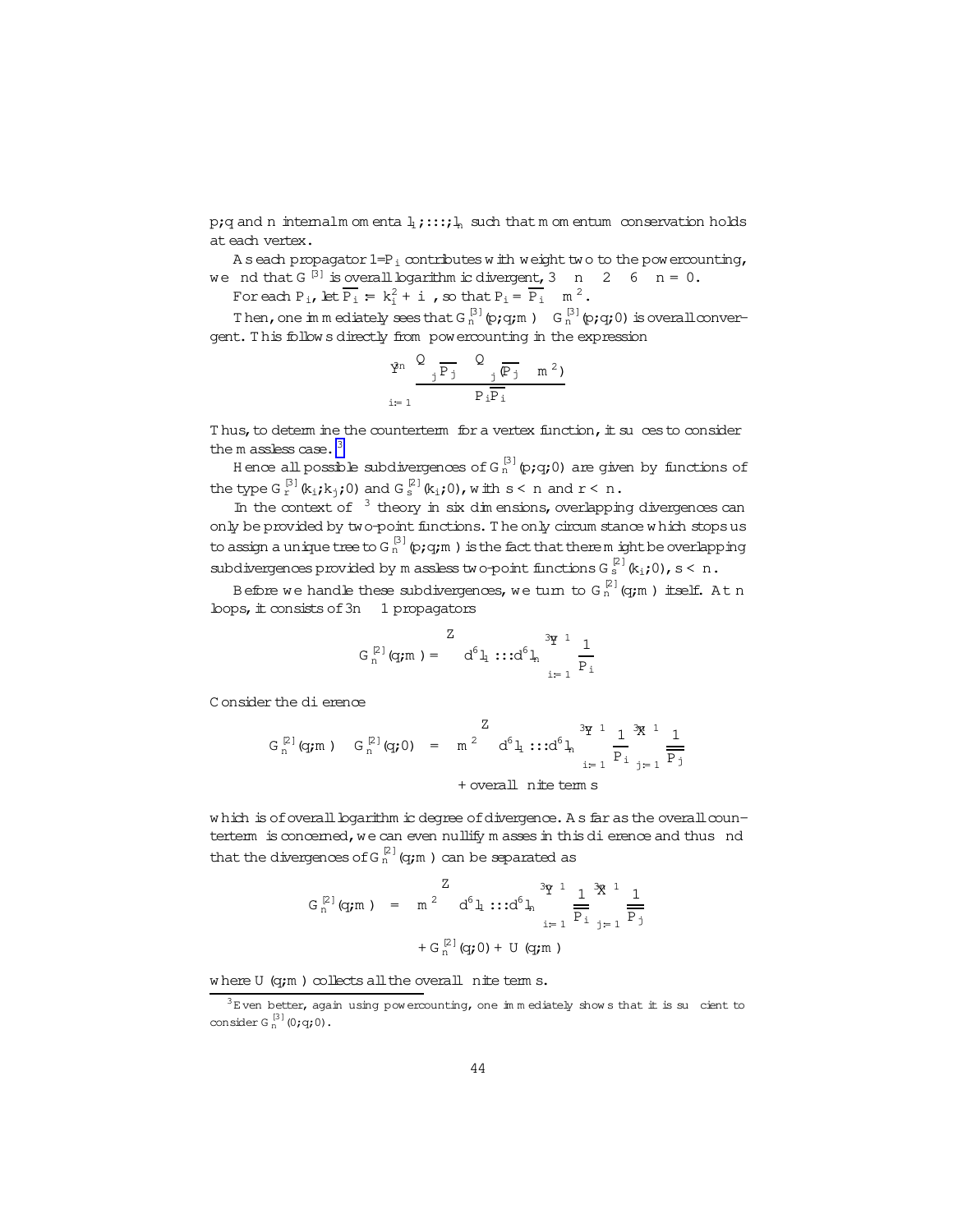The rst term on the rhs is overall boarithm ic divergent. It only can provide overlapping divergences through m assless functions G  $_{\rm s}^{[2]}$  (q;0) appearing as subgraphs in it, quite sim ilar to the analysis of the vertex function, as the sum over j squares one propagator in turn.

We have thus reduced all appearances of overlapping divergences to the presence of functions G  $_{{\rm i}}^{[2]}$  (q;0), i  $\;$  n. It rem ains to show how the overlapping divergences in G  $_{\rm n}^{[2]}$  (q;0) can be handled for all n  $\boldsymbol{.}$ 

This is actually not that dicult. Necessarily, G  $_n^{\,\,[2]}$  (q;0) has the form

$$
G_n^{[2]}(q;0) = (q^2)^{1 \ n} F_{G_n}(1)
$$

where  $F_{G_n}$  ( ) is a Laurent series in  $\;$  . Hence  $G_n^{[2]}(q;0)$  fulls the dierential equation

$$
\frac{1}{2D(1+n)}q^2\frac{\theta}{\theta q}\frac{\theta}{\theta q}G_n^{[2]}(q;0)=G_n^{[2]}(q;0);
$$

This solves the problem. The rem aining source of overlapping divergences,  $\mathsf{G}_\mathrm{n}^{[\boxtimes]}(\mathsf{q};0)$ , is expressed in terms of the overall logarithm ic divergent function  $\rm q^2$   $\frac{0}{\theta \cdot q}$   $\frac{0}{\theta \cdot q}$  G  $\rm g^{[2]}$  (q;0) w hich is free ofoverlapping divergences. Such an approach is also very useful in practice [\[6](#page-42-0)].

Fig.[\(14\)](#page-45-0) gives two exam ples for the resolution of overlapping divergences. C rosses in the qure indicate w here the derivatives w ith respect to q act for a chosen m om entum 
ow through the graph.

#### A generalA rgum ent

So far, we decom posed graphs which have overlapping divergences into a sum of contributions each of which delivers a rooted tree. Thus, overlapping divergences correspond to a linear com bination of rooted trees, w hile any Feynm an diagram w ithout overlapping divergences corresponds to a single rooted tree.

O nem ight suggest to enlargen the H opfalgebra H  $_R$  of rooted trees to another H opfalgebra, H  $_{\odot}$  say, so that H  $_{\odot}$  directly contains elem ents w hich correspond to graphs w ith overlapping divergences [\[8\]](#page-42-0).

Let us at this stage m ention a general fact w hich show s that any such H opf algebra H<sub>0</sub> is nothing else than the H opfalgebra of rooted trees. If we take into account the decorations of vertices by Feynm an diagram s w ithout subdivergences, any such H opfalgebra H<sub>0</sub> is a H opfalgebra H<sub>R</sub> for an appropriate set of decorations.

C onsider a Feynm an graph which has overlapping subdivergences, but in a way that any of its divergent subgraphs and any of the complem entary graphs = is free of overlapping subdivergences. The rst example in Fig.[\(14\)](#page-45-0) is of this type. T he cases we have excluded here w ill be handled later by a recursive argum ent.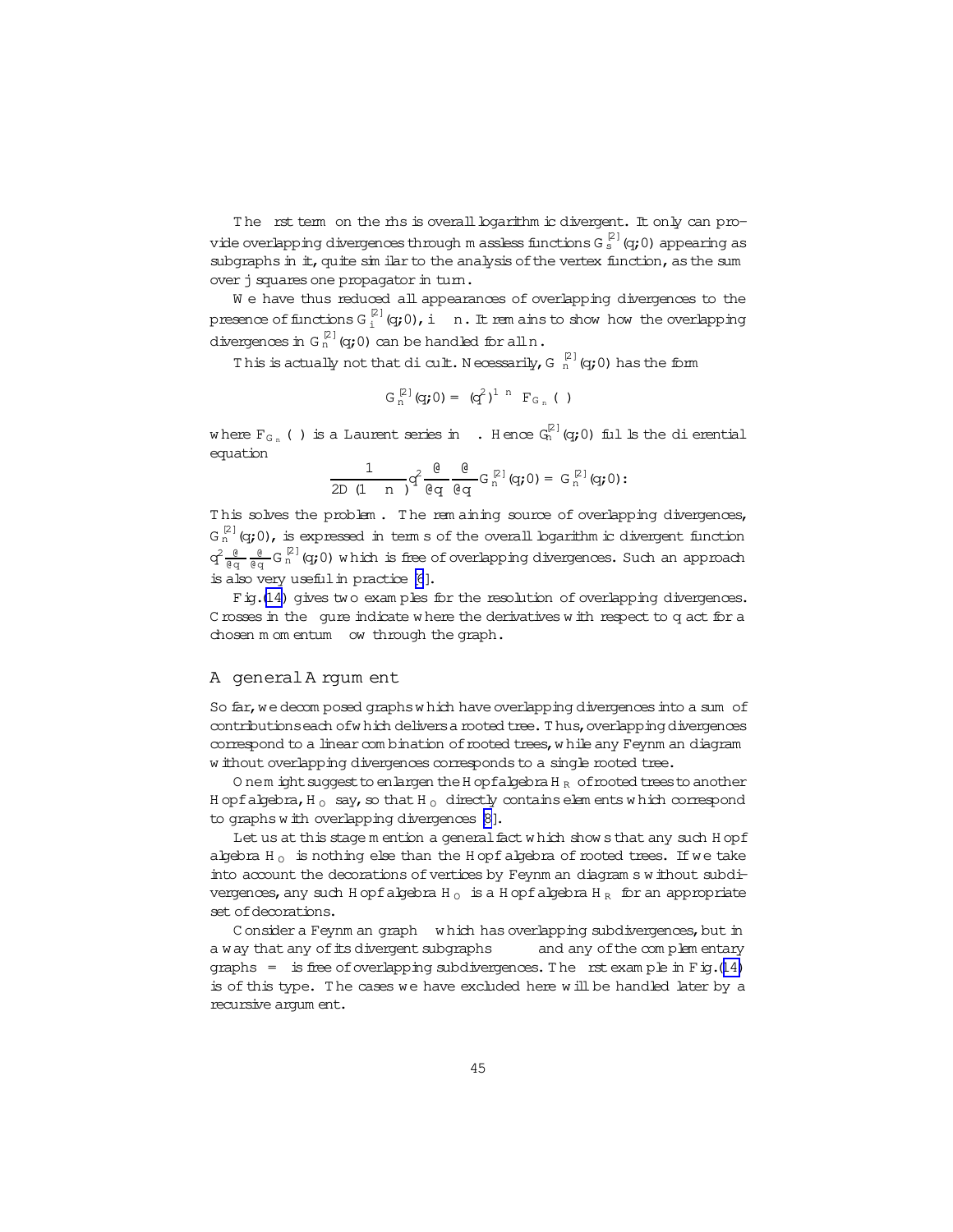<span id="page-45-0"></span>

Figure 14: The resolution of overlapping divergences and the resulting sum of trees. A double derivative w ith respect to the externalm om entum resolves the graph in contributions each of w hich is free of overlapping divergences. W e indicate by crosses on propagators the places where the derivative acts, for a chosen m om entum 
ow .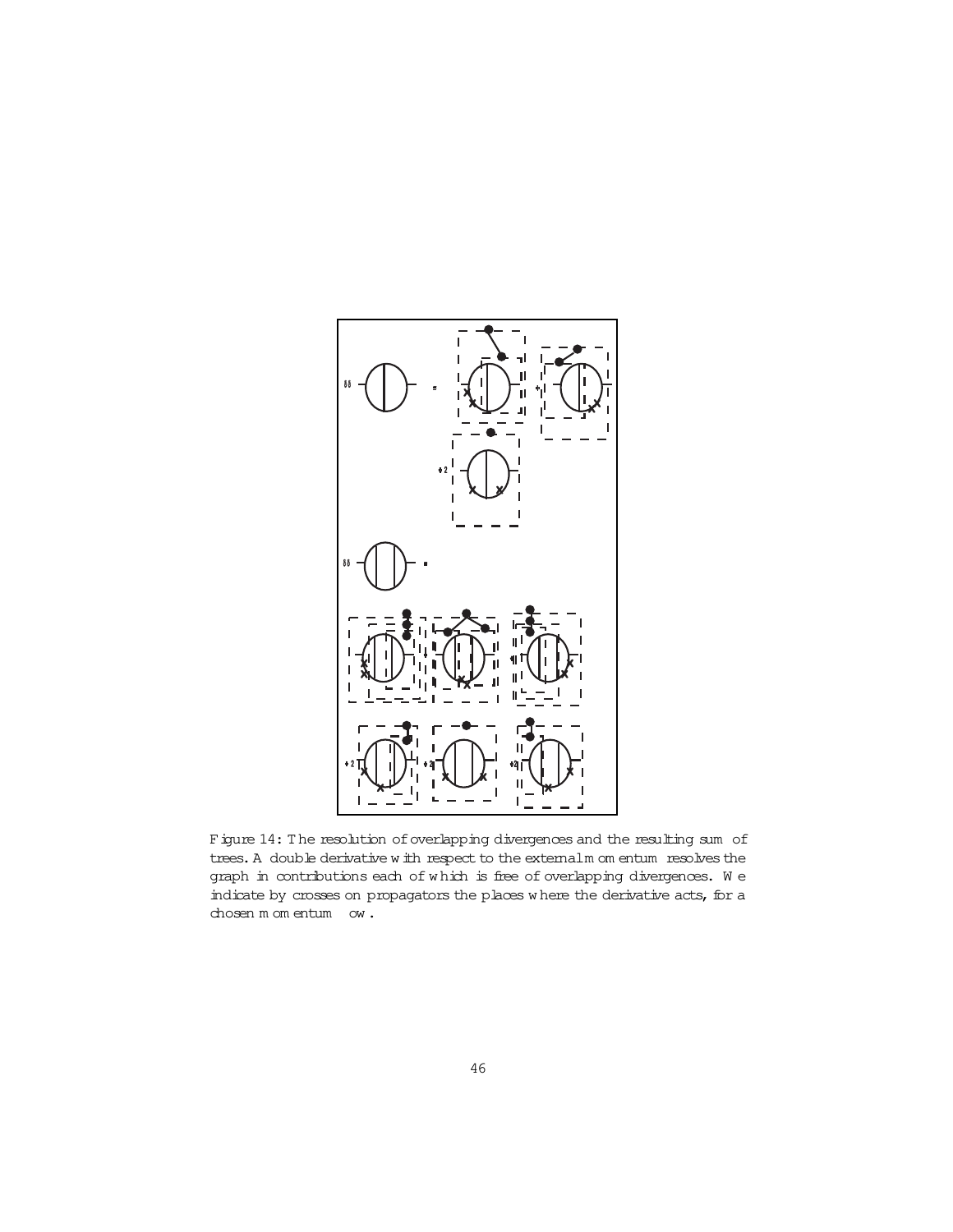$W$  e w ant to construct a H opf algebra H<sub>0</sub> which contains a single element t such that the antipode S (t) delivers the counterterm without making recourse to the methods of the previous paragraph to disentangle t rst as a sum of trees  $t_i$  in some decorated algebra  $H_R$ . The question is: Could such an algebra have a structure di erent from H  $_B$  ?

Now, as H<sub>0</sub> shall also be able to treat Feynm an diagram swhich only have nested or disjoint subdivergences, it will contain the H opf algebra of rooted trees as a subalgebra.

Let us actually construct H<sub>0</sub> by fairly general argum ents. Let H<sub>R</sub>  $H \circ$ be given, and let in particular all Feynm an graphs without subdivergences be identi ed. H ence all possible decorations, and thus all primitive elements of H  $_R$ are assumed to be determined. Note that the primitive elements of H<sub>0</sub> are identical with the primitive elements of  $H_R$  as graphs with overlapping divergences necessarily contain subdivergences, and thus do not provide primitive elements per se.

A Feynm an graph chosen as above has only subgraphs which can be described by proper rooted trees. Thus, its coproduct in H<sub>0</sub> will have the general  $f<sub>0</sub>$  m

$$
(t)
$$
 = t e+ e t +<sup>11</sup> t() t( = );

where the sum is over all subgraphs of , while  $t( )$  and  $t( = )$  are the rooted trees assigned to the corresponding graphs. By the constraints which we in  $$ posed on this is always possible. In H<sub>0</sub> we consider the above equation as the denition for the coproduct on elements t  $\beta$  H<sub>R</sub>  $H_{\Omega}$ .

On the rhs of the above coproduct, the only part which is not in H<sub>R</sub>  $H_R$ is

t  $e+e$  t;

and we write

(t) = t e+e t + R;

with  $R$  2 H<sub>R</sub> H<sub>R</sub>.

Now, we know that there exists an element  $T$  2 H<sub>R</sub> such that

 $(T) = T$  e + e T + R :

This element T is just the linear combination of rooted trees constructed in the previous section, but ist existences can be established on general grounds from the consideration of m axim al forests  $[5, 7]$ .

Finally we set  $U = t$  T and calculate

$$
(U) = U \quad e + e \quad U:
$$

Now, if U is super cially divergent at all it is a primitive element. It thus can be described by the rooted tree  $t_1$ . To be able to do so we only have to enlarge